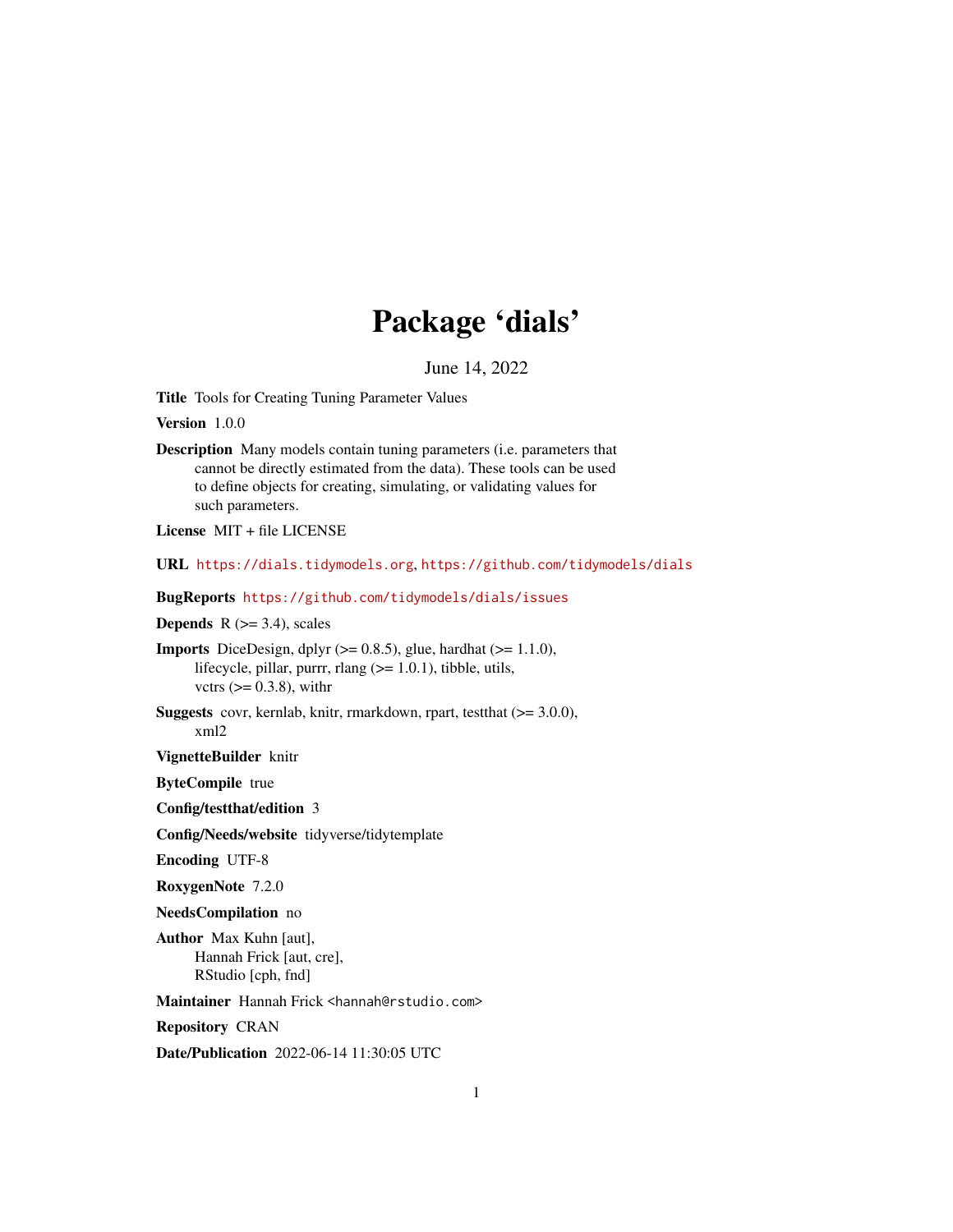# R topics documented:

|      | 3              |
|------|----------------|
|      | $\overline{4}$ |
|      | $\overline{4}$ |
|      | 5              |
|      | 6              |
|      | 6              |
|      | 7              |
| cost | 8              |
|      | 9              |
|      | 10             |
|      | 10             |
|      | 11             |
|      | 12             |
|      | 12             |
|      | 15             |
|      | 16             |
|      | 19             |
|      | 21             |
|      | 22             |
|      | 23             |
|      | 23             |
|      | 24             |
|      | 24             |
|      | 25             |
|      | 26             |
|      | 26             |
|      | 27             |
|      | 27             |
|      | 29             |
|      | 30             |
|      | 30             |
|      | 32             |
|      | 33             |
|      | 34             |
|      | 34             |
|      | 35             |
|      | 35             |
|      | 36             |
|      | 37             |
|      |                |
|      | 37             |
|      | 38             |
|      | 39             |
|      | 39             |
|      | 40             |
|      | 41             |
|      | 42             |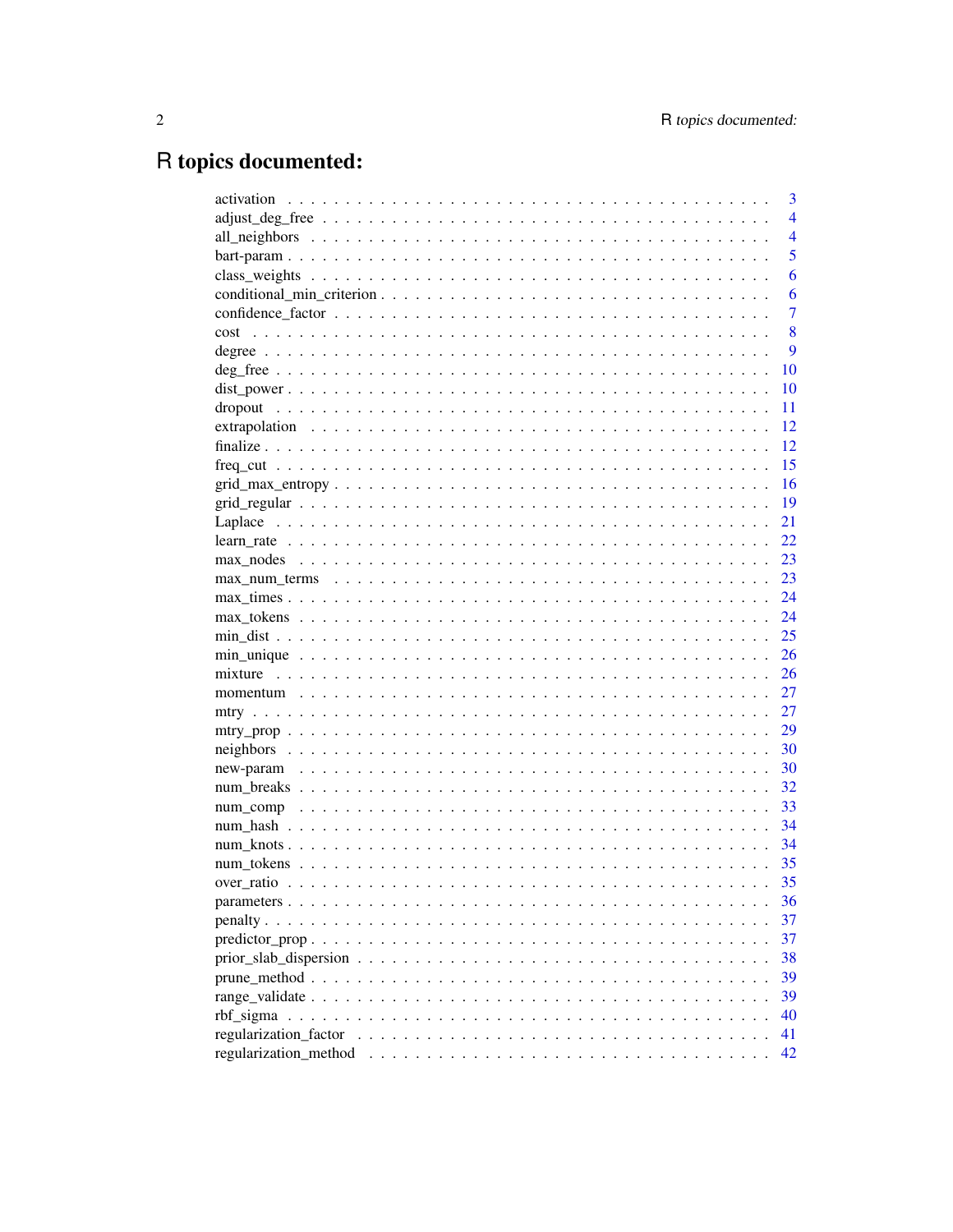#### <span id="page-2-0"></span>activation 3

|  | 45   |
|--|------|
|  | 46   |
|  | 46   |
|  | 47   |
|  | 48   |
|  | 48   |
|  | -49  |
|  |      |
|  |      |
|  |      |
|  |      |
|  | .54  |
|  | 55   |
|  | .56  |
|  | -56  |
|  | - 57 |
|  |      |

#### **Index [58](#page-57-0) Second Line Control of the Control of the Control of the Control of the Control of the Control of the Control of the Control of the Control of the Control of the Control of the Control of the Control of the Contr**

activation *Activation functions between network layers*

#### Description

Activation functions between network layers

## Usage

```
activation(values = values_activation)
```
values\_activation

#### Arguments

values A character string of possible values. See values\_activation in examples below.

## Format

An object of class character of length 5.

#### Details

This parameter is used in parsnip models for neural networks such as  $\text{param}$ :: $mlp()$ .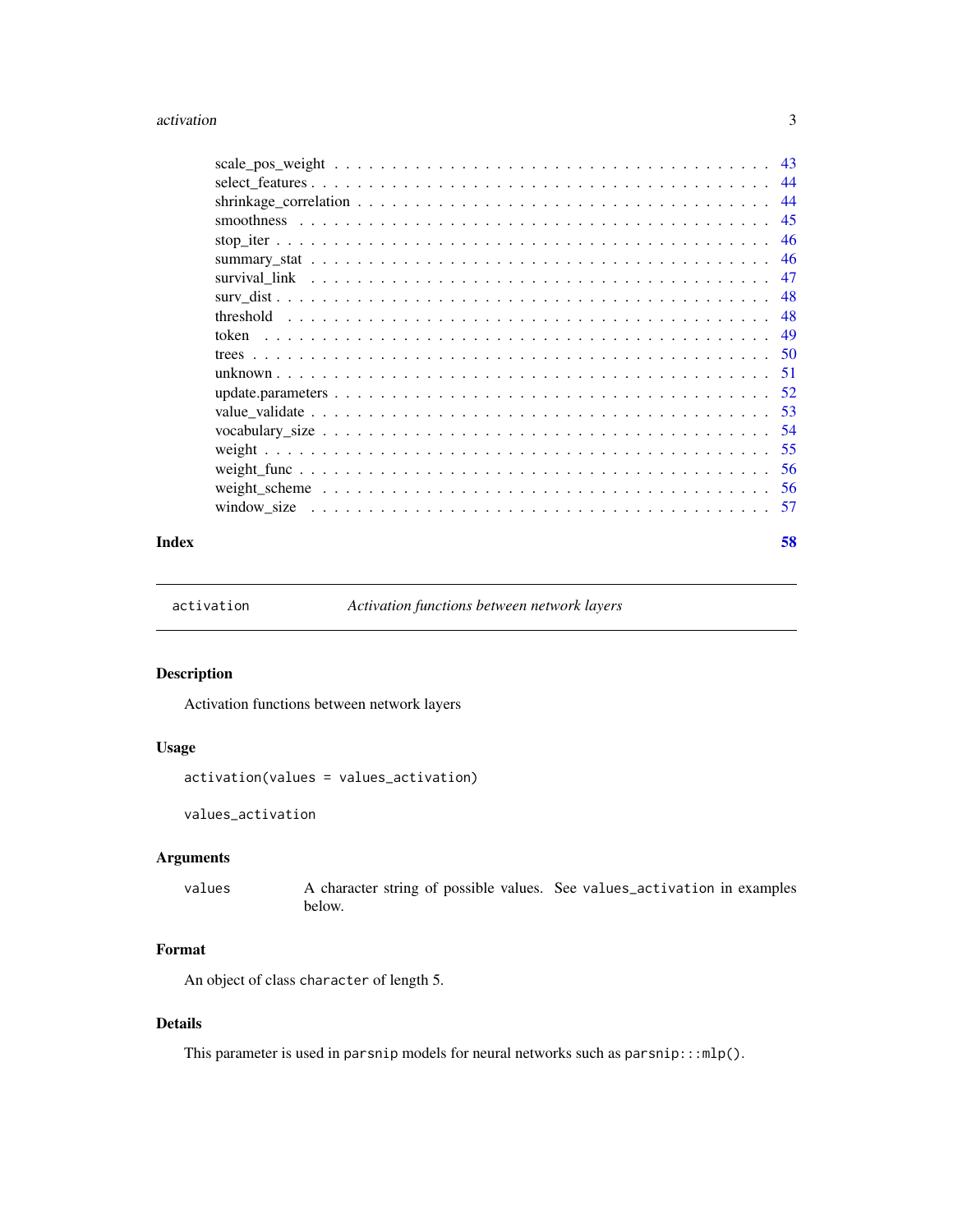#### Examples

```
values_activation
activation()
```
adjust\_deg\_free *Parameters to adjust effective degrees of freedom*

## Description

This parameter can be used to moderate smoothness of spline or other terms used in generalized additive models.

#### Usage

 $adjust\_deg\_free(range = c(0.25, 4), trans = NULL)$ 

#### Arguments

| range | A two-element vector holding the <i>defaults</i> for the smallest and largest possible<br>values, respectively. If a transformation is specified, these values should be in<br>the <i>transformed units</i> .      |
|-------|--------------------------------------------------------------------------------------------------------------------------------------------------------------------------------------------------------------------|
| trans | A trans object from the scales package, such as scales::log10_trans()<br>or scales::reciprocal_trans(). If not provided, the default is used which<br>matches the units used in range. If no transformation, NULL. |

#### Details

Used in parsnip::gen\_additive\_mod().

#### Examples

adjust\_deg\_free()

| all_neighbors | Parameter to determine which neighbors to use |  |
|---------------|-----------------------------------------------|--|
|---------------|-----------------------------------------------|--|

#### Description

Used in themis::step\_bsmote().

## Usage

all\_neighbors(values = c(TRUE, FALSE))

<span id="page-3-0"></span>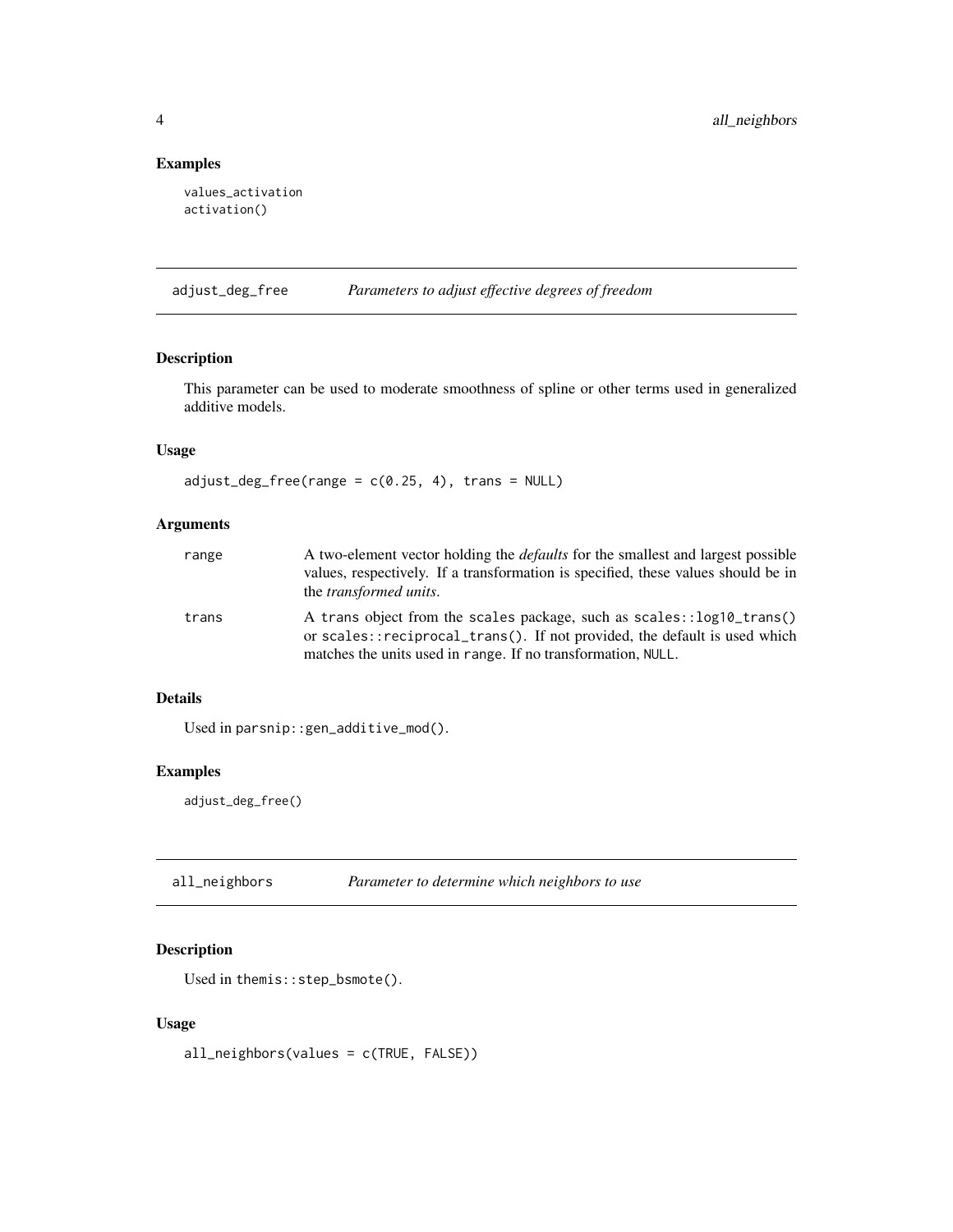#### <span id="page-4-0"></span>bart-param 5

#### Arguments

values A vector of possible values (TRUE or FALSE).

#### Examples

all\_neighbors()

bart-param *Parameters for BART models These parameters are used for constructing Bayesian adaptive regression tree (BART) models.*

## Description

Parameters for BART models These parameters are used for constructing Bayesian adaptive regression tree (BART) models.

#### Usage

```
prior_{\text{terminal\_node\_coeff}(\text{range} = c(\emptyset, 1), \text{trans} = NULL)prior_terminal_node_expo(range = c(0, 3), trans = NULL)
prior\_outcome\_range(range = c(0, 5), trans = NULL)
```
#### Arguments

| range | A two-element vector holding the <i>defaults</i> for the smallest and largest possible<br>values, respectively. If a transformation is specified, these values should be in<br>the <i>transformed units</i> .      |
|-------|--------------------------------------------------------------------------------------------------------------------------------------------------------------------------------------------------------------------|
| trans | A trans object from the scales package, such as scales::log10_trans()<br>or scales::reciprocal_trans(). If not provided, the default is used which<br>matches the units used in range. If no transformation, NULL. |

#### Details

These parameters are often used with Bayesian adaptive regression trees (BART) via parsnip::bart().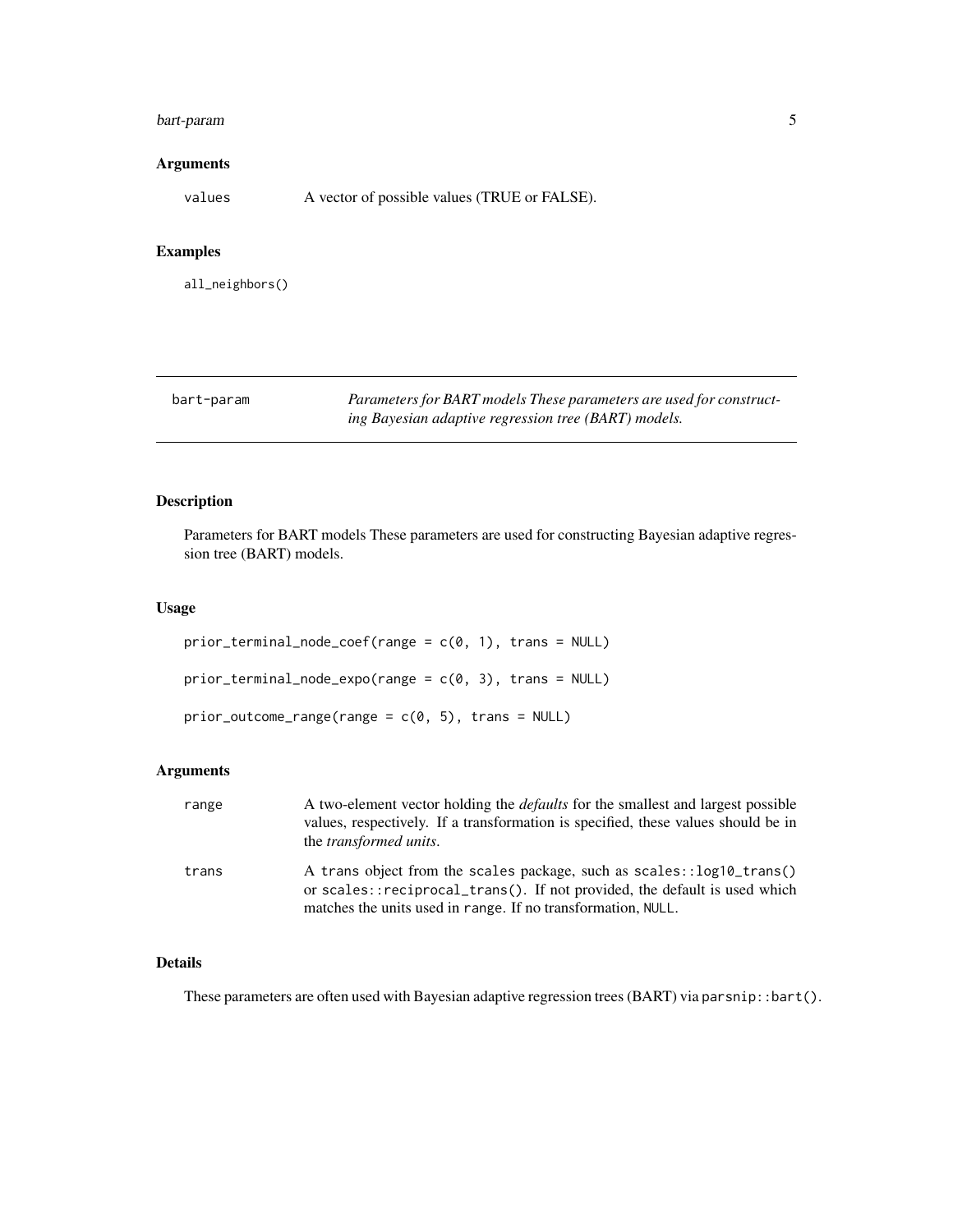<span id="page-5-0"></span>

This parameter can be used to moderate how much influence certain classes receive during training.

#### Usage

class\_weights(range =  $c(1, 10)$ , trans = NULL)

#### Arguments

| range | A two-element vector holding the <i>defaults</i> for the smallest and largest possible<br>values, respectively. If a transformation is specified, these values should be in<br>the <i>transformed units</i> .      |
|-------|--------------------------------------------------------------------------------------------------------------------------------------------------------------------------------------------------------------------|
| trans | A trans object from the scales package, such as scales::log10_trans()<br>or scales::reciprocal_trans(). If not provided, the default is used which<br>matches the units used in range. If no transformation, NULL. |

#### Details

Used in brulee::brulee\_logistic\_reg() and brulee::brulee\_mlp()

## Examples

class\_weights()

conditional\_min\_criterion

*Parameters for possible engine parameters for partykit models*

#### Description

Parameters for possible engine parameters for partykit models

#### Usage

```
conditional_min_criterion(
 range = c(1.386294, 15),
  trans = scales::logit_trans()
)
values_test_type
```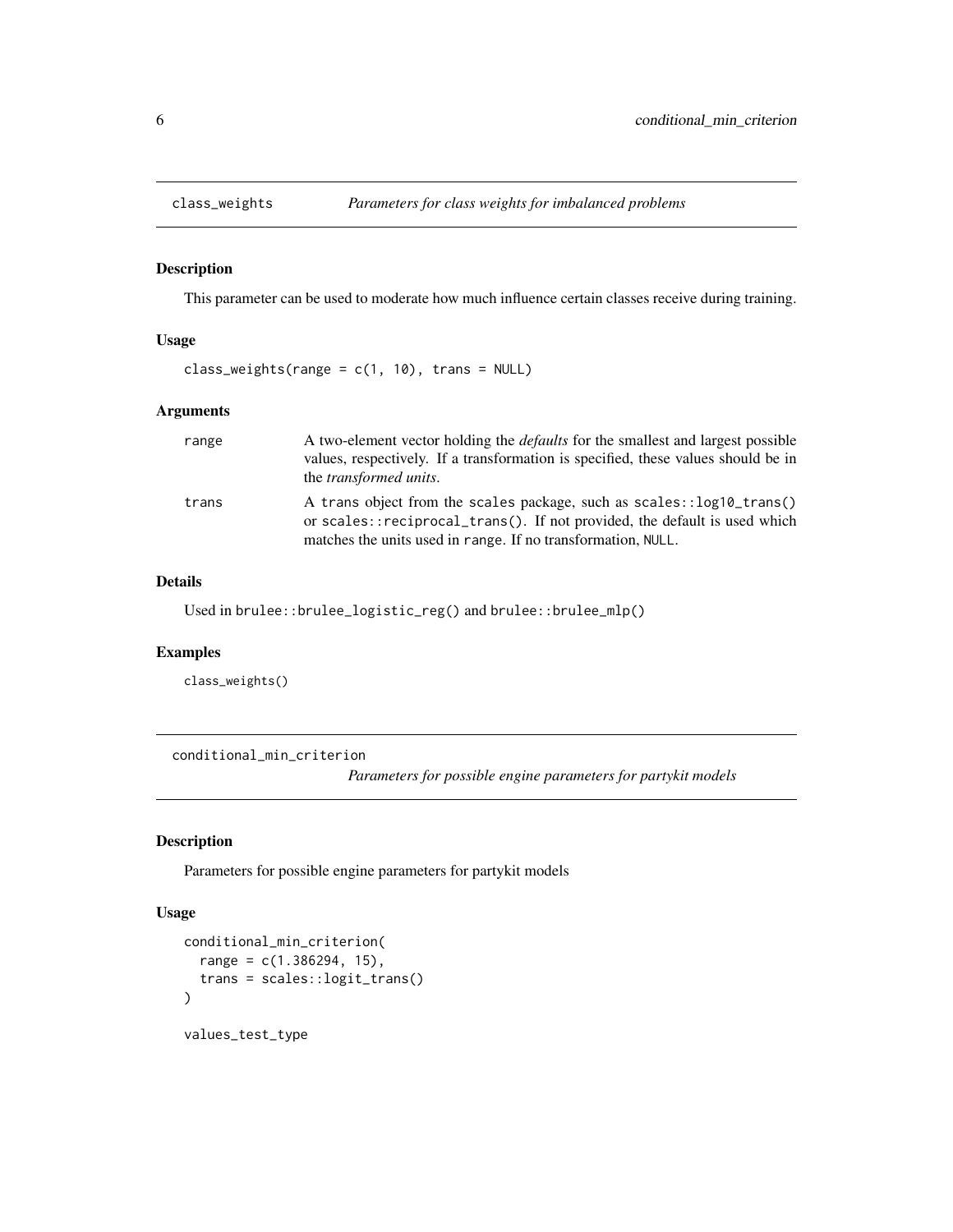#### <span id="page-6-0"></span>confidence\_factor 7

conditional\_test\_type(values = values\_test\_type)

values\_test\_statistic

```
conditional_test_statistic(values = values_test_statistic)
```
#### Arguments

| range  | A two-element vector holding the <i>defaults</i> for the smallest and largest possible<br>values, respectively.                                                                                                      |
|--------|----------------------------------------------------------------------------------------------------------------------------------------------------------------------------------------------------------------------|
| trans  | A trans object from the scales package, such as scales: : log10_trans()<br>or scales::reciprocal_trans(). If not provided, the default is used which<br>matches the units used in range. If no transformation, NULL. |
| values | A character string of possible values.                                                                                                                                                                               |

#### Format

An object of class character of length 4. An object of class character of length 2.

#### Details

The range of conditional\_min\_criterion() corresponds to roughly 0.80 to 0.99997 in the natural units. For several test types, this parameter corresponds to  $1 - \{p-value\}$ .

#### Value

For the functions, they return a function with classes "param" and either "quant\_param" or "qual\_param".

confidence\_factor *Parameters for possible engine parameters for C5.0*

#### Description

These parameters are auxiliary to tree-based models that use the "C5.0" engine. They correspond to tuning parameters that would be specified using set\_engine("C5.0", ...).

#### Usage

```
confidence_factor(range = c(-1, 0), trans = log10_ttrans())
no_global_pruning(values = c(TRUE, FALSE))
predictor_winnowing(values = c(TRUE, FALSE))
fuzzy_thresholding(values = c(TRUE, FALSE))
rule_bands(range = c(2L, 500L), trans = NULL)
```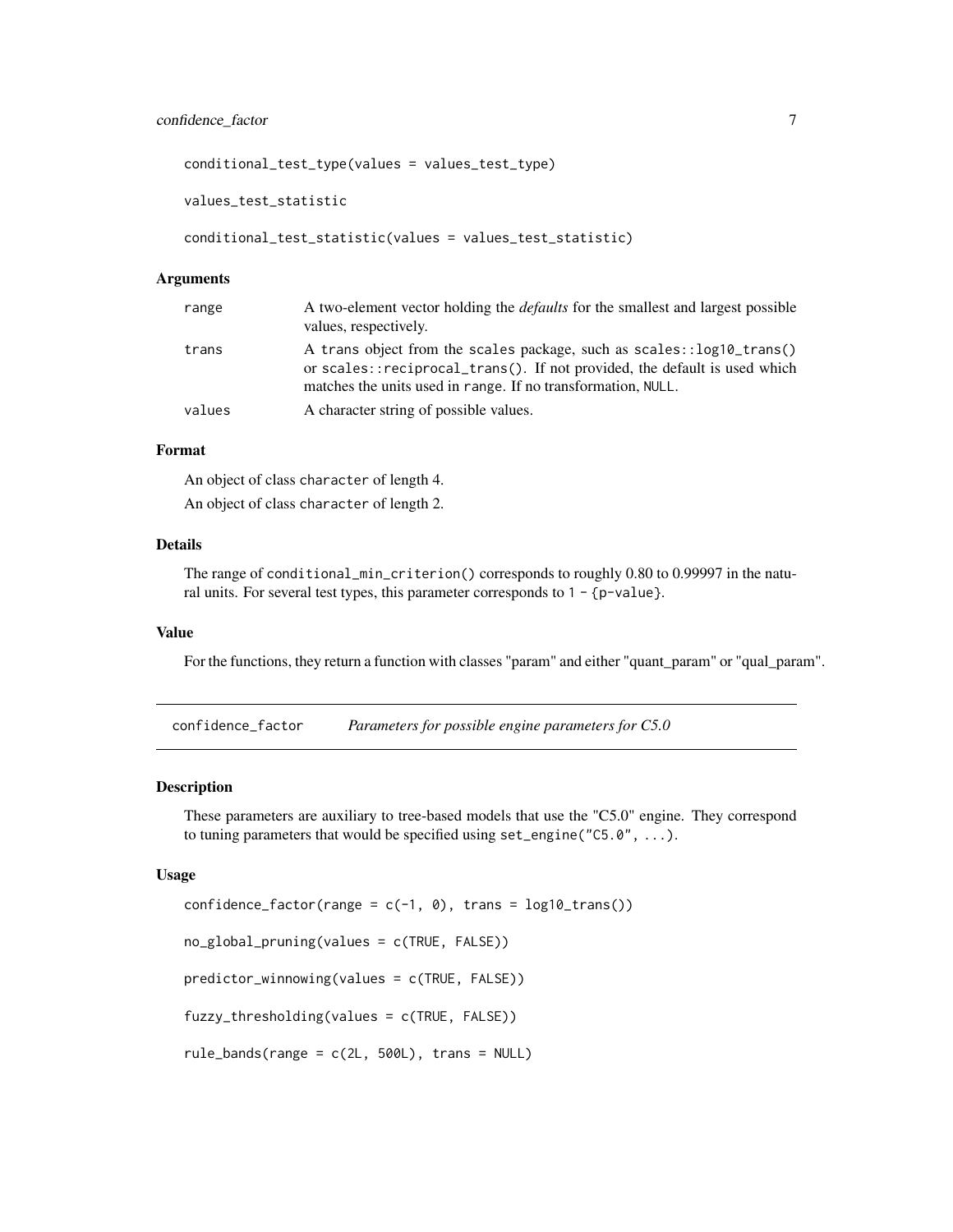<span id="page-7-0"></span>

| range  | A two-element vector holding the <i>defaults</i> for the smallest and largest possible<br>values, respectively. If a transformation is specified, these values should be in<br>the <i>transformed units</i> .      |
|--------|--------------------------------------------------------------------------------------------------------------------------------------------------------------------------------------------------------------------|
| trans  | A trans object from the scales package, such as scales::log10_trans()<br>or scales::reciprocal_trans(). If not provided, the default is used which<br>matches the units used in range. If no transformation, NULL. |
| values | For no_global_pruning(), predictor_winnowing(), and fuzzy_thresholding()<br>either TRUE or FALSE.                                                                                                                  |

## Details

To use these, check ?C50::C5.0Control to see how they are used.

#### Examples

```
confidence_factor()
no_global_pruning()
predictor_winnowing()
fuzzy_thresholding()
rule_bands()
```
cost *Support vector machine parameters*

#### Description

Parameters related to the SVM objective function(s).

#### Usage

 $cost(range = c(-10, 5), trans = log2_transform())$ 

svm\_margin(range =  $c(0, 0.2)$ , trans = NULL)

## Arguments

| range | A two-element vector holding the <i>defaults</i> for the smallest and largest possible<br>values, respectively. If a transformation is specified, these values should be in<br>the <i>transformed units</i> .      |
|-------|--------------------------------------------------------------------------------------------------------------------------------------------------------------------------------------------------------------------|
| trans | A trans object from the scales package, such as scales::log10_trans()<br>or scales::reciprocal_trans(). If not provided, the default is used which<br>matches the units used in range. If no transformation, NULL. |

#### Examples

cost() svm\_margin()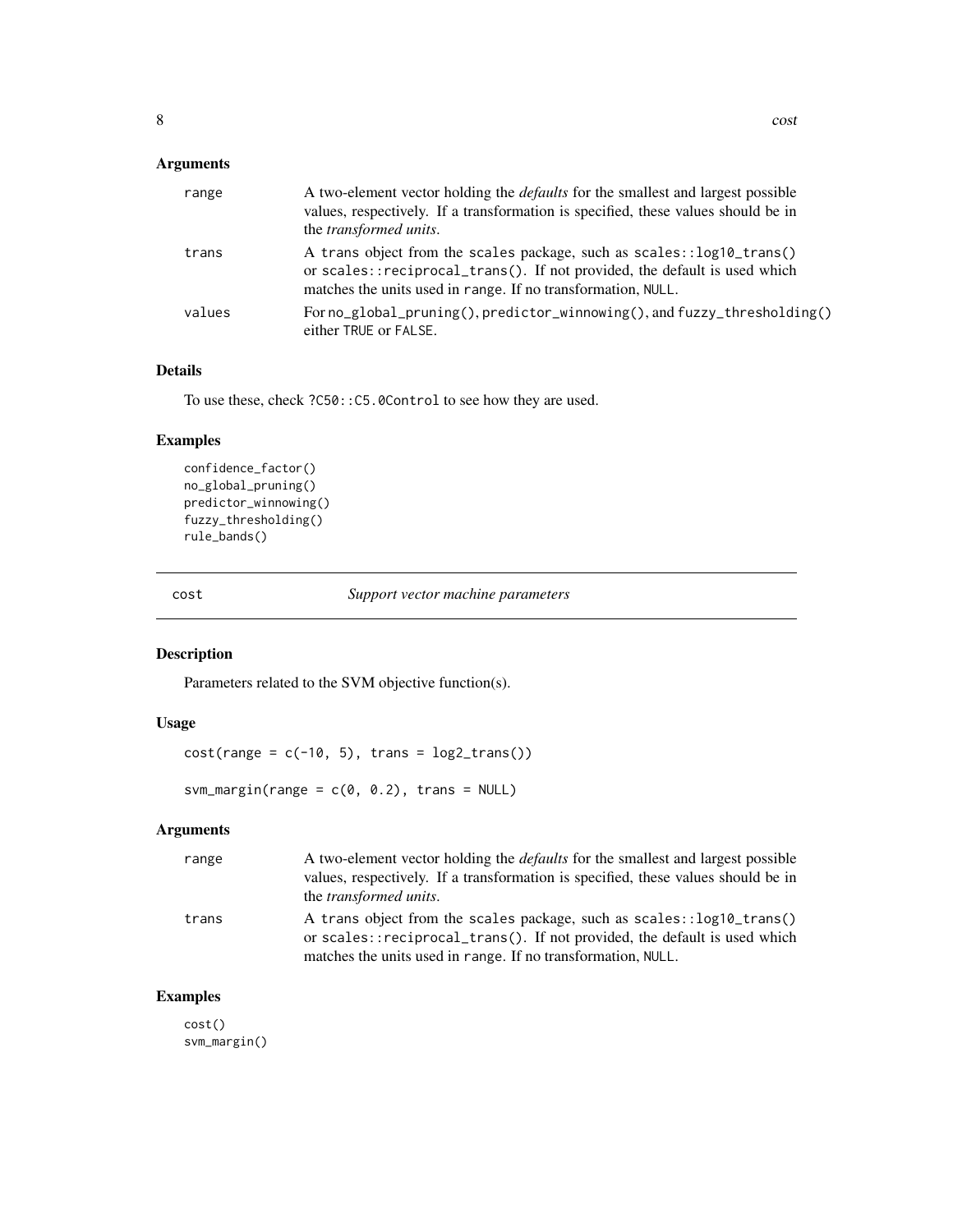<span id="page-8-0"></span>

These parameters help model cases where an exponent is of interest (e.g. degree() or spline\_degree()) or a product is used (e.g. prod\_degree).

#### Usage

```
degree(range = c(1, 3), trans = NULL)
degree\_int(range = c(1L, 3L), trans = NULL)splitegree(range = c(1L, 10L), trans = NULL)
prod_degree(range = c(1L, 2L), trans = NULL)
```
#### Arguments

| range | A two-element vector holding the <i>defaults</i> for the smallest and largest possible<br>values, respectively. If a transformation is specified, these values should be in<br>the <i>transformed units</i> .      |
|-------|--------------------------------------------------------------------------------------------------------------------------------------------------------------------------------------------------------------------|
| trans | A trans object from the scales package, such as scales::log10_trans()<br>or scales::reciprocal_trans(). If not provided, the default is used which<br>matches the units used in range. If no transformation, NULL. |

#### Details

degree() is helpful for parameters that are real number exponents (e.g.  $x^{\land}$  degree) whereas degree\_int() is for cases where the exponent should be an integer.

The difference between degree\_int() and spline\_degree() is the default ranges (which is based on the context of how/where they are used).

prod\_degree() is used by parsnip::mars() for the number of terms in interactions (and generates an integer).

#### Examples

```
degree()
degree_int()
spline_degree()
prod_degree()
```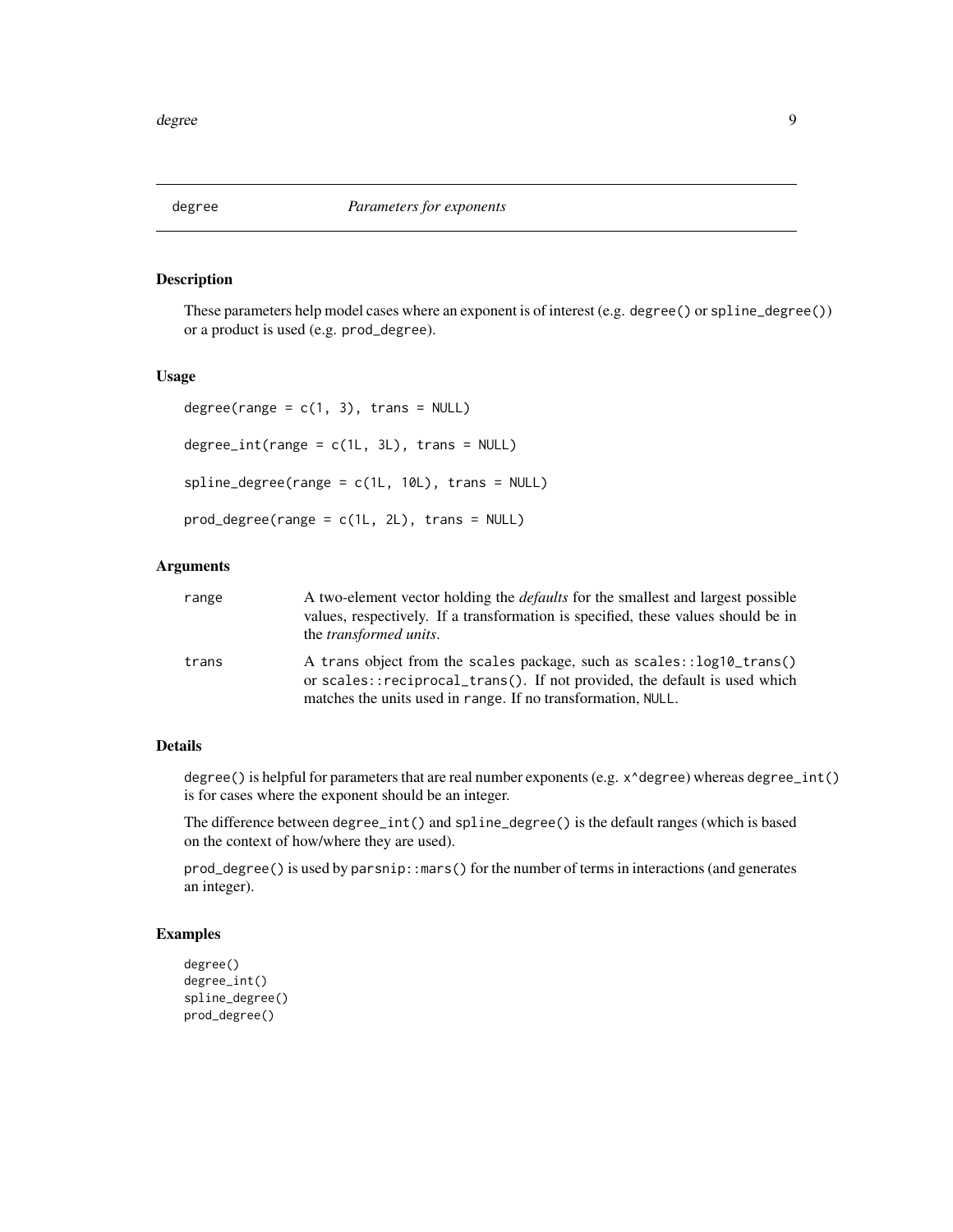<span id="page-9-0"></span>

The number of degrees of freedom used for model parameters.

#### Usage

 $deg_free(range = c(1L, 5L), trans = NULL)$ 

#### Arguments

| range | A two-element vector holding the <i>defaults</i> for the smallest and largest possible<br>values, respectively. If a transformation is specified, these values should be in<br>the <i>transformed units</i> .      |
|-------|--------------------------------------------------------------------------------------------------------------------------------------------------------------------------------------------------------------------|
| trans | A trans object from the scales package, such as scales::log10_trans()<br>or scales::reciprocal_trans(). If not provided, the default is used which<br>matches the units used in range. If no transformation, NULL. |

#### Details

One context in which this parameter is used is spline basis functions.

#### Examples

deg\_free()

dist\_power *Minkowski distance parameter*

#### Description

Used in parsnip::nearest\_neighbor().

#### Usage

```
dist\_power(range = c(1, 2), trans = NULL)
```
## Arguments

| range | A two-element vector holding the <i>defaults</i> for the smallest and largest possible<br>values, respectively. If a transformation is specified, these values should be in<br>the <i>transformed units</i> .      |
|-------|--------------------------------------------------------------------------------------------------------------------------------------------------------------------------------------------------------------------|
| trans | A trans object from the scales package, such as scales::log10_trans()<br>or scales::reciprocal_trans(). If not provided, the default is used which<br>matches the units used in range. If no transformation, NULL. |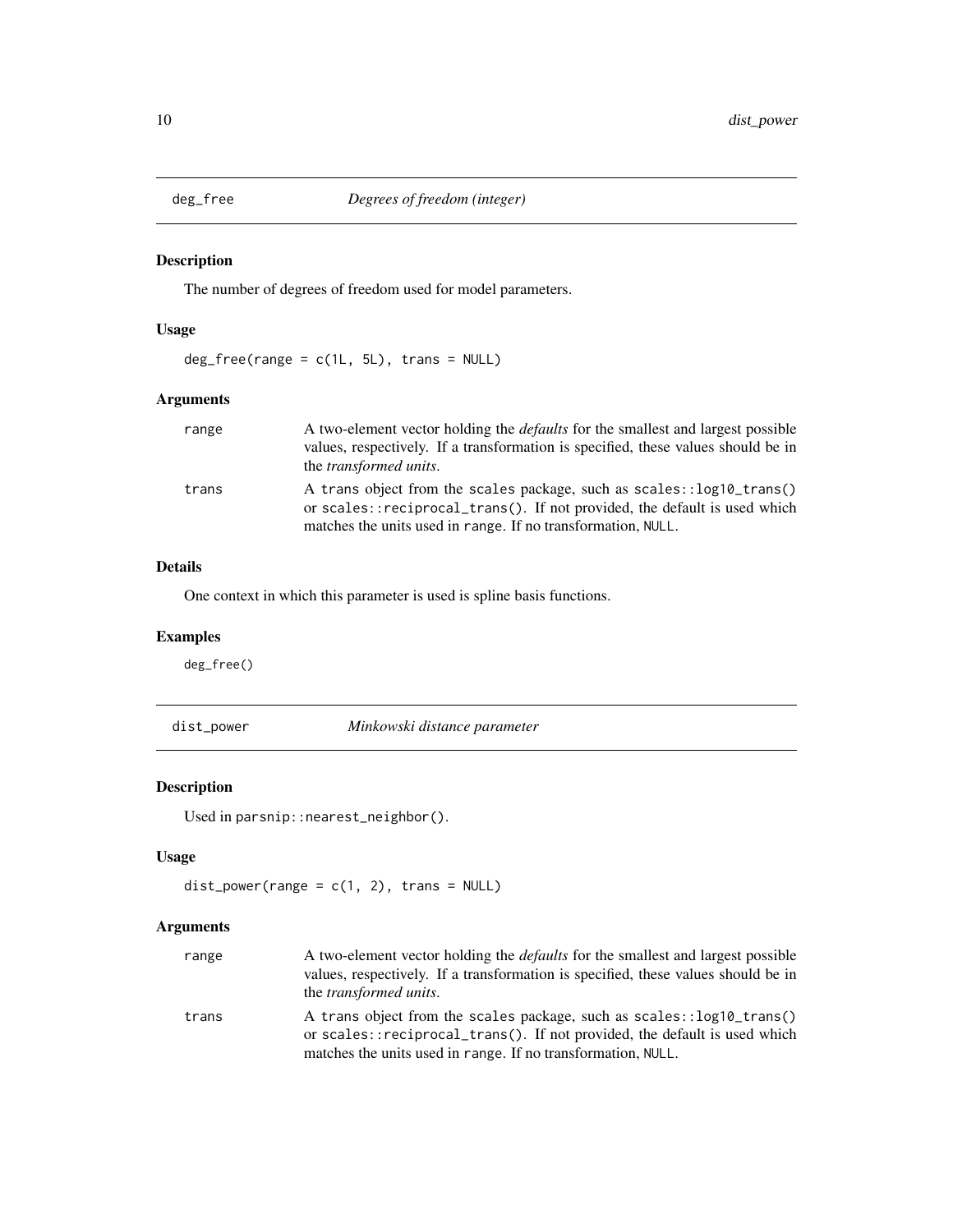#### <span id="page-10-0"></span>dropout that the contract of the contract of the contract of the contract of the contract of the contract of the contract of the contract of the contract of the contract of the contract of the contract of the contract of t

## Details

This parameter controls how distances are calculated. For example, dist\_power = 1 corresponds to Manhattan distance while dist\_power = 2 is Euclidean distance.

#### Examples

dist\_power()

dropout *Neural network parameters*

#### Description

These functions generate parameters that are useful for neural network models.

#### Usage

dropout(range =  $c(0, 1)$ , trans = NULL)

epochs(range =  $c(10L, 1000L)$ , trans = NULL)

hidden\_units(range = c(1L, 10L), trans = NULL)

batch\_size(range = c(unknown(), unknown()), trans = log2\_trans())

#### Arguments

| range | A two-element vector holding the <i>defaults</i> for the smallest and largest possible<br>values, respectively. If a transformation is specified, these values should be in<br>the <i>transformed units</i> .      |
|-------|--------------------------------------------------------------------------------------------------------------------------------------------------------------------------------------------------------------------|
| trans | A trans object from the scales package, such as scales::log10_trans()<br>or scales::reciprocal_trans(). If not provided, the default is used which<br>matches the units used in range. If no transformation, NULL. |

#### Details

- dropout(): The parameter dropout rate. (See parsnip:::mlp()).
- epochs(): The number of iterations of training. (See parsnip:::mlp()).
- hidden\_units(): The number of hidden units in a network layer. (See parsnip:::mlp()).
- batch\_size(): The mini-batch size for neural networks.

#### Examples

dropout()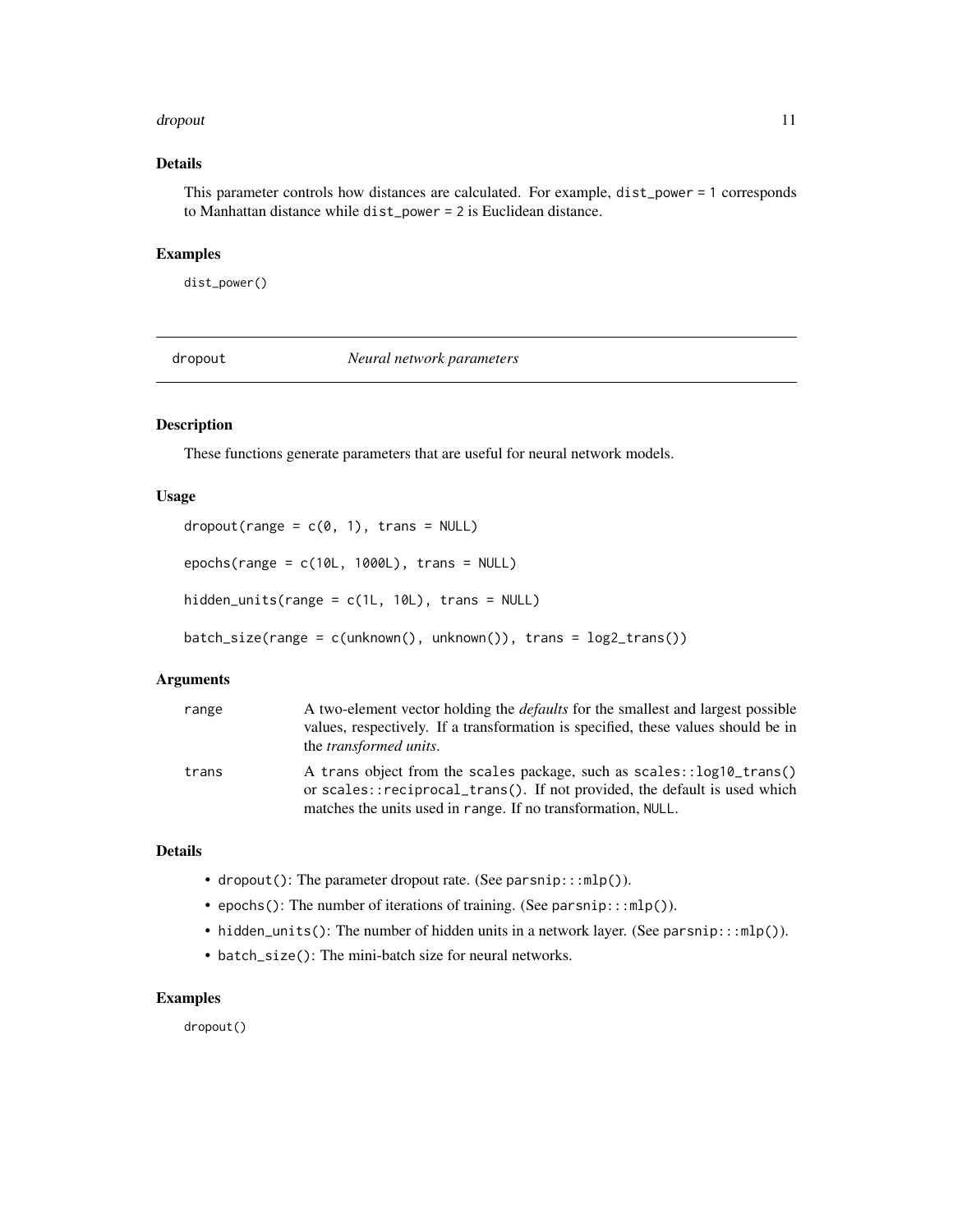These parameters are auxiliary to models that use the "Cubist" engine. They correspond to tuning parameters that would be specified using set\_engine("Cubist0", ...).

#### Usage

```
extrapolation(range = c(1, 110), trans = NULL)
unbiased_rules(values = c(TRUE, FALSE))
max_rules(range = c(1L, 100L), trans = NULL)
```
#### Arguments

| range  | A two-element vector holding the <i>defaults</i> for the smallest and largest possible<br>values, respectively. If a transformation is specified, these values should be in<br>the <i>transformed units</i> .      |
|--------|--------------------------------------------------------------------------------------------------------------------------------------------------------------------------------------------------------------------|
| trans  | A trans object from the scales package, such as scales::log10_trans()<br>or scales::reciprocal_trans(). If not provided, the default is used which<br>matches the units used in range. If no transformation, NULL. |
| values | For unbiased_rules(), either TRUE or FALSE.                                                                                                                                                                        |

#### Details

To use these, check ?Cubist::cubistControl to see how they are used.

#### Examples

```
extrapolation()
unbiased_rules()
max_rules()
```
finalize *Functions to finalize data-specific parameter ranges*

#### Description

These functions take a parameter object and modify the unknown parts of ranges based on a data set and simple heuristics.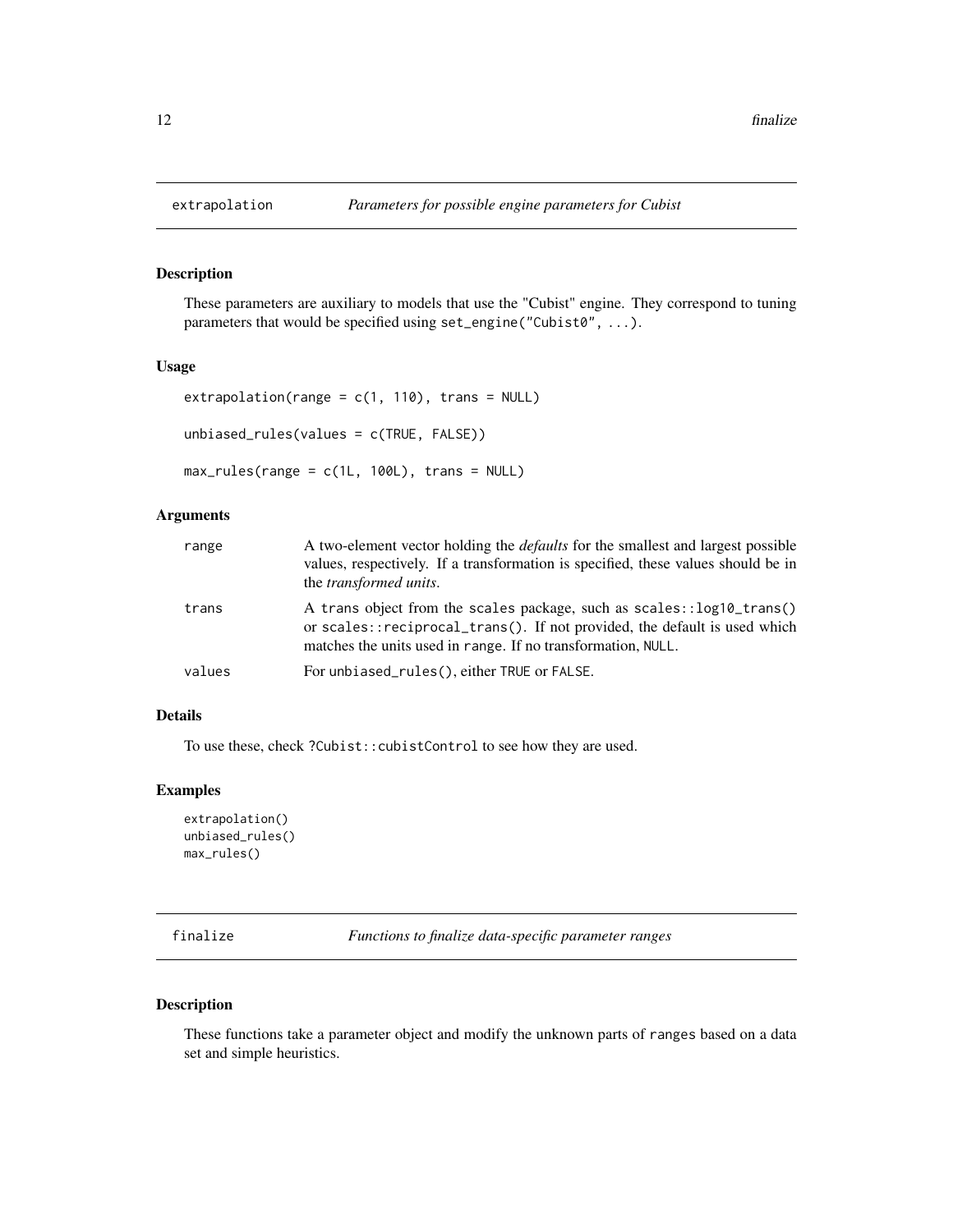#### <span id="page-12-0"></span>finalize the contract of the contract of the contract of the contract of the contract of the contract of the contract of the contract of the contract of the contract of the contract of the contract of the contract of the c

## Usage

```
finalize(object, ...)
## S3 method for class 'list'
finalize(object, x, force = TRUE, \ldots)
## S3 method for class 'param'
finalize(object, x, force = TRUE, \ldots)
## S3 method for class 'parameters'
finalize(object, x, force = TRUE, \ldots)
## S3 method for class 'logical'
finalize(object, x, force = TRUE, \ldots)
## Default S3 method:
finalize(object, x, force = TRUE, \ldots)
get_p(object, x, log_values = FALSE, ...)get_log_p(object, x, ...)
get_nfrac(object, x, log_values = FALSE, frac = 1/3, ...)get_nfrac_range(object, x, log_values = FALSE, frac = c(1/10, 5/10), ...)get_n(object, x, log_vals = FALSE, ...)
get_rbf_range(object, x, seed = sample.int(10<sup>6</sup>5, 1), ...)get_batch\_sizes(object, x, frac = c(1/10, 1/3), ...)
```
#### Arguments

| object   | A param object or a list of param objects.                                                                                                                                  |
|----------|-----------------------------------------------------------------------------------------------------------------------------------------------------------------------------|
| $\ddots$ | Other arguments to pass to the underlying parameter finalizer functions. For ex-<br>ample, for $get_rbf_range()$ , the dots are passed along to $kernlab::sigest()$ .       |
| x        | The predictor data. In some cases (see below) this should only include numeric<br>data.                                                                                     |
| force    | A single logical that indicates that even if the parameter object is complete,<br>should it update the ranges anyway?                                                       |
| log_vals | A logical: should the ranges be set on the log10 scale?                                                                                                                     |
| frac     | A double for the fraction of the data to be used for the upper bound. For<br>get_n_frac_range() and get_batch_sizes(), a vector of two fractional val-<br>ues are required. |
| seed     | An integer to control the randomness of the calculations.                                                                                                                   |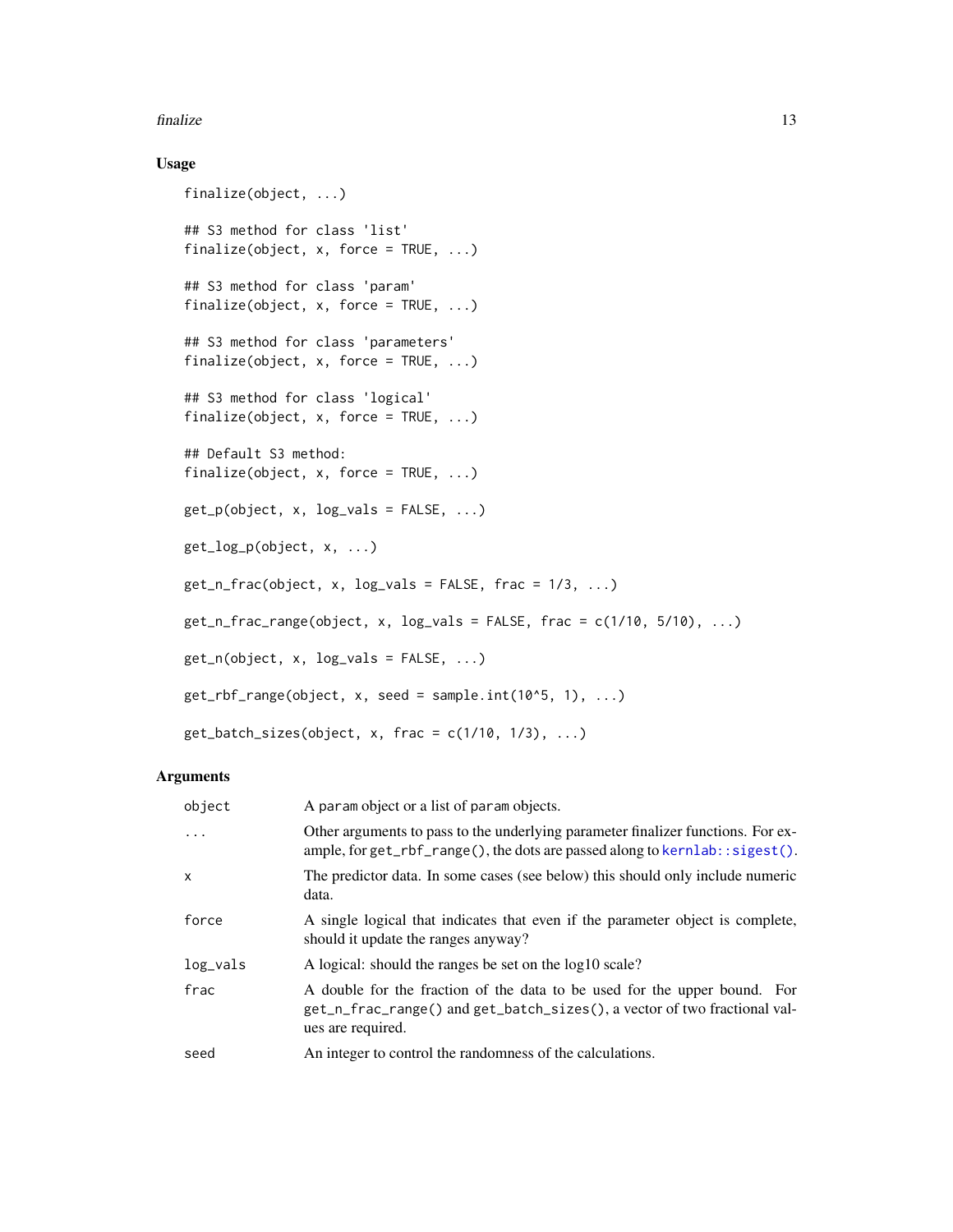#### Details

finalize() runs the embedded finalizer function contained in the param object (object\$finalize) and returns the updated version. The finalization function is one of the  $get_{\mathbf{r}}(\cdot)$  helpers.

The get  $\pm$   $\times$  () helper functions are designed to be used with the pipe and update the parameter object in-place.

get\_p() and get\_log\_p() set the upper value of the range to be the number of columns in the data (on the natural and log10 scale, respectively).

get\_n() and get\_n\_frac() set the upper value to be the number of rows in the data or a fraction of the total number of rows.

get\_rbf\_range() sets both bounds based on the heuristic defined in [kernlab::sigest\(\)](#page-0-0). It requires that all columns in x be numeric.

#### Value

An updated param object or a list of updated param objects depending on what is provided in object.

#### Examples

```
library(dplyr)
car_pred <- select(mtcars, -mpg)
# Needs an upper bound
mtry()
finalize(mtry(), car_pred)
# Nothing to do here since no unknowns
penalty()
finalize(penalty(), car_pred)
library(kernlab)
library(tibble)
library(purrr)
params <-
  tribble(
   ~parameter, ~object,
    "mtry", mtry(),
    "num_terms", num_terms(),
    "rbf_sigma", rbf_sigma()
  \lambdaparams
# Note that `rbf_sigma()` has a default range that does not need to be
# finalized but will be changed if used in the function:
complete_params <-
  params %>%
  mutate(object = map(object, finalize, car_pred))
complete_params
```
<span id="page-13-0"></span>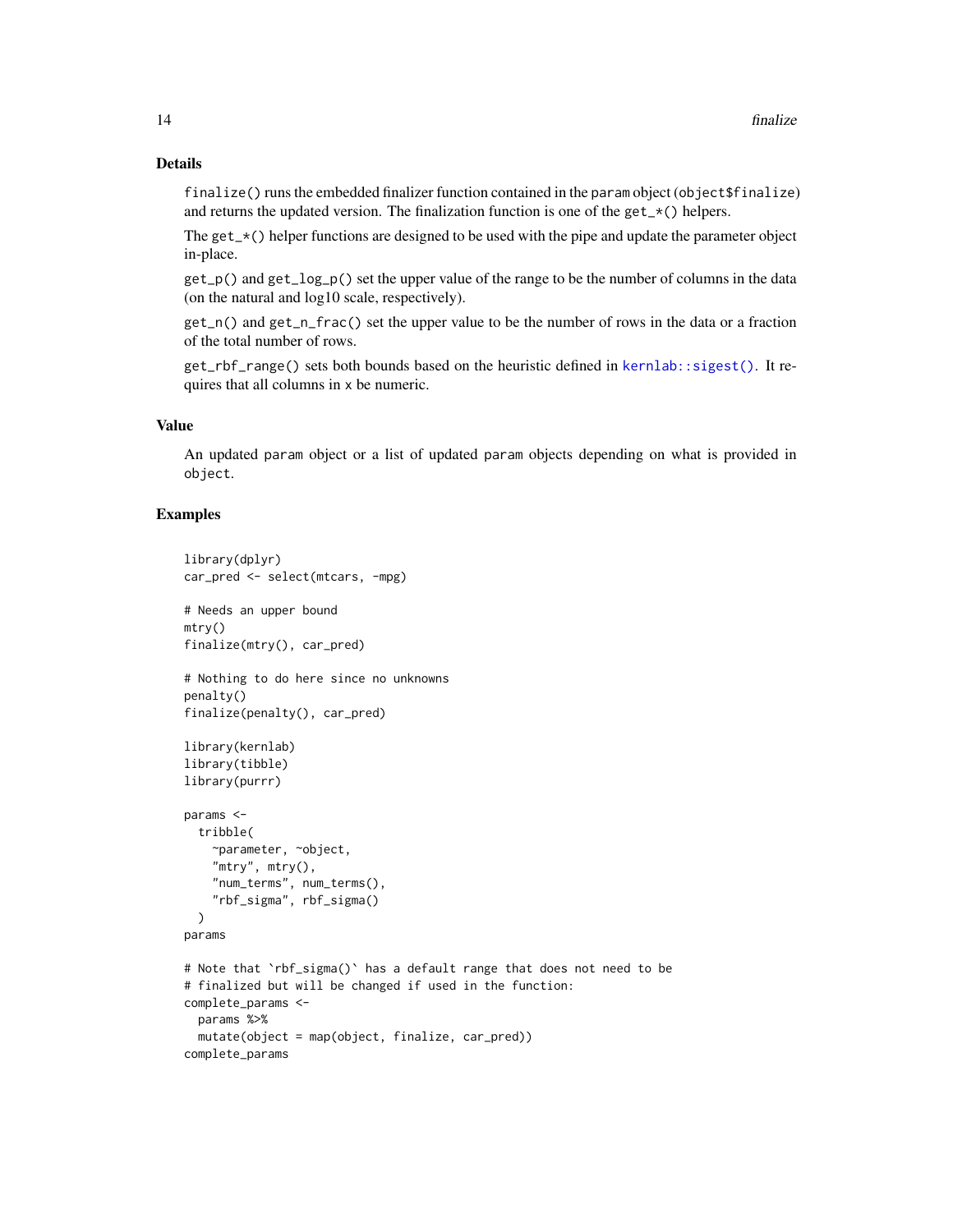#### <span id="page-14-0"></span>freq\_cut 15

```
params %>%
  dplyr::filter(parameter == "rbf_sigma") %>%
  pull(object)
complete_params %>%
  dplyr::filter(parameter == "rbf_sigma") %>%
  pull(object)
```
#### freq\_cut *Near-zero variance parameters*

#### Description

These parameters control the specificity of the filter for near-zero variance parameters in recipes::step\_nzv().

#### Usage

 $freq-cut(range = c(5, 25), trans = NULL)$ 

unique\_cut(range =  $c(\theta, 100)$ , trans = NULL)

#### Arguments

| range | A two-element vector holding the <i>defaults</i> for the smallest and largest possible<br>values, respectively. If a transformation is specified, these values should be in<br>the <i>transformed units</i> .      |
|-------|--------------------------------------------------------------------------------------------------------------------------------------------------------------------------------------------------------------------|
| trans | A trans object from the scales package, such as scales::log10_trans()<br>or scales::reciprocal_trans(). If not provided, the default is used which<br>matches the units used in range. If no transformation, NULL. |

## Details

Smaller values of freq\_cut() and unique\_cut() make the filter less sensitive.

#### Examples

freq\_cut() unique\_cut()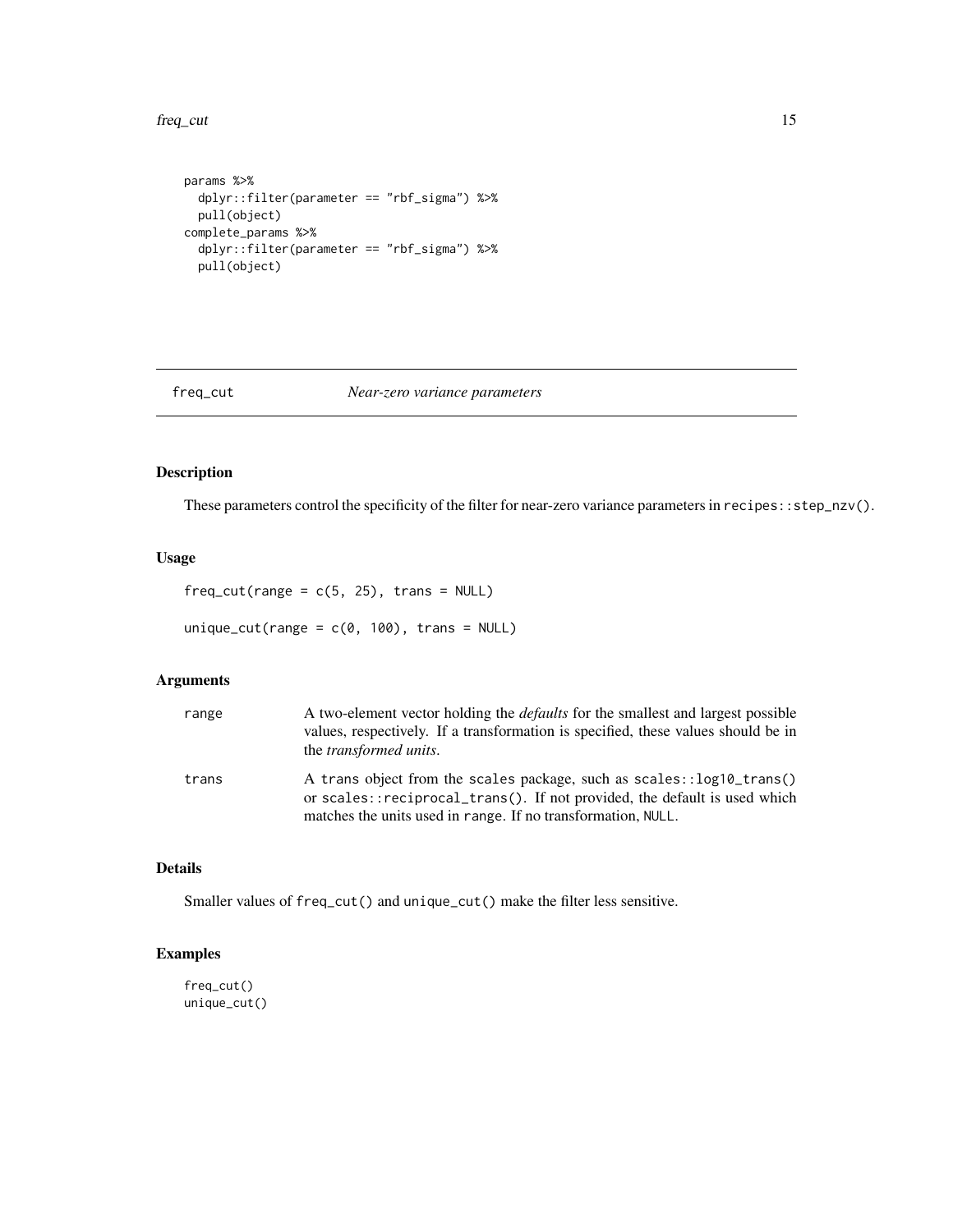<span id="page-15-0"></span>

Experimental designs for computer experiments are used to construct parameter grids that try to cover the parameter space such that any portion of the space has an observed combination that is not too far from it.

#### Usage

```
grid_max_entropy(
 x,
  ...,
  size = 3,
  original = TRUE,
  variogram_range = 0.5,
  iter = 1000
\lambda## S3 method for class 'parameters'
grid_max_entropy(
 x,
  ...,
  size = 3,
 original = TRUE,
  variogram_range = 0.5,
  iter = 1000
)
## S3 method for class 'list'
grid_max_entropy(
 x,
  ...,
 size = 3,
 original = TRUE,variogram_range = 0.5,
  iter = 1000
)
## S3 method for class 'param'
grid_max_entropy(
 x,
  ...,
  size = 3,original = TRUE,
  variogram_range = 0.5,
```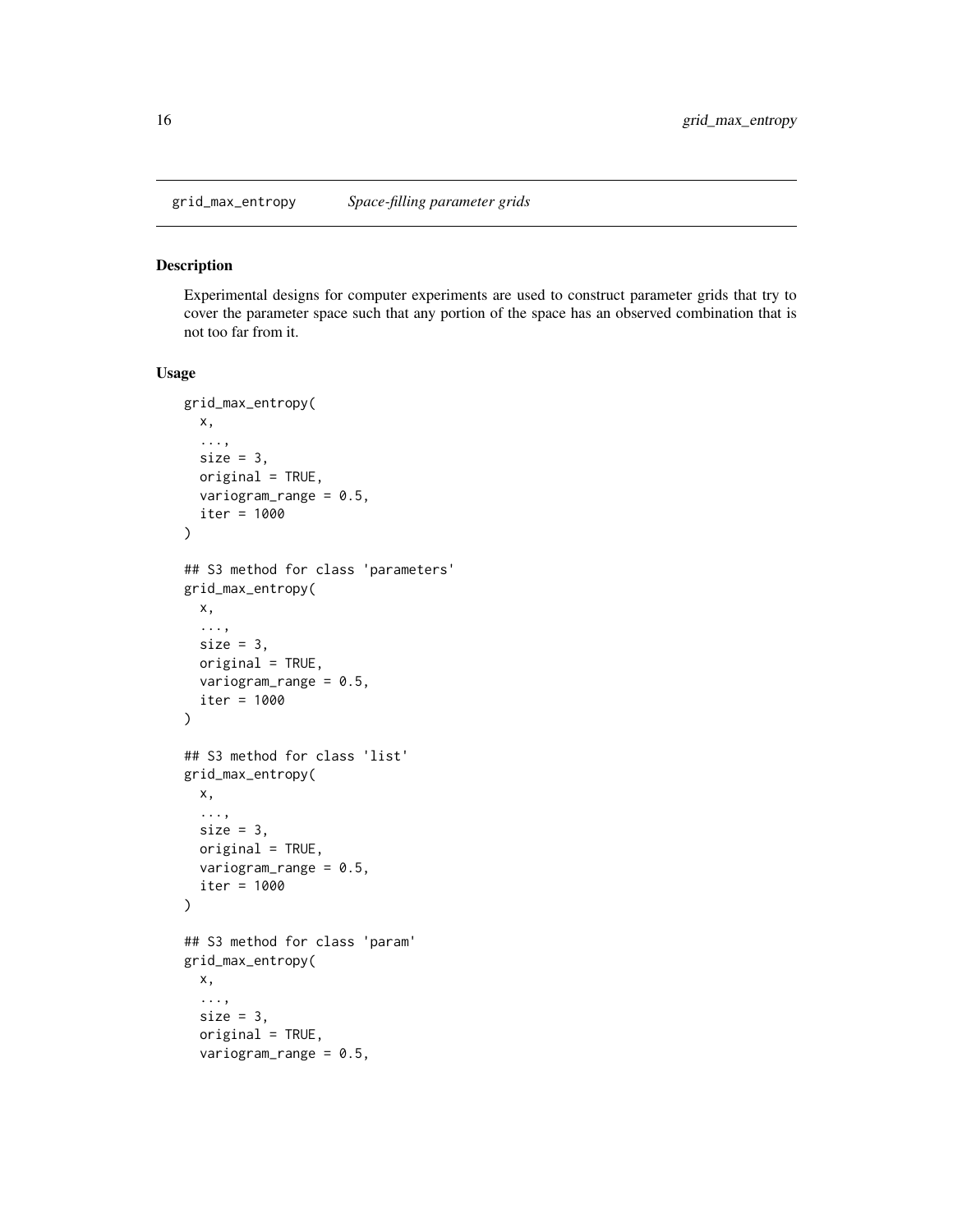```
iter = 1000
\lambda## S3 method for class 'workflow'
grid_max_entropy(
 x,
  ...,
  size = 3,
 original = TRUE,
 variogram_range = 0.5,
  iter = 1000
)
grid\_latin\_hypercube(x, ..., size = 3, original = TRUE)## S3 method for class 'parameters'
grid\_latin\_hypercube(x, ..., size = 3, original = TRUE)## S3 method for class 'list'
grid\_latin\_hypercube(x, ..., size = 3, original = TRUE)## S3 method for class 'param'
grid\_latin\_hypercube(x, ..., size = 3, original = TRUE)## S3 method for class 'workflow'
grid\_latin\_hypercube(x, ..., size = 3, original = TRUE)
```

| x               | A param object, list, or parameters.                                                                                                                                               |  |  |
|-----------------|------------------------------------------------------------------------------------------------------------------------------------------------------------------------------------|--|--|
| $\ddots$        | One or more param objects (such as $mtry()$ or penalty()). None of the objects<br>can have unknown () values in the parameter ranges or values.                                    |  |  |
| size            | A single integer for the total number of parameter value combinations returned.<br>If duplicate combinations are generated from this size, the smaller, unique set is<br>returned. |  |  |
| original        | A logical: should the parameters be in the original units or in the transformed<br>space $(if any)$ ?                                                                              |  |  |
| variogram_range |                                                                                                                                                                                    |  |  |
|                 | A numeric value greater than zero. Larger values reduce the likelihood of empty<br>regions in the parameter space.                                                                 |  |  |
| iter            | An integer for the maximum number of iterations used to find a good design.                                                                                                        |  |  |

#### Details

The types of designs supported here are latin hypercube designs and designs that attempt to maximize the determinant of the spatial correlation matrix between coordinates. Both designs use random sampling of points in the parameter space.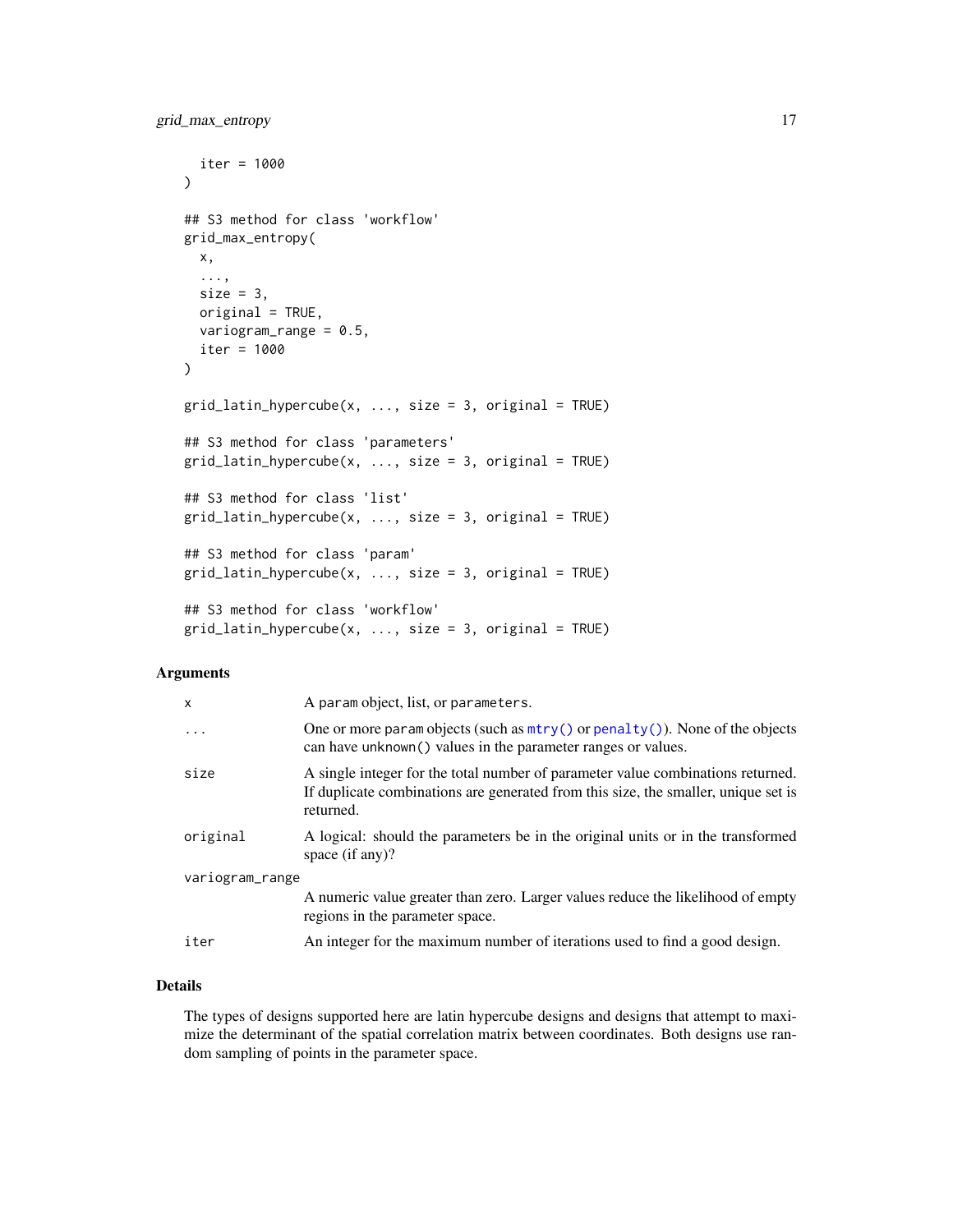Note that there may a difference in grids depending on how the function is called. If the call uses the parameter objects directly the possible ranges come from the objects in dials. For example:

```
mixture()
## Proportion of Lasso Penalty (quantitative)
## Range: [0, 1]
set.seed(283)
mix_grid_1 <- grid_latin_hypercube(mixture(), size = 1000)
range(mix_grid_1$mixture)
```
above, the mixture argument above is different for glmnet models:

However, in some cases, the parsnip and recipe packages overrides the default ranges for specific models and preprocessing steps. If the grid function uses a parameters object created from a model or recipe, the ranges may have different defaults (specific to those models). Using the example

```
library(parsnip)
library(tune)
# When used with glmnet, the range is [0.05, 1.00]
glmn_mod <-
  linear_reg(mixture = tune()) %>%
  set_engine("glmnet")
set.seed(283)
mix_grid_2 <- grid_latin_hypercube(extract_parameter_set_dials(glmn_mod), size = 1000)
range(mix_grid_2$mixture)
```
## [1] 0.0501454 0.9999554

## [1] 0.0001530482 0.9999530388

#### References

Sacks, Jerome & Welch, William & J. Mitchell, Toby, and Wynn, Henry. (1989). Design and analysis of computer experiments. With comments and a rejoinder by the authors. Statistical Science. 4. 10.1214/ss/1177012413.

Santner, Thomas, Williams, Brian, and Notz, William. (2003). The Design and Analysis of Computer Experiments. Springer.

Dupuy, D., Helbert, C., and Franco, J. (2015). DiceDesign and DiceEval: Two R packages for design and analysis of computer experiments. Journal of Statistical Software, 65(11)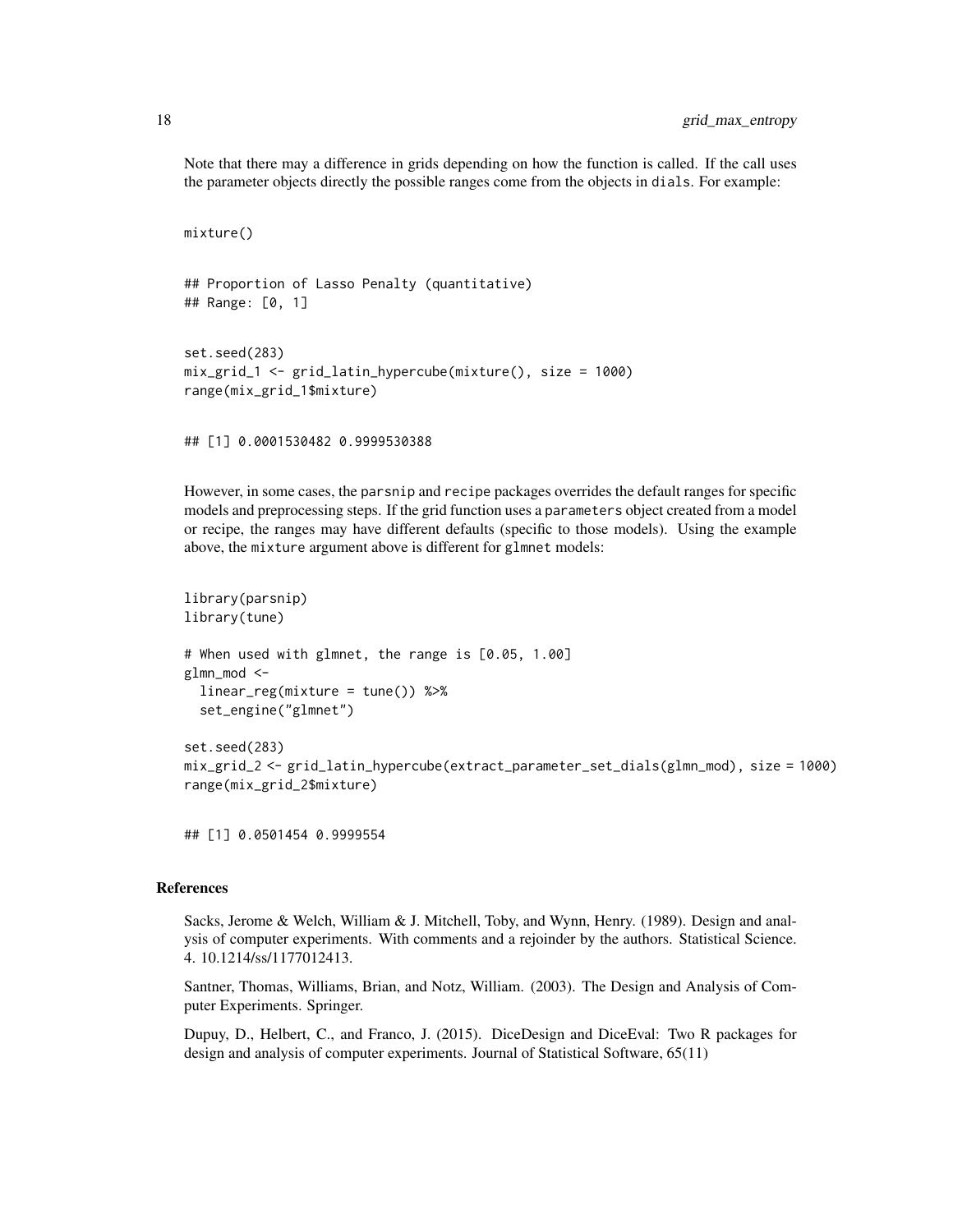#### <span id="page-18-0"></span>grid\_regular 19

#### Examples

```
grid_max_entropy(
 hidden_units(),
  penalty(),
  epochs(),
  activation(),
  learn_rate(c(0, 1), trans = scales::log_transform(),size = 10,
  original = FALSE
)
grid_latin_hypercube(penalty(), mixture(), original = TRUE)
```
grid\_regular *Create grids of tuning parameters*

#### Description

Random and regular grids can be created for any number of parameter objects.

#### Usage

```
grid\_regular(x, ..., levels = 3, original = TRUE, filter = NULL)## S3 method for class 'parameters'
grid\_regular(x, ..., levels = 3, original = TRUE, filter = NULL)## S3 method for class 'list'
grid\_regular(x, ..., levels = 3, original = TRUE, filter = NULL)## S3 method for class 'param'
grid\_regular(x, ..., levels = 3, original = TRUE, filter = NULL)## S3 method for class 'workflow'
grid\_regular(x, ..., levels = 3, original = TRUE, filter = NULL)grid\_random(x, ..., size = 5, original = TRUE, filter = NULL)## S3 method for class 'parameters'
grid\_random(x, ..., size = 5, original = TRUE, filter = NULL)## S3 method for class 'list'
grid\_random(x, ..., size = 5, original = TRUE, filter = NULL)## S3 method for class 'param'
grid\_random(x, ..., size = 5, original = TRUE, filter = NULL)## S3 method for class 'workflow'
grid\_random(x, ..., size = 5, original = TRUE, filter = NULL)
```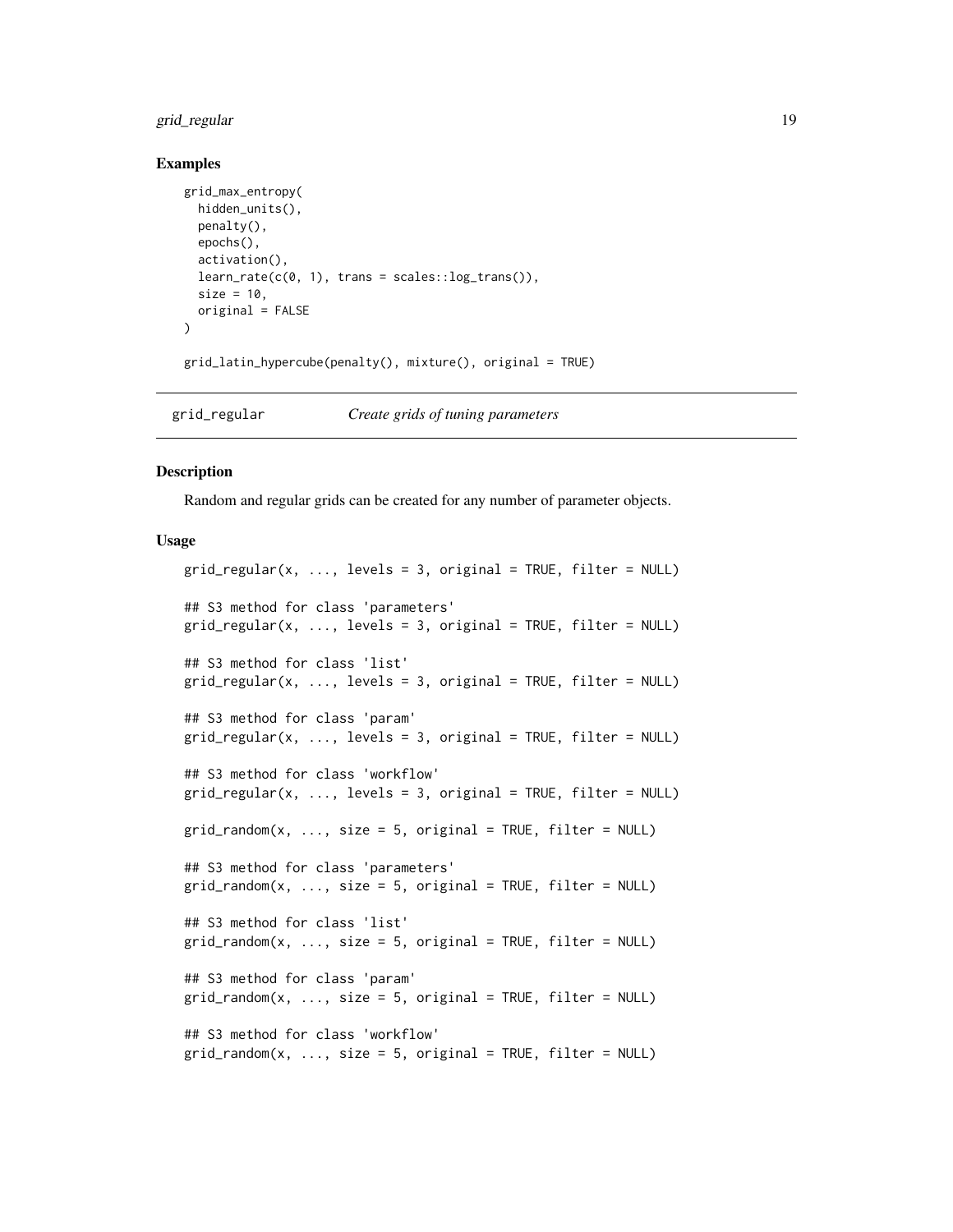<span id="page-19-0"></span>

| x        | A param object, list, or parameters.                                                                                                                                                                                                                                                                    |
|----------|---------------------------------------------------------------------------------------------------------------------------------------------------------------------------------------------------------------------------------------------------------------------------------------------------------|
| $\ddots$ | One or more param objects (such as $mtry()$ or penalty()). None of the objects<br>can have unknown () values in the parameter ranges or values.                                                                                                                                                         |
| levels   | An integer for the number of values of each parameter to use to make the regular<br>grid. Levels can be a single integer or a vector of integers that is the same length<br>as the number of parameters in  levels can be a named integer vector, with<br>names that match the id values of parameters. |
| original | A logical: should the parameters be in the original units or in the transformed<br>space $(if any)$ ?                                                                                                                                                                                                   |
| filter   | A logical: should the parameters be filtered prior to generating the grid. Must<br>be a single expression referencing parameter names that evaluates to a logical<br>vector.                                                                                                                            |
| size     | A single integer for the total number of parameter value combinations returned<br>for the random grid. If duplicate combinations are generated from this size, the<br>smaller, unique set is returned.                                                                                                  |

#### Details

Note that there may a difference in grids depending on how the function is called. If the call uses the parameter objects directly the possible ranges come from the objects in dials. For example:

mixture()

## Proportion of Lasso Penalty (quantitative) ## Range: [0, 1]

```
set.seed(283)
mix_grid_1 <- grid_random(mixture(), size = 1000)
range(mix_grid_1$mixture)
```

```
## [1] 0.001490161 0.999741096
```
However, in some cases, the parsnip and recipe packages overrides the default ranges for specific models and preprocessing steps. If the grid function uses a parameters object created from a model or recipe, the ranges may have different defaults (specific to those models). Using the example above, the mixture argument above is different for glmnet models:

```
library(parsnip)
library(tune)
# When used with glmnet, the range is [0.05, 1.00]
glmn_mod <-
 linear_reg(mixture = tune()) %>%
  set_engine("glmnet")
```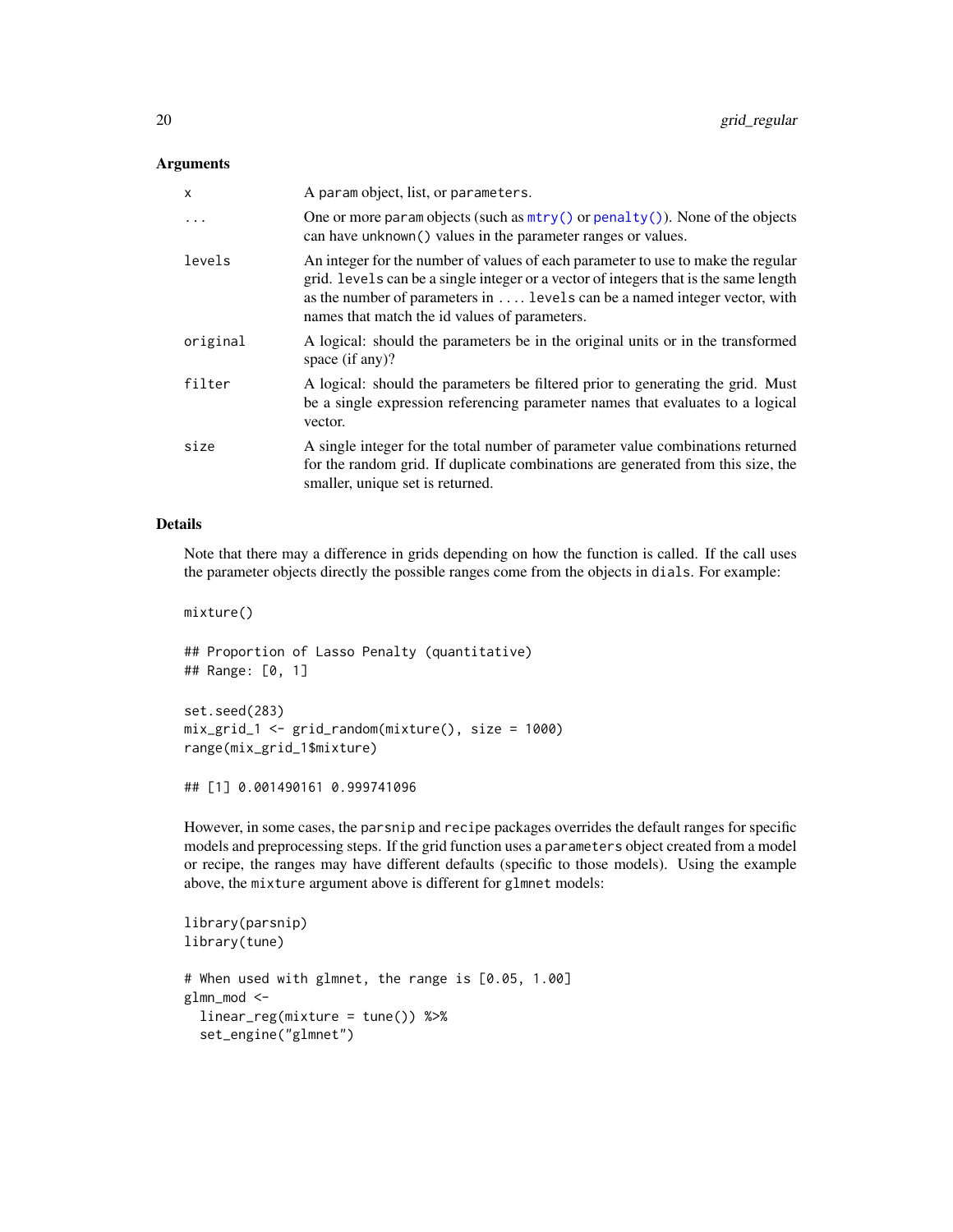#### <span id="page-20-0"></span>Laplace 21 22

```
set.seed(283)
mix_grid_2 <- grid_random(extract_parameter_set_dials(glmn_mod), size = 1000)
range(mix_grid_2$mixture)
## [1] 0.05141565 0.99975404
```
#### Value

A tibble. There are columns for each parameter and a row for every parameter combination.

#### Examples

```
# filter arg will allow you to filter subsequent grid data frame based on some condition.
p <- parameters(penalty(), mixture())
grid_regular(p)
grid\_regular(p, filter = penalty \le .01)# Will fail due to unknowns:
# grid_regular(mtry(), min_n())
grid_regular(penalty(), mixture())
grid_regular(penalty(), mixture(), levels = 3:4)
grid_regular(penalty(), mixture(), levels = c(mixture = 4, penalty = 3))
grid_random(penalty(), mixture())
```

| Laplace<br>Laplace correction parameter |
|-----------------------------------------|
|-----------------------------------------|

#### Description

Laplace correction for smoothing low-frequency counts.

### Usage

```
Laplace(range = c(0, 3), trans = NULL)
```
#### Arguments

| range | A two-element vector holding the <i>defaults</i> for the smallest and largest possible<br>values, respectively. If a transformation is specified, these values should be in<br>the <i>transformed units</i> .      |
|-------|--------------------------------------------------------------------------------------------------------------------------------------------------------------------------------------------------------------------|
| trans | A trans object from the scales package, such as scales::log10_trans()<br>or scales::reciprocal_trans(). If not provided, the default is used which<br>matches the units used in range. If no transformation, NULL. |

## Details

This parameter is often used to correct for zero-count data in tables or proportions.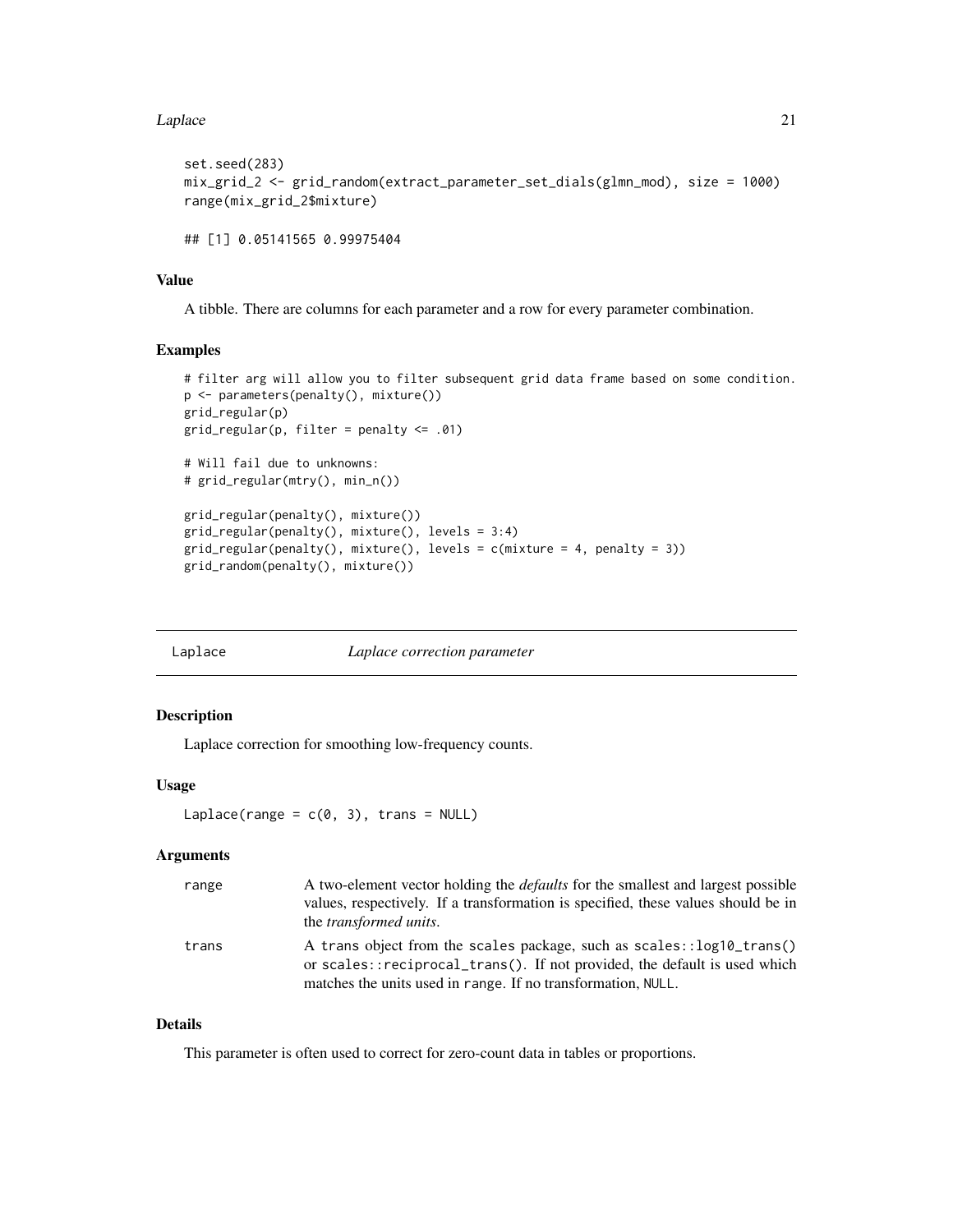#### <span id="page-21-0"></span>Value

A function with classes "quant\_param" and "param".

## Examples

Laplace()

learn\_rate *Learning rate*

#### Description

The parameter is used in boosting methods (parsnip::boost\_tree()) or some types of neural network optimization methods.

#### Usage

 $learn_rate(range = c(-10, -1), trans = log10_trans())$ 

#### Arguments

| range | A two-element vector holding the <i>defaults</i> for the smallest and largest possible<br>values, respectively. If a transformation is specified, these values should be in<br>the <i>transformed units</i> .      |
|-------|--------------------------------------------------------------------------------------------------------------------------------------------------------------------------------------------------------------------|
| trans | A trans object from the scales package, such as scales::log10_trans()<br>or scales::reciprocal_trans(). If not provided, the default is used which<br>matches the units used in range. If no transformation, NULL. |

#### Details

The parameter is used on the log10 scale. The units for the range function are on this scale.

learn\_rate() corresponds to eta in xgboost.

#### Examples

learn\_rate()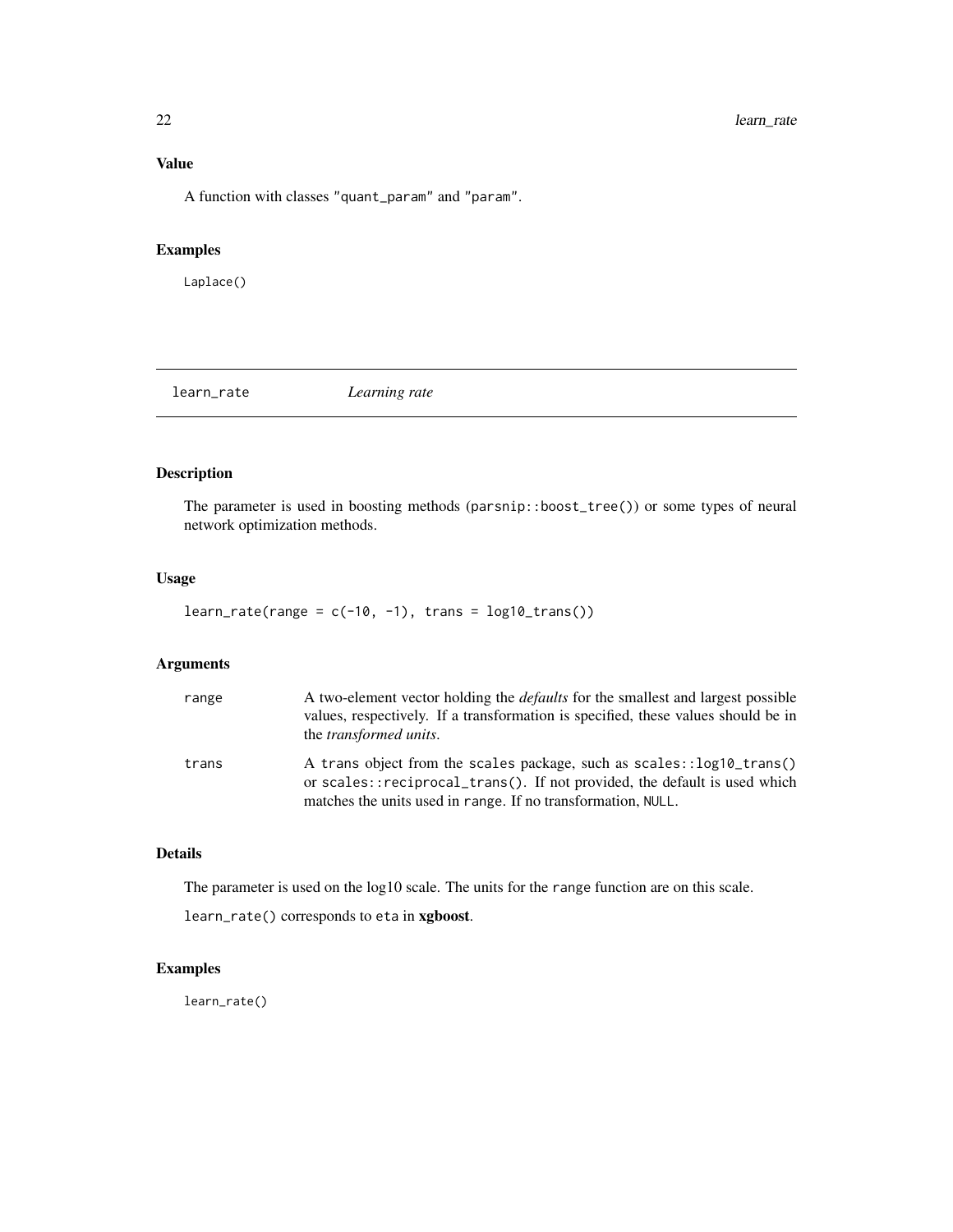<span id="page-22-0"></span>

These parameters are auxiliary to random forest models that use the "randomForest" engine. They correspond to tuning parameters that would be specified using set\_engine("randomForest", ...).

#### Usage

max\_nodes(range = c(100L, 10000L), trans = NULL)

#### Arguments

| range | A two-element vector holding the <i>defaults</i> for the smallest and largest possible<br>values, respectively. If a transformation is specified, these values should be in<br>the <i>transformed units</i> .      |
|-------|--------------------------------------------------------------------------------------------------------------------------------------------------------------------------------------------------------------------|
| trans | A trans object from the scales package, such as scales::log10_trans()<br>or scales::reciprocal_trans(). If not provided, the default is used which<br>matches the units used in range. If no transformation, NULL. |

#### Examples

max\_nodes()

| max_num_terms |  | Parameters for possible engine parameters for earth models |  |
|---------------|--|------------------------------------------------------------|--|
|               |  |                                                            |  |

## Description

These parameters are auxiliary to models that use the "earth" engine. They correspond to tuning parameters that would be specified using set\_engine("earth", ...).

#### Usage

 $max\_num\_terms(range = c(20L, 200L), trans = NULL)$ 

#### Arguments

| range | A two-element vector holding the <i>defaults</i> for the smallest and largest possible<br>values, respectively. If a transformation is specified, these values should be in<br>the <i>transformed units</i> .      |
|-------|--------------------------------------------------------------------------------------------------------------------------------------------------------------------------------------------------------------------|
| trans | A trans object from the scales package, such as scales::log10_trans()<br>or scales::reciprocal_trans(). If not provided, the default is used which<br>matches the units used in range. If no transformation, NULL. |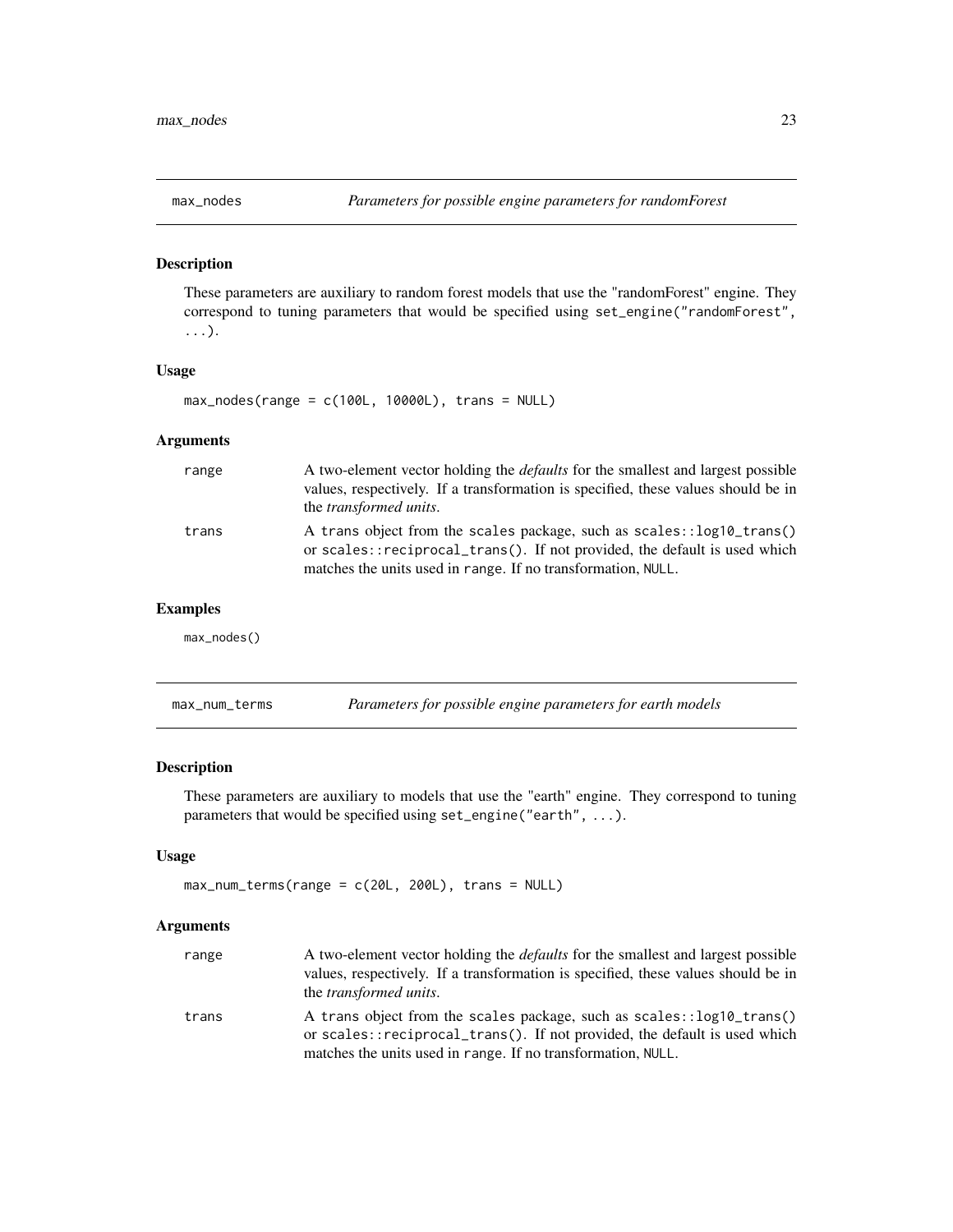## Details

To use these, check ?earth::earth to see how they are used.

#### Examples

max\_num\_terms()

max\_times *Word frequencies for removal*

#### Description

Used in textrecipes::step\_tokenfilter().

#### Usage

```
max_times(range = c(1L, as.integer(10^5)), trans = NULL)
```
min\_times(range = c(0L, 1000L), trans = NULL)

#### Arguments

| range | A two-element vector holding the <i>defaults</i> for the smallest and largest possible<br>values, respectively. If a transformation is specified, these values should be in<br>the <i>transformed units</i> .      |
|-------|--------------------------------------------------------------------------------------------------------------------------------------------------------------------------------------------------------------------|
| trans | A trans object from the scales package, such as scales::log10_trans()<br>or scales::reciprocal_trans(). If not provided, the default is used which<br>matches the units used in range. If no transformation, NULL. |

## Examples

max\_times() min\_times()

| max_tokens | Maximum number of retained tokens |
|------------|-----------------------------------|
|            |                                   |

#### Description

```
Used in textrecipes::step_tokenfilter().
```
#### Usage

```
max\_tokens(range = c(0L, as.integer(10<sup>0</sup>3)), trans = NULL)
```
<span id="page-23-0"></span>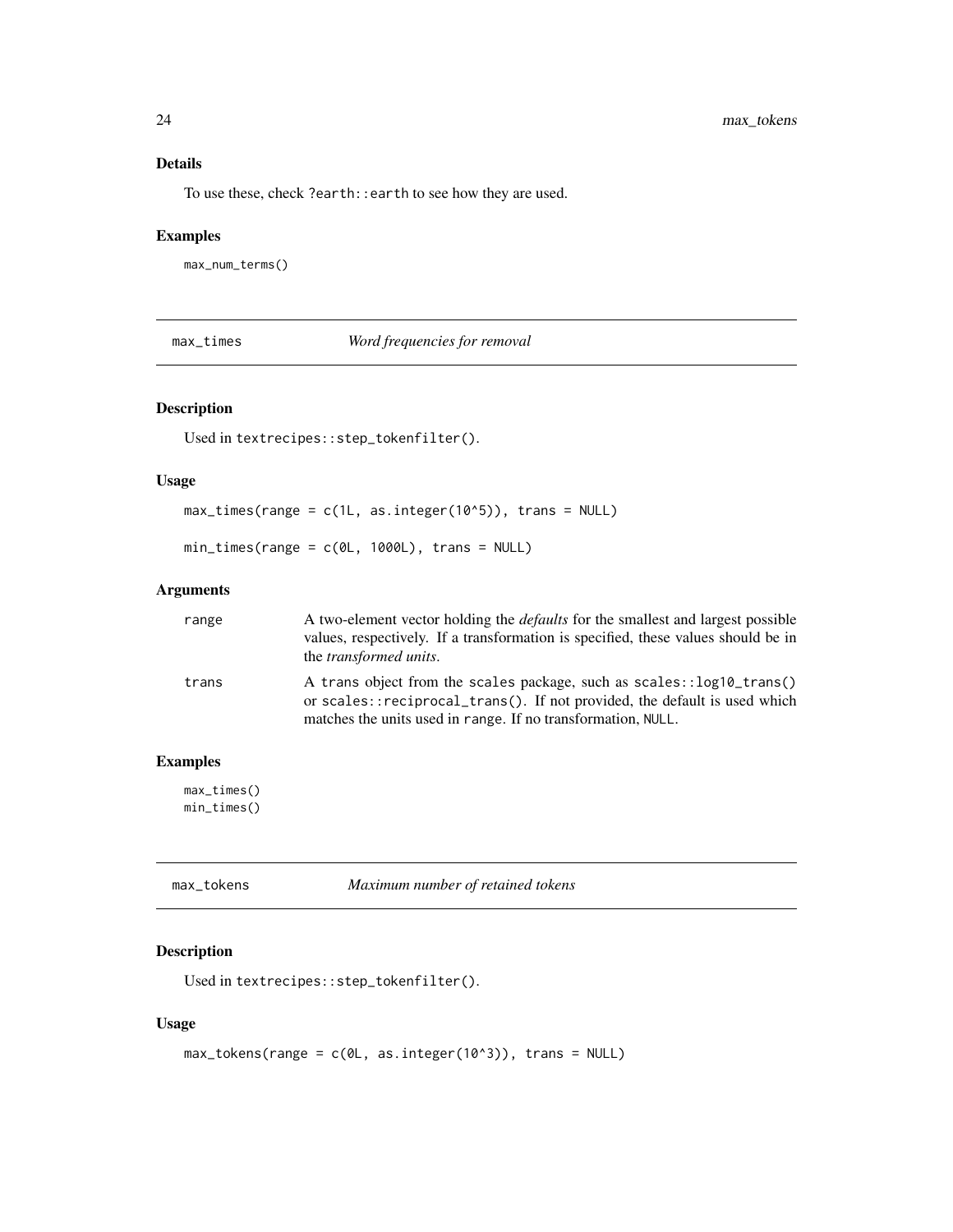#### <span id="page-24-0"></span>min\_dist 25

## Arguments

| range | A two-element vector holding the <i>defaults</i> for the smallest and largest possible<br>values, respectively. If a transformation is specified, these values should be in<br>the <i>transformed units</i> .      |
|-------|--------------------------------------------------------------------------------------------------------------------------------------------------------------------------------------------------------------------|
| trans | A trans object from the scales package, such as scales::log10_trans()<br>or scales::reciprocal_trans(). If not provided, the default is used which<br>matches the units used in range. If no transformation, NULL. |

## Examples

max\_tokens()

| min dist | Parameter for the effective minimum distance between embedded |  |  |  |  |
|----------|---------------------------------------------------------------|--|--|--|--|
|          | points                                                        |  |  |  |  |

## Description

Used in embed::step\_umap().

## Usage

 $min\_dist(range = c(-4, 0), trans = log10_trans())$ 

## Arguments

| range | A two-element vector holding the <i>defaults</i> for the smallest and largest possible<br>values, respectively. If a transformation is specified, these values should be in<br>the <i>transformed units</i> .      |
|-------|--------------------------------------------------------------------------------------------------------------------------------------------------------------------------------------------------------------------|
| trans | A trans object from the scales package, such as scales::log10_trans()<br>or scales::reciprocal_trans(). If not provided, the default is used which<br>matches the units used in range. If no transformation, NULL. |

## Examples

min\_dist()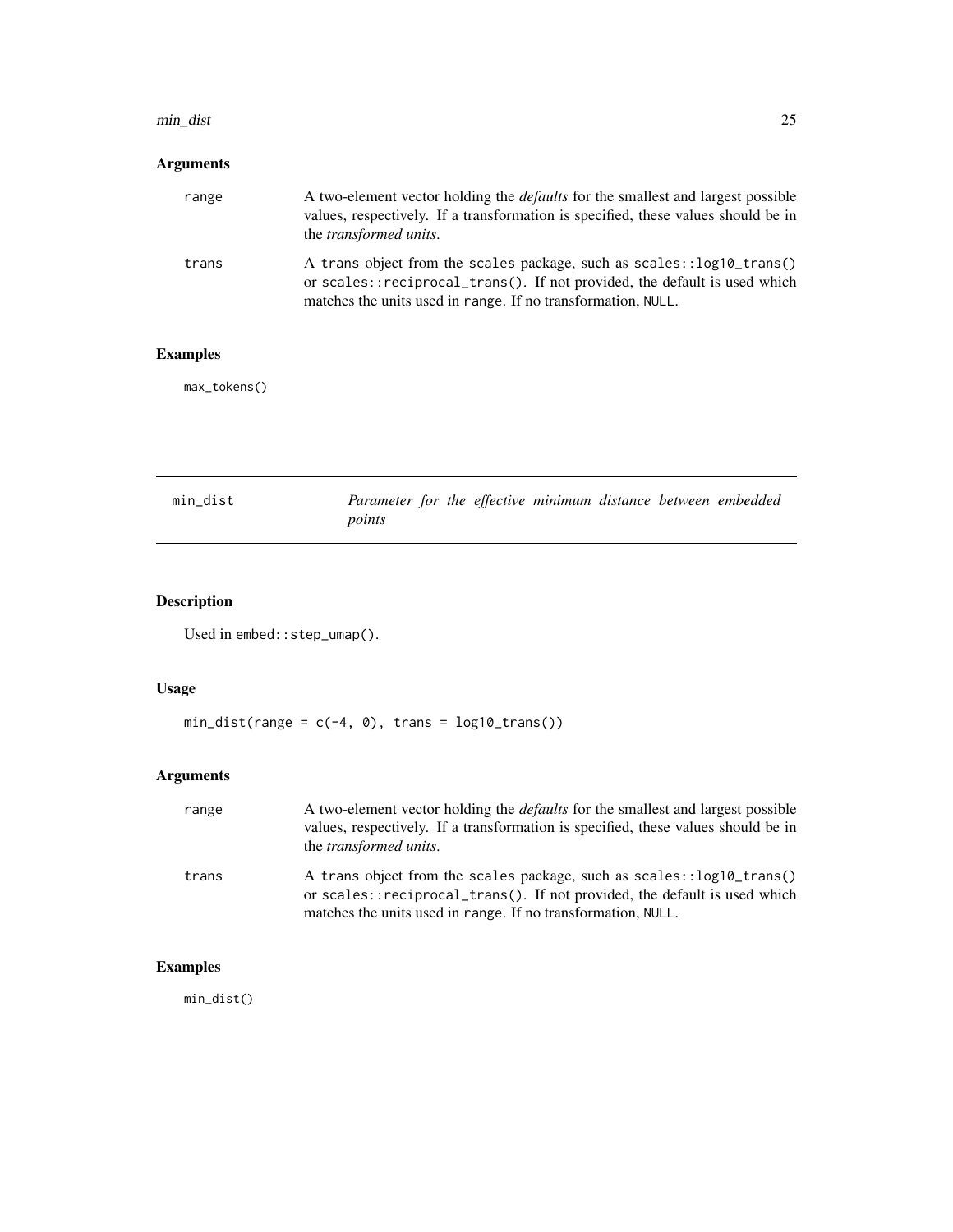<span id="page-25-0"></span>

Some pre-processing parameters require a minimum number of unique data points to proceed.

## Usage

 $min\_unique(range = c(5L, 15L), trans = NULL)$ 

#### Arguments

| range | A two-element vector holding the <i>defaults</i> for the smallest and largest possible<br>values, respectively. If a transformation is specified, these values should be in<br>the <i>transformed units</i> .      |
|-------|--------------------------------------------------------------------------------------------------------------------------------------------------------------------------------------------------------------------|
| trans | A trans object from the scales package, such as scales::log10_trans()<br>or scales::reciprocal_trans(). If not provided, the default is used which<br>matches the units used in range. If no transformation, NULL. |

#### Examples

min\_unique()

mixture *Mixture of penalization terms*

#### Description

A numeric parameter function representing the relative amount of penalties (e.g. L1, L2, etc) in regularized models.

#### Usage

```
mixture(range = c(0, 1), trans = NULL)
```
#### Arguments

| range | A two-element vector holding the <i>defaults</i> for the smallest and largest possible<br>values, respectively. If a transformation is specified, these values should be in<br>the <i>transformed units</i> .      |
|-------|--------------------------------------------------------------------------------------------------------------------------------------------------------------------------------------------------------------------|
| trans | A trans object from the scales package, such as scales::log10_trans()<br>or scales::reciprocal_trans(). If not provided, the default is used which<br>matches the units used in range. If no transformation, NULL. |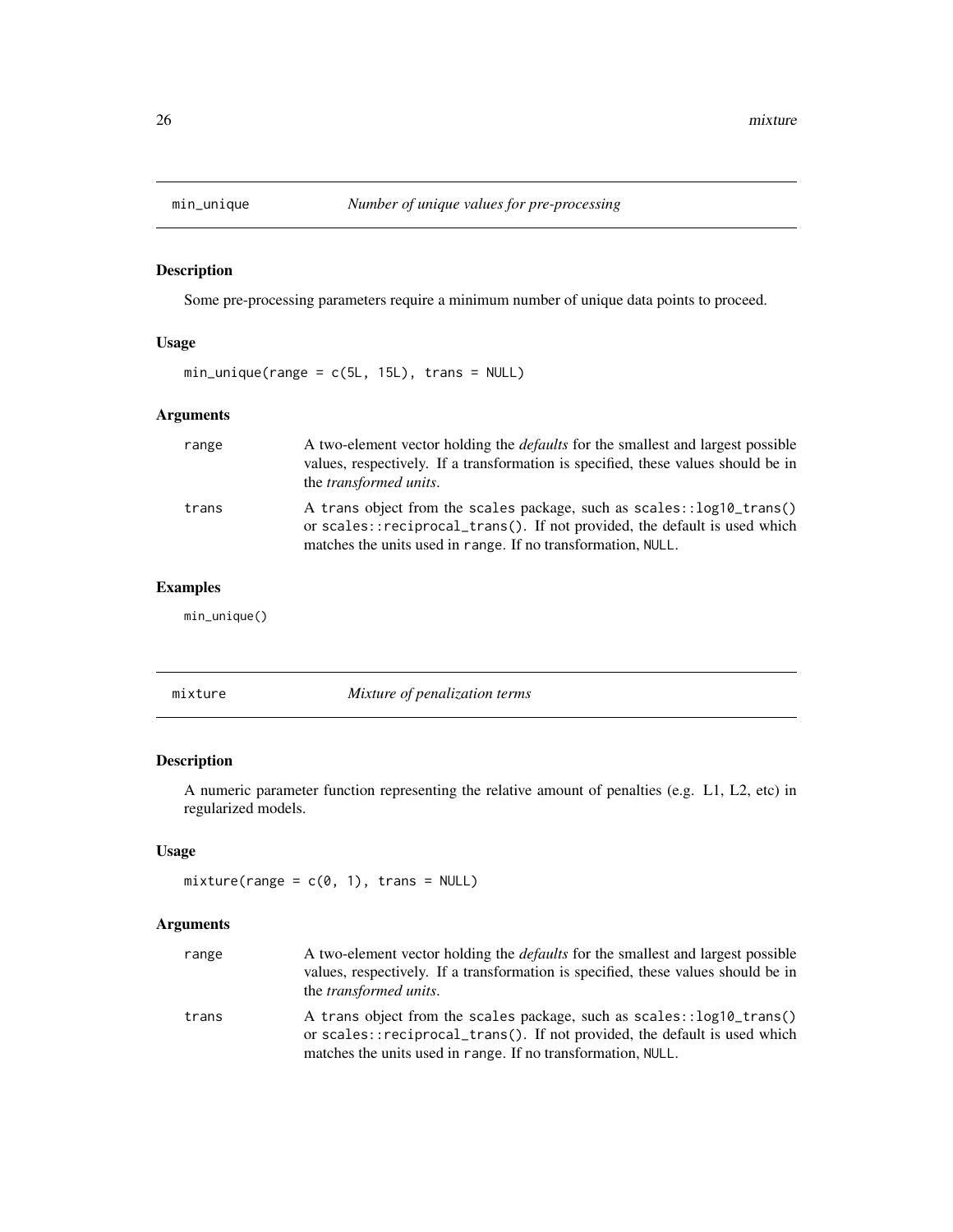#### <span id="page-26-0"></span>momentum 27

#### Details

This parameter is used for regularized or penalized models such as  $paramip::linear_reg(),$ parsnip::logistic\_reg(), and others. It is formulated as the proportion of L1 regularization (i.e. lasso) in the model. In the glmnet model, mixture = 1 is a pure lasso model while mixture = 0 indicates that ridge regression is being used.

#### Examples

mixture()

momentum *Gradient descent momentum parameter*

#### Description

A useful parameter for neural network models using gradient descent

#### Usage

momentum(range =  $c(0, 1)$ , trans = NULL)

#### Arguments

| range | A two-element vector holding the <i>defaults</i> for the smallest and largest possible<br>values, respectively. If a transformation is specified, these values should be in<br>the <i>transformed units</i> .      |
|-------|--------------------------------------------------------------------------------------------------------------------------------------------------------------------------------------------------------------------|
| trans | A trans object from the scales package, such as scales::log10_trans()<br>or scales::reciprocal_trans(). If not provided, the default is used which<br>matches the units used in range. If no transformation, NULL. |

#### Examples

momentum()

<span id="page-26-1"></span>mtry *Number of randomly sampled predictors*

#### Description

The number of predictors that will be randomly sampled at each split when creating tree models.

#### Usage

```
mtry(range = c(1L, unknown()), trans = NULL)
mtry\_long(range = c(0L, unknown()), trans = log10_ttrans())
```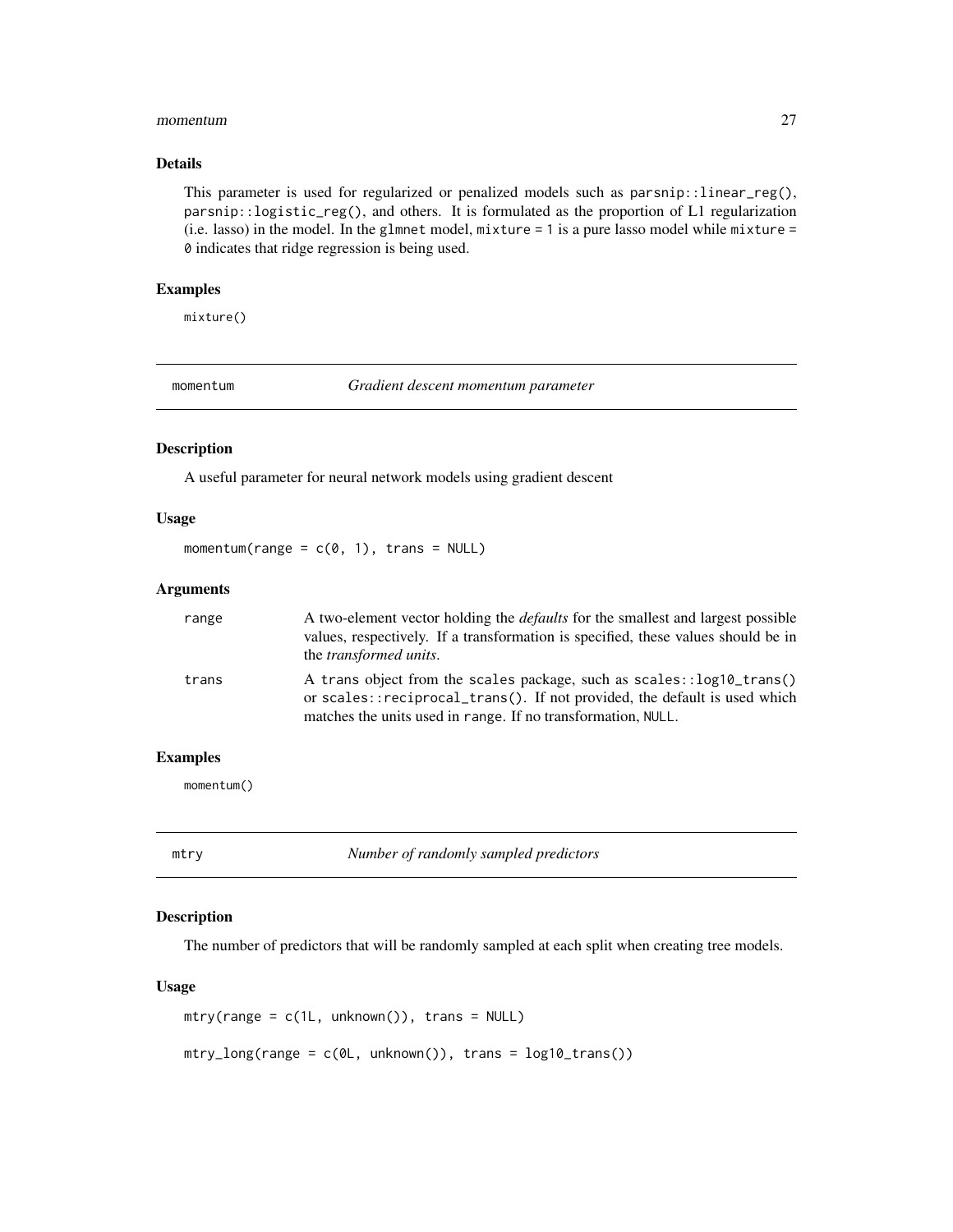<span id="page-27-0"></span>

| range | A two-element vector holding the <i>defaults</i> for the smallest and largest possible<br>values, respectively. If a transformation is specified, these values should be in<br>the <i>transformed units</i> .      |
|-------|--------------------------------------------------------------------------------------------------------------------------------------------------------------------------------------------------------------------|
| trans | A trans object from the scales package, such as scales::log10_trans()<br>or scales::reciprocal_trans(). If not provided, the default is used which<br>matches the units used in range. If no transformation, NULL. |

#### Details

This parameter is used for regularized or penalized models such as parsnip::rand\_forest() and others. mtry\_long() has the values on the log10 scale and is helpful when the data contain a large number of predictors.

Since the scale of the parameter depends on the number of columns in the data set, the upper bound is set to unknown but can be filled in via the finalize() method.

#### Interpretation

[mtry\\_prop\(\)](#page-28-1) is a variation on [mtry\(\)](#page-26-1) where the value is interpreted as the *proportion* of predictors that will be randomly sampled at each split rather than the *count*.

This parameter is not intended for use in accommodating engines that take in this argument as a proportion; mtry is often a main model argument rather than an engine-specific argument, and thus should not have an engine-specific interface.

When wrapping modeling engines that interpret mtry in its sense as a proportion, use the [mtry\(\)](#page-26-1) parameter in parsnip::set\_model\_arg() and process the passed argument in an internal wrapping function as mtry / number\_of\_predictors. In addition, introduce a logical argument counts to the wrapping function, defaulting to TRUE, that indicates whether to interpret the supplied argument as a count rather than a proportion.

For an example implementation, see parsnip::xgb\_train().

#### See Also

mtry\_prop

#### Examples

```
mtry(c(1L, 10L)) # in original units
mtry_long(c(0, 5)) # in log10 units
```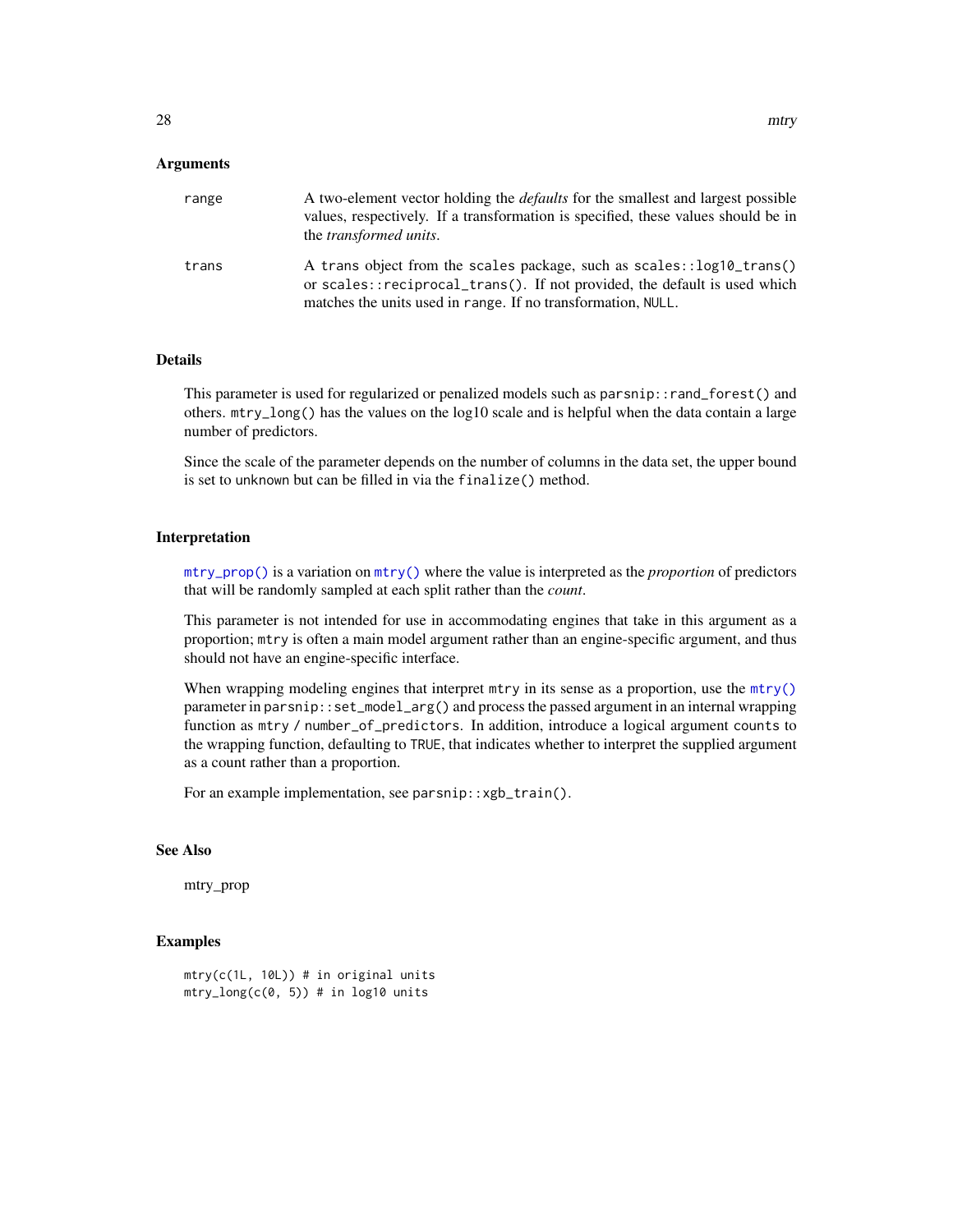<span id="page-28-1"></span><span id="page-28-0"></span>

The proportion of predictors that will be randomly sampled at each split when creating tree models.

#### Usage

 $mtry\_prop(range = c(0.1, 1), trans = NULL)$ 

#### Arguments

| range | A two-element vector holding the <i>defaults</i> for the smallest and largest possible<br>values, respectively. If a transformation is specified, these values should be in<br>the <i>transformed units</i> .      |
|-------|--------------------------------------------------------------------------------------------------------------------------------------------------------------------------------------------------------------------|
| trans | A trans object from the scales package, such as scales::log10_trans()<br>or scales::reciprocal_trans(). If not provided, the default is used which<br>matches the units used in range. If no transformation, NULL. |

#### Value

A dials object with classes "quant\_param" and "param". The range element of the object is always converted to a list with elements "lower" and "upper".

#### Interpretation

[mtry\\_prop\(\)](#page-28-1) is a variation on [mtry\(\)](#page-26-1) where the value is interpreted as the *proportion* of predictors that will be randomly sampled at each split rather than the *count*.

This parameter is not intended for use in accommodating engines that take in this argument as a proportion; mtry is often a main model argument rather than an engine-specific argument, and thus should not have an engine-specific interface.

When wrapping modeling engines that interpret mtry in its sense as a proportion, use the [mtry\(\)](#page-26-1) parameter in parsnip::set\_model\_arg() and process the passed argument in an internal wrapping function as mtry / number\_of\_predictors. In addition, introduce a logical argument counts to the wrapping function, defaulting to TRUE, that indicates whether to interpret the supplied argument as a count rather than a proportion.

For an example implementation, see parsnip::xgb\_train().

#### See Also

mtry, mtry\_long

#### Examples

mtry\_prop()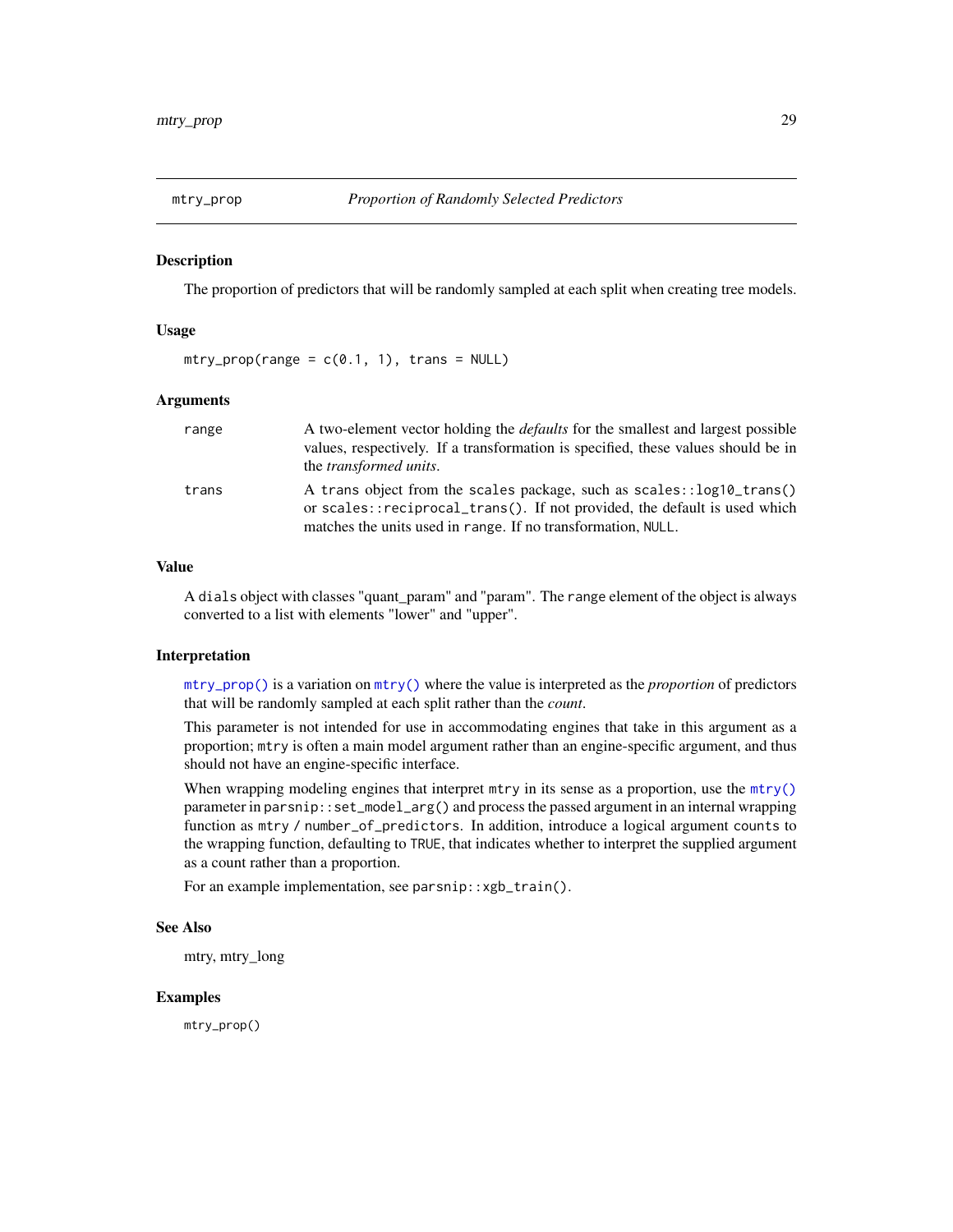<span id="page-29-0"></span>

The number of neighbors is used for models (parsnip::nearest\_neighbor()), imputation (recipes::step\_impute\_knn( and dimension reduction (recipes::step\_isomap()).

#### Usage

 $neighbours(range = c(1L, 10L), trans = NULL)$ 

#### Arguments

| range | A two-element vector holding the <i>defaults</i> for the smallest and largest possible<br>values, respectively. If a transformation is specified, these values should be in<br>the <i>transformed units</i> .      |
|-------|--------------------------------------------------------------------------------------------------------------------------------------------------------------------------------------------------------------------|
| trans | A trans object from the scales package, such as scales::log10_trans()<br>or scales::reciprocal_trans(). If not provided, the default is used which<br>matches the units used in range. If no transformation, NULL. |

#### Details

A static range is used but a broader range should be used if the data set is large or more neighbors are required.

#### Examples

neighbors()

new-param *Tools for creating new parameter objects*

#### Description

These functions are used to construct new parameter objects. Generally, these functions are called from higher level parameter generating functions like [mtry\(\)](#page-26-1).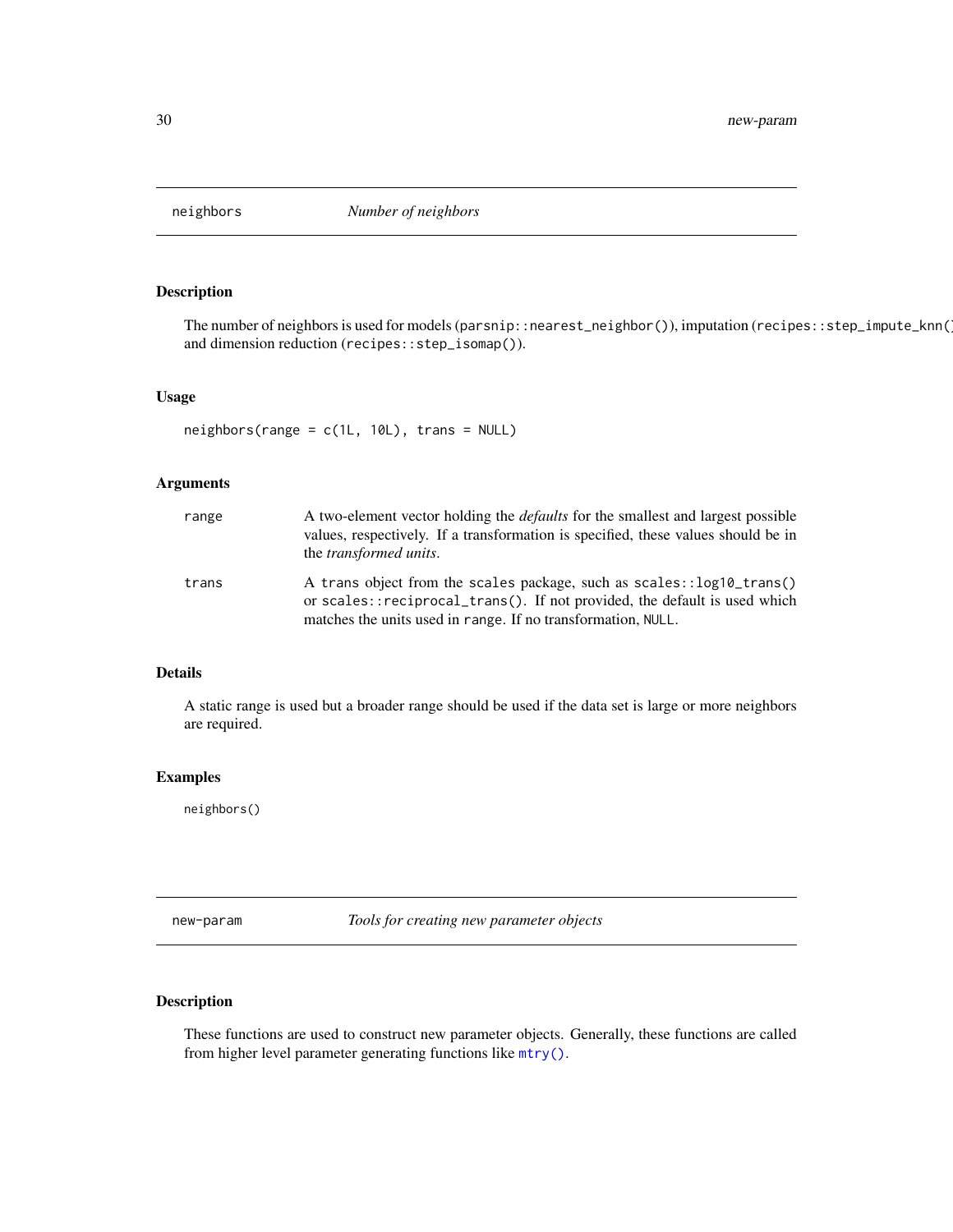<span id="page-30-0"></span>new-param 31

## Usage

```
new_quant_param(
  type = c("double", "integer"),
  range = NULL,
  inclusive = NULL,
  default = unknown(),
  trans = NULL,
  values = NULL,
  label = NULL,finalize = NULL
)
new_qual_param(
  type = c("character", "logical"),
  values,
  default = unknown(),label = NULL,finalize = NULL
\mathcal{L}
```
## Arguments

| type      | A single character value. For quantitative parameters, valid choices are "double"<br>and "integer" while for qualitative factors they are "character" and "logical".                                                                                                                                                                                              |
|-----------|-------------------------------------------------------------------------------------------------------------------------------------------------------------------------------------------------------------------------------------------------------------------------------------------------------------------------------------------------------------------|
| range     | A two-element vector with the smallest or largest possible values, respectively.<br>If these cannot be set when the parameter is defined, the unknown() function<br>can be used. If a transformation is specified, these values should be in the <i>trans</i> -<br>formed units. If values is supplied, and range is NULL, range will be set to<br>range(values). |
| inclusive | A two-element logical vector for whether the range values should be inclusive<br>or exclusive. If values is supplied, and inclusive is NULL, inclusive will be<br>set to c(TRUE, TRUE).                                                                                                                                                                           |
| default   | A single value with the same class as type for the default parameter value.<br>unknown() can also be used here.                                                                                                                                                                                                                                                   |
| trans     | A trans object from the scales package, such as scales::log10_trans() or<br>scales::reciprocal_trans(). Create custom transforms with scales::trans_new().                                                                                                                                                                                                        |
| values    | A vector of possible values that is required when type is "character" or "logical"<br>but optional otherwise. For quantitative parameters, this can be used as an alter-<br>native to range and inclusive. If set, these will be used by value_seq() and<br>value_sample().                                                                                       |
| label     | An optional named character string that can be used for printing and plotting.<br>The name should match the object name (e.g. "mtry", "neighbors", etc.)                                                                                                                                                                                                          |
| finalize  | A function that can be used to set the data-specific values of a parameter (such<br>as the range).                                                                                                                                                                                                                                                                |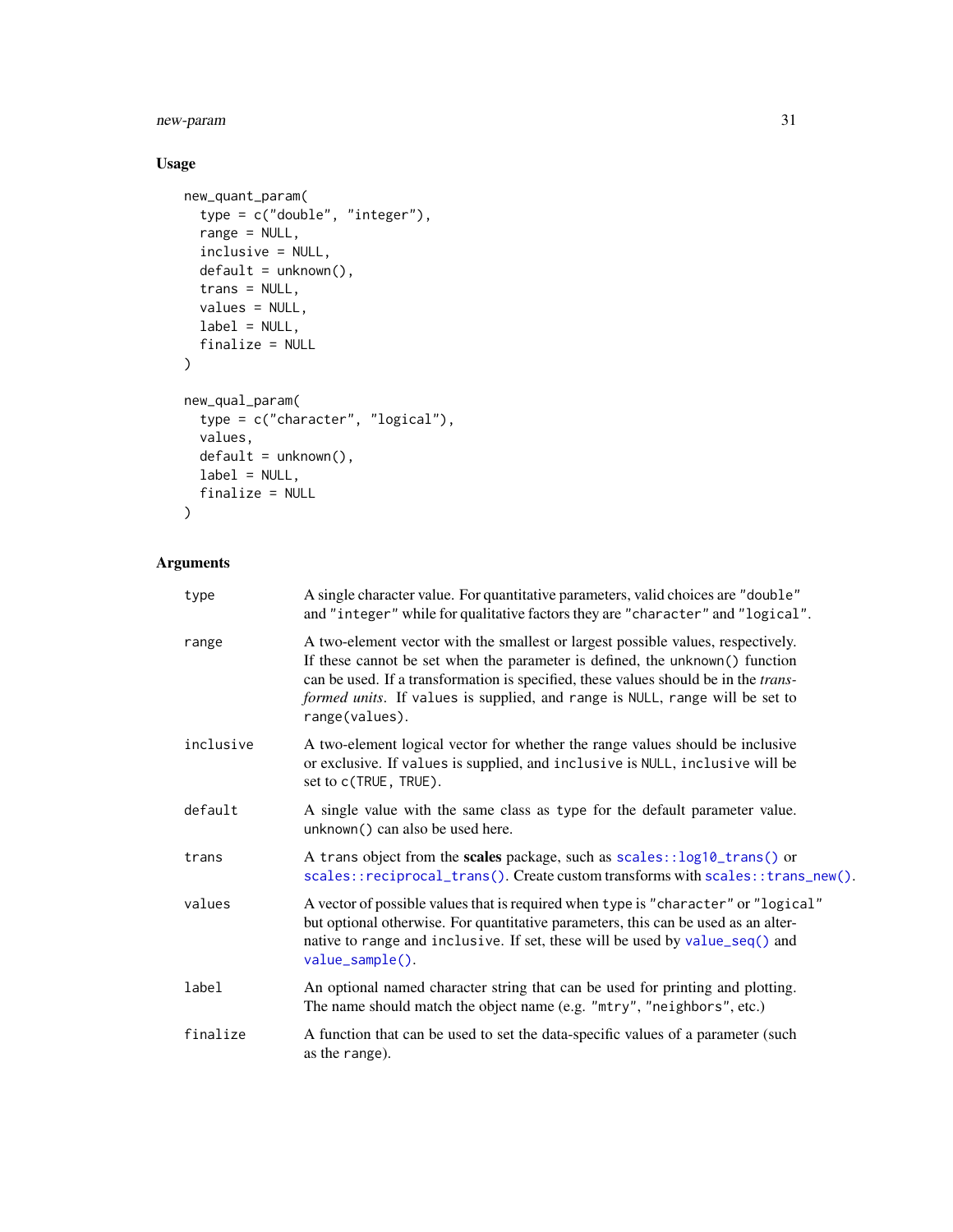#### <span id="page-31-0"></span>Value

An object of class "param" with the primary class being either "quant\_param" or "qual\_param". The range element of the object is always converted to a list with elements "lower" and "upper".

#### Examples

```
# Create a function that generates a quantitative parameter
# corresponding to the number of subgroups.
num_subgroups <- function(range = c(1L, 20L), trans = NULL) {
  new_quant_param(
    type = "integer",
   range = range,
   inclusive = c(TRUE, TRUE),
   trans = trans,
   label = c(num\_subgroups = "# Subgroups"),finalize = NULL
  )
}
num_subgroups()
num_subgroups(range = c(3L, 5L))
# Custom parameters instantly have access
# to sequence generating functions
value_seq(num_subgroups(), 5)
```
num\_breaks *Number of cut-points for binning*

#### Description

This parameter controls how many bins are used when discretizing predictors.

#### Usage

```
num_breaks(range = c(2L, 10L), trans = NULL)
```
#### Arguments

| range | A two-element vector holding the <i>defaults</i> for the smallest and largest possible<br>values, respectively. If a transformation is specified, these values should be in<br>the <i>transformed units</i> .      |
|-------|--------------------------------------------------------------------------------------------------------------------------------------------------------------------------------------------------------------------|
| trans | A trans object from the scales package, such as scales::log10_trans()<br>or scales::reciprocal_trans(). If not provided, the default is used which<br>matches the units used in range. If no transformation, NULL. |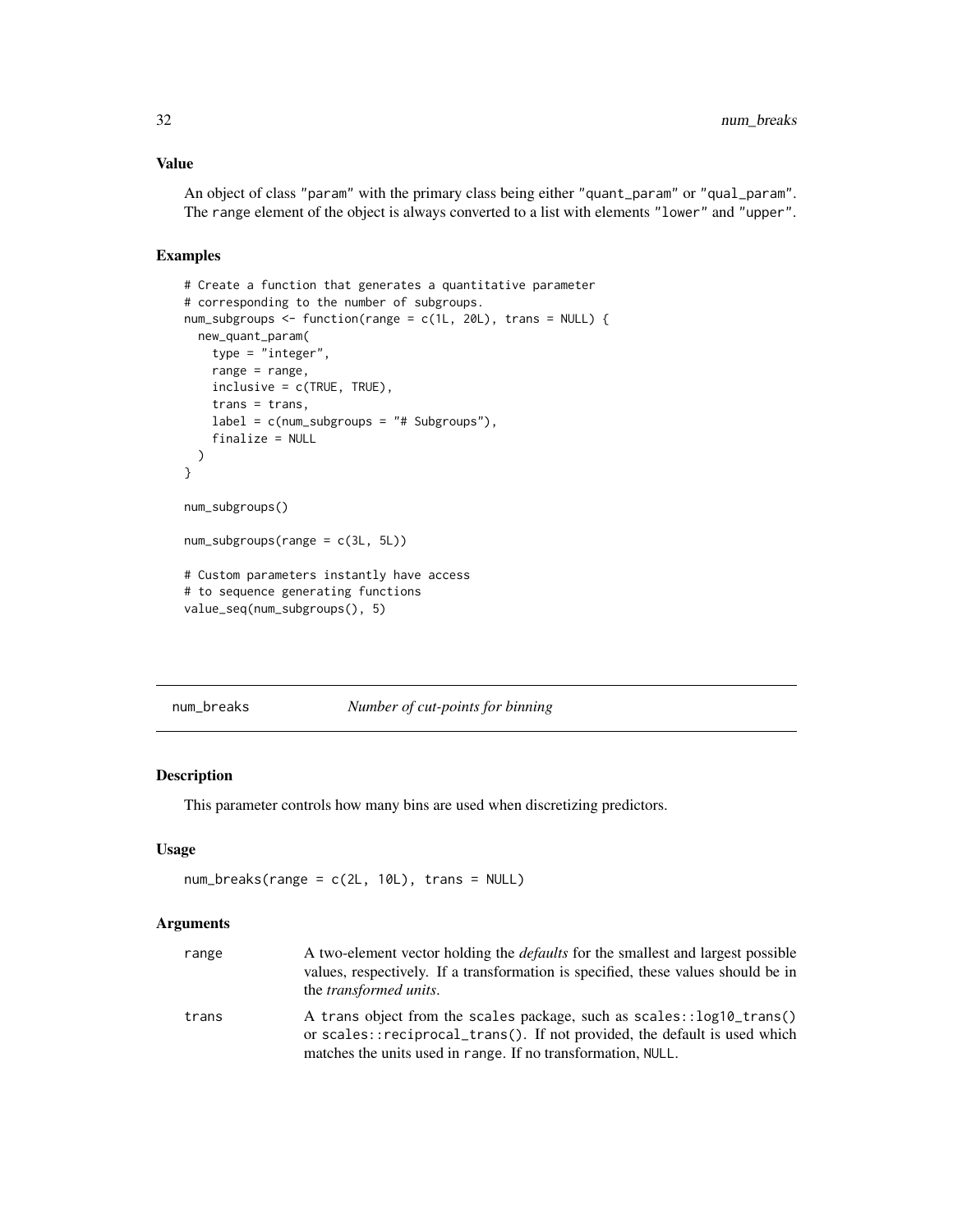#### <span id="page-32-0"></span>num\_comp 33

#### Examples

num\_breaks()

num\_comp *Number of new features*

#### Description

The number of derived predictors from models or feature engineering methods.

#### Usage

```
num_comp(range = c(1L, unknown()), trans = NULL)
num_terms(range = c(1L, unknown()), trans = NULL)
```
#### Arguments

| range | A two-element vector holding the <i>defaults</i> for the smallest and largest possible<br>values, respectively. If a transformation is specified, these values should be in<br>the <i>transformed units</i> .      |
|-------|--------------------------------------------------------------------------------------------------------------------------------------------------------------------------------------------------------------------|
| trans | A trans object from the scales package, such as scales::log10_trans()<br>or scales::reciprocal_trans(). If not provided, the default is used which<br>matches the units used in range. If no transformation, NULL. |

#### Details

Since the scale of these parameters often depends on the number of columns in the data set, the upper bound is set to unknown. For example, the number of PCA components is limited by the number of columns and so on.

The difference between num\_comp() and num\_terms() is semantics.

#### Examples

```
num_terms()
num_terms(c(2L, 10L))
```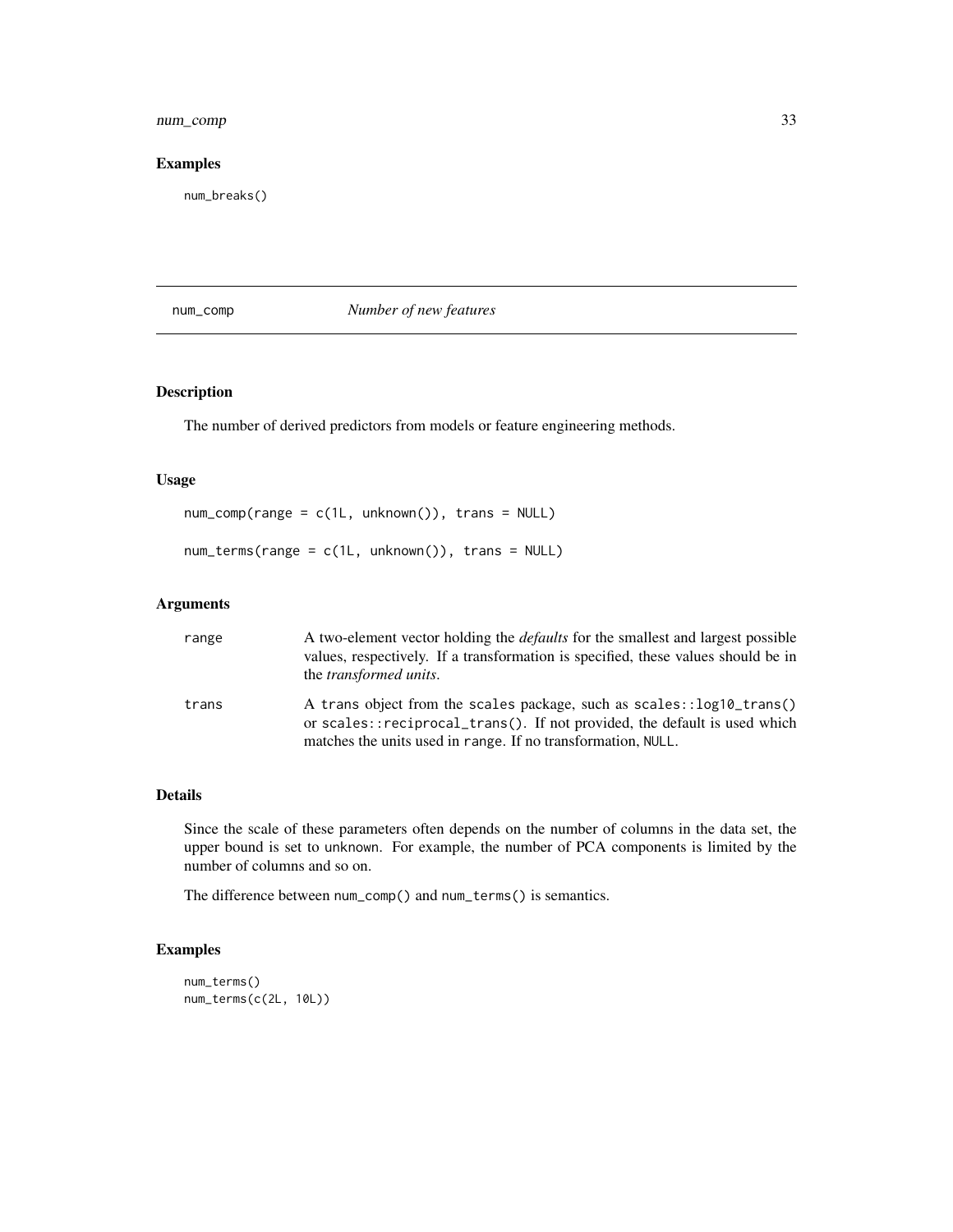<span id="page-33-0"></span>

Used in textrecipes::step\_texthash().

#### Usage

 $num\_hash(range = c(8L, 12L), trans = log2_transform())$ 

signed\_hash(values = c(TRUE, FALSE))

#### Arguments

| range  | A two-element vector holding the <i>defaults</i> for the smallest and largest possible<br>values, respectively. If a transformation is specified, these values should be in<br>the <i>transformed units</i> .      |
|--------|--------------------------------------------------------------------------------------------------------------------------------------------------------------------------------------------------------------------|
| trans  | A trans object from the scales package, such as scales::log10_trans()<br>or scales::reciprocal_trans(). If not provided, the default is used which<br>matches the units used in range. If no transformation, NULL. |
| values | A vector of possible values (TRUE or FALSE).                                                                                                                                                                       |

#### Examples

num\_hash() signed\_hash()

num\_knots *Number of knots (integer)*

#### Description

The number of knots used for spline model parameters.

#### Usage

```
num_knots(range = c(0L, 5L), trans = NULL)
```
## Arguments

| range | A two-element vector holding the <i>defaults</i> for the smallest and largest possible<br>values, respectively. If a transformation is specified, these values should be in<br>the <i>transformed units</i> .      |
|-------|--------------------------------------------------------------------------------------------------------------------------------------------------------------------------------------------------------------------|
| trans | A trans object from the scales package, such as scales::log10_trans()<br>or scales::reciprocal_trans(). If not provided, the default is used which<br>matches the units used in range. If no transformation, NULL. |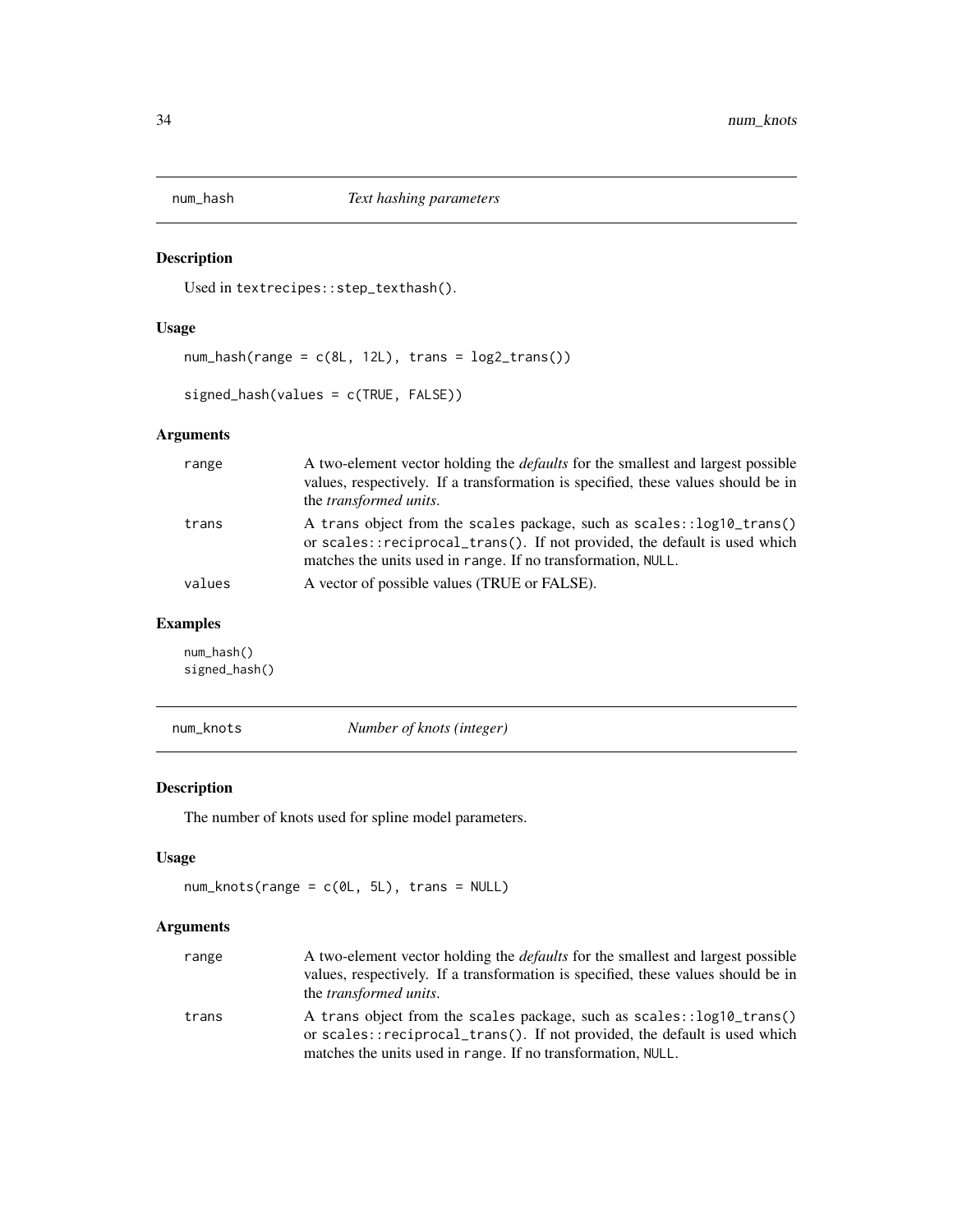#### <span id="page-34-0"></span>num\_tokens 35

## Details

One context in which this parameter is used is spline basis functions.

#### Examples

num\_knots()

num\_tokens *Parameter to determine number of tokens in ngram*

#### Description

Used in textrecipes::step\_ngram().

## Usage

 $num\_tokens(range = c(1, 3), trans = NULL)$ 

#### Arguments

| range | A two-element vector holding the <i>defaults</i> for the smallest and largest possible<br>values, respectively. If a transformation is specified, these values should be in<br>the <i>transformed units</i> .      |
|-------|--------------------------------------------------------------------------------------------------------------------------------------------------------------------------------------------------------------------|
| trans | A trans object from the scales package, such as scales::log10_trans()<br>or scales::reciprocal_trans(). If not provided, the default is used which<br>matches the units used in range. If no transformation, NULL. |

#### Examples

num\_tokens()

over\_ratio *Parameters for class-imbalance sampling*

#### Description

For up- and down-sampling methods, these parameters control how much data are added or removed from the training set.

#### Usage

```
over\_ratio(range = c(0.8, 1.2), trans = NULL)under_ratio(range = c(0.8, 1.2), trans = NULL)
```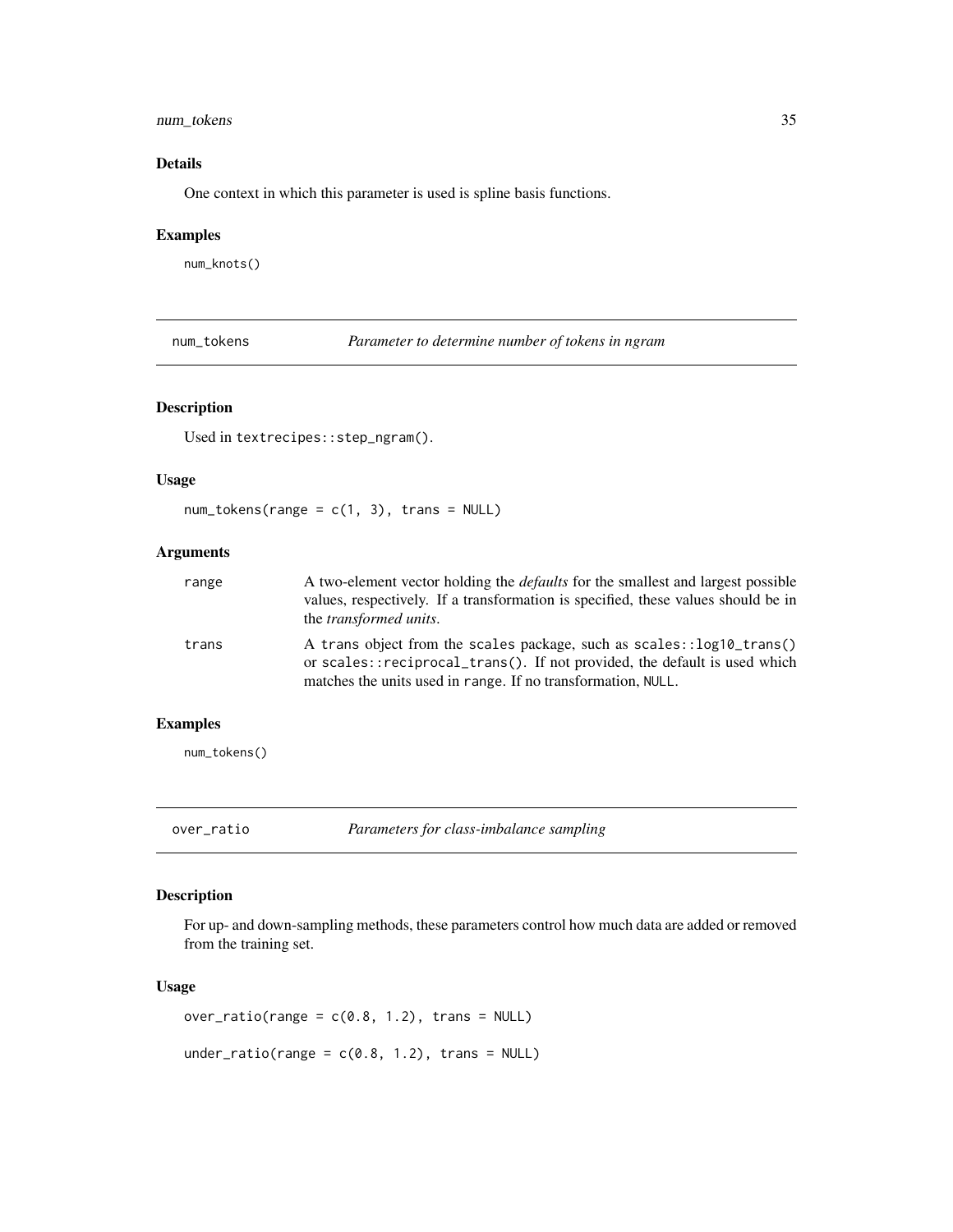<span id="page-35-0"></span>

| range | A two-element vector holding the <i>defaults</i> for the smallest and largest possible<br>values, respectively. If a transformation is specified, these values should be in<br>the <i>transformed units</i> .      |
|-------|--------------------------------------------------------------------------------------------------------------------------------------------------------------------------------------------------------------------|
| trans | A trans object from the scales package, such as scales::log10_trans()<br>or scales::reciprocal_trans(). If not provided, the default is used which<br>matches the units used in range. If no transformation, NULL. |

## Details

See recipes::step\_upsample() and recipes::step\_downsample() for the interpretation of these parameters.

#### Examples

```
under_ratio()
over_ratio()
```
parameters *Information on tuning parameters within an object*

#### **Description**

Information on tuning parameters within an object

#### Usage

```
parameters(x, ...)
## Default S3 method:
parameters(x, ...)
## S3 method for class 'param'
parameters(x, ...)
## S3 method for class 'list'
parameters(x, ...)
```
#### Arguments

|                         | An object, such as a list of param objects or an actual param object.                           |
|-------------------------|-------------------------------------------------------------------------------------------------|
| $\cdot$ $\cdot$ $\cdot$ | Only used for the param method so that multiple param objects can be passed to<br>the function. |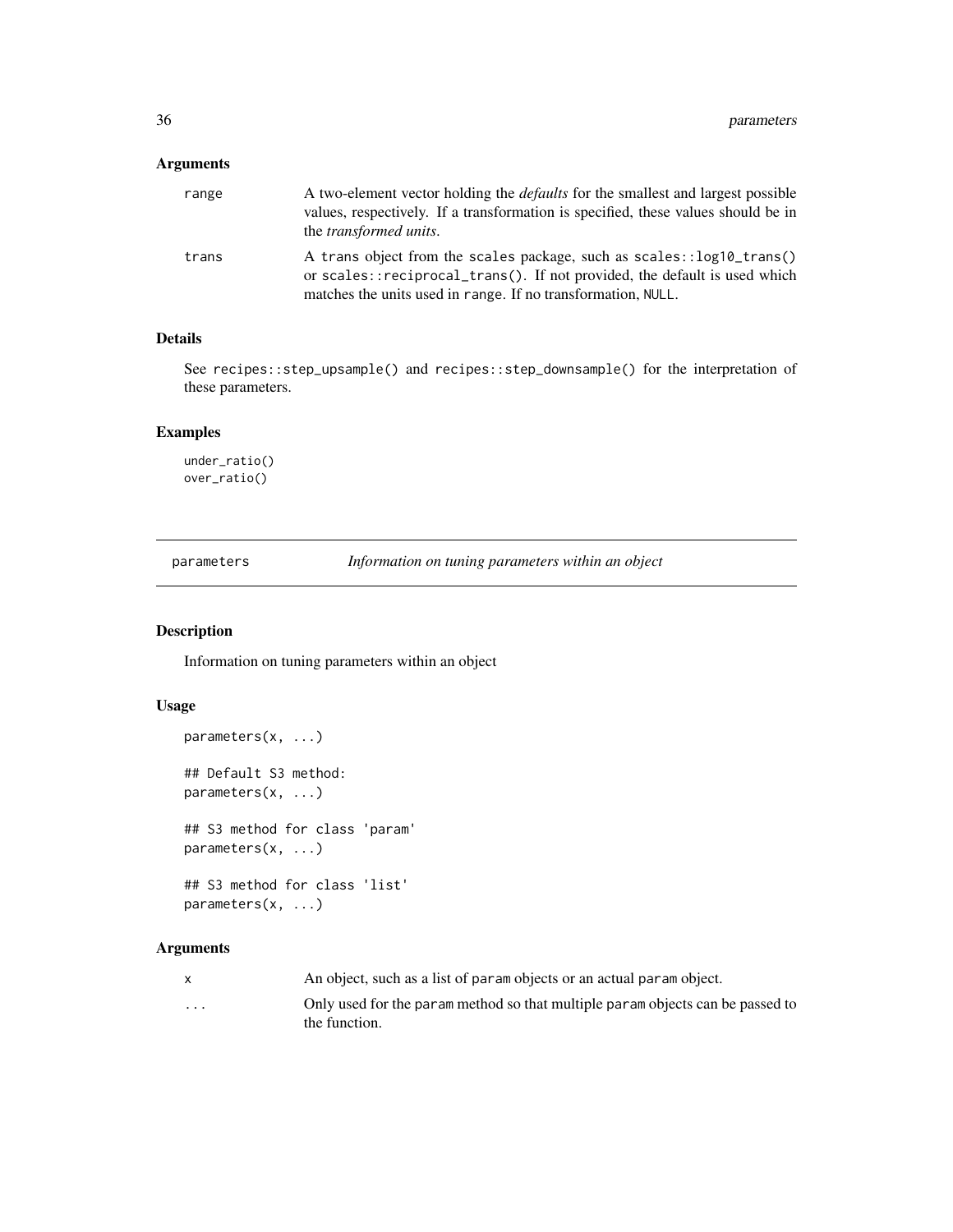<span id="page-36-1"></span><span id="page-36-0"></span>

A numeric parameter function representing the amount of penalties (e.g. L1, L2, etc) in regularized models.

#### Usage

```
penalty(range = c(-10, 0), trans = log10_trains())
```
#### Arguments

| range | A two-element vector holding the <i>defaults</i> for the smallest and largest possible<br>values, respectively. If a transformation is specified, these values should be in<br>the <i>transformed units</i> .      |
|-------|--------------------------------------------------------------------------------------------------------------------------------------------------------------------------------------------------------------------|
| trans | A trans object from the scales package, such as scales::log10_trans()<br>or scales::reciprocal_trans(). If not provided, the default is used which<br>matches the units used in range. If no transformation, NULL. |

## Details

This parameter is used for regularized or penalized models such as parsnip::linear\_reg(), parsnip::logistic\_reg(), and others.

#### Examples

penalty()

predictor\_prop *Proportion of predictors*

#### Description

The parameter is used in models where a parameter is the proportion of predictor variables.

#### Usage

```
predictor\_prop(range = c(0, 1), trans = NULL)
```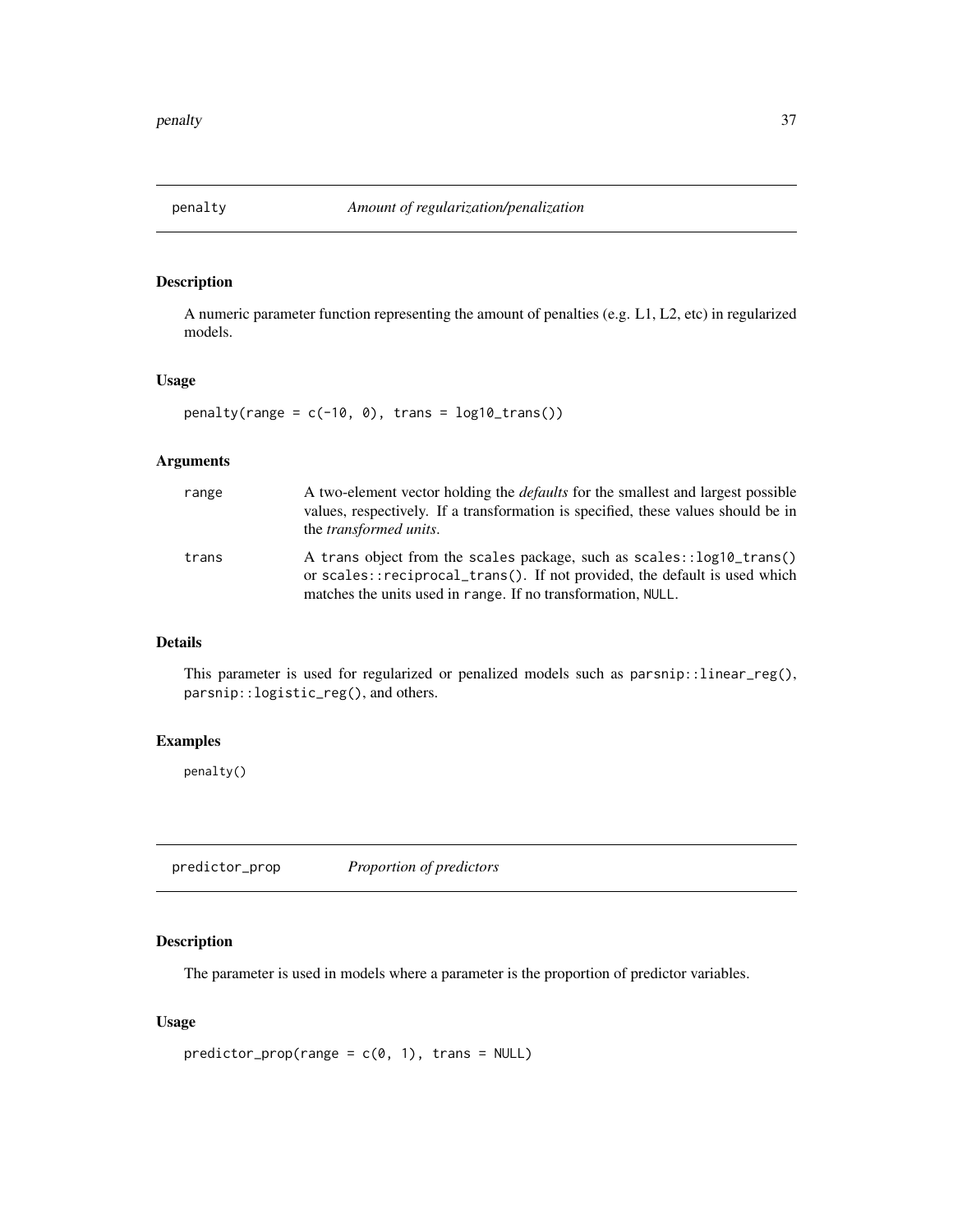<span id="page-37-0"></span>

| range | A two-element vector holding the <i>defaults</i> for the smallest and largest possible<br>values, respectively. If a transformation is specified, these values should be in<br>the <i>transformed units</i> .      |
|-------|--------------------------------------------------------------------------------------------------------------------------------------------------------------------------------------------------------------------|
| trans | A trans object from the scales package, such as scales::log10_trans()<br>or scales::reciprocal_trans(). If not provided, the default is used which<br>matches the units used in range. If no transformation, NULL. |

#### Details

```
predictor_prop() is used in step_pls().
```
#### Examples

predictor\_prop()

prior\_slab\_dispersion *Bayesian PCA parameters*

#### Description

A numeric parameter function representing parameters for the spike-and-slab prior used by embed::step\_pca\_sparse\_baye

#### Usage

```
prior\_slab\_dispersion(range = c(-1/2, log10(3)), trans = log10_trans())
```
prior\_mixture\_threshold(range =  $c(0, 1)$ , trans = NULL)

#### Arguments

| range | A two-element vector holding the <i>defaults</i> for the smallest and largest possible                                                             |
|-------|----------------------------------------------------------------------------------------------------------------------------------------------------|
|       | values, respectively. If a transformation is specified, these values should be in                                                                  |
|       | the <i>transformed units</i> .                                                                                                                     |
| trans | A trans object from the scales package, such as scales::log10_trans()<br>or scales::reciprocal_trans(). If not provided, the default is used which |
|       | matches the units used in range. If no transformation, NULL.                                                                                       |

#### Details

prior\_slab\_dispersion() is related to the prior for the case where a PCA loading is selected (i.e. non-zero). Smaller values result in an increase in zero coefficients.

prior\_mixture\_threshold() is used to threshold the prior to determine which parameters are non-zero or zero. Increasing this parameter increases the number of zero coefficients.

#### Examples

mixture()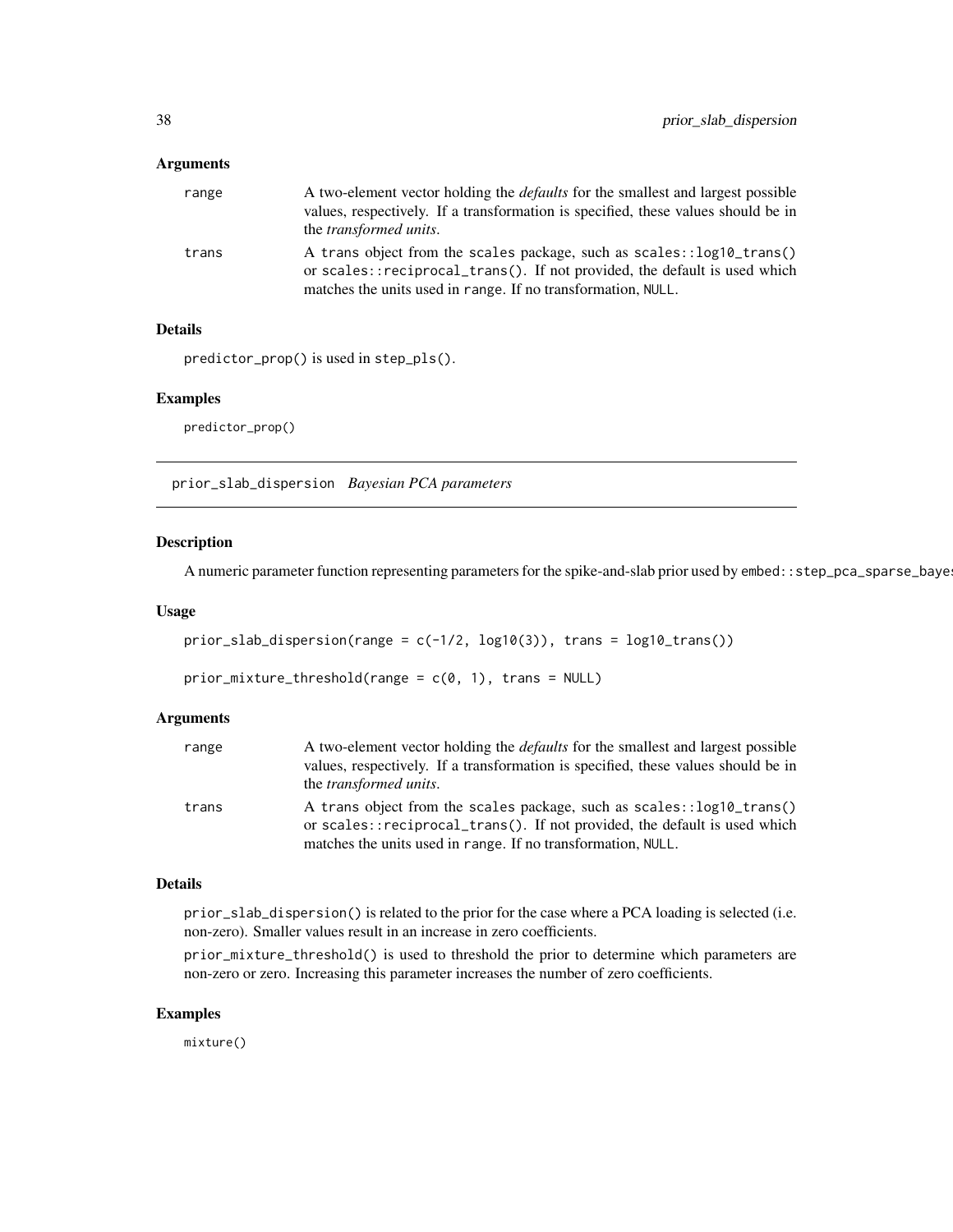<span id="page-38-0"></span>prune\_method *MARS pruning methods*

#### Description

MARS pruning methods

#### Usage

```
prune_method(values = values_prune_method)
```
values\_prune\_method

#### Arguments

values A character string of possible values. See values\_prune\_method in examples below.

#### Format

An object of class character of length 6.

#### Details

This parameter is used in parsnip:::  $mars()$ .

#### Examples

values\_prune\_method prune\_method()

range\_validate *Tools for working with parameter ranges*

#### Description

Setters, getters, and validators for parameter ranges.

#### Usage

```
range_validate(object, range, ukn_ok = TRUE)
range_get(object, original = TRUE)
range_set(object, range)
```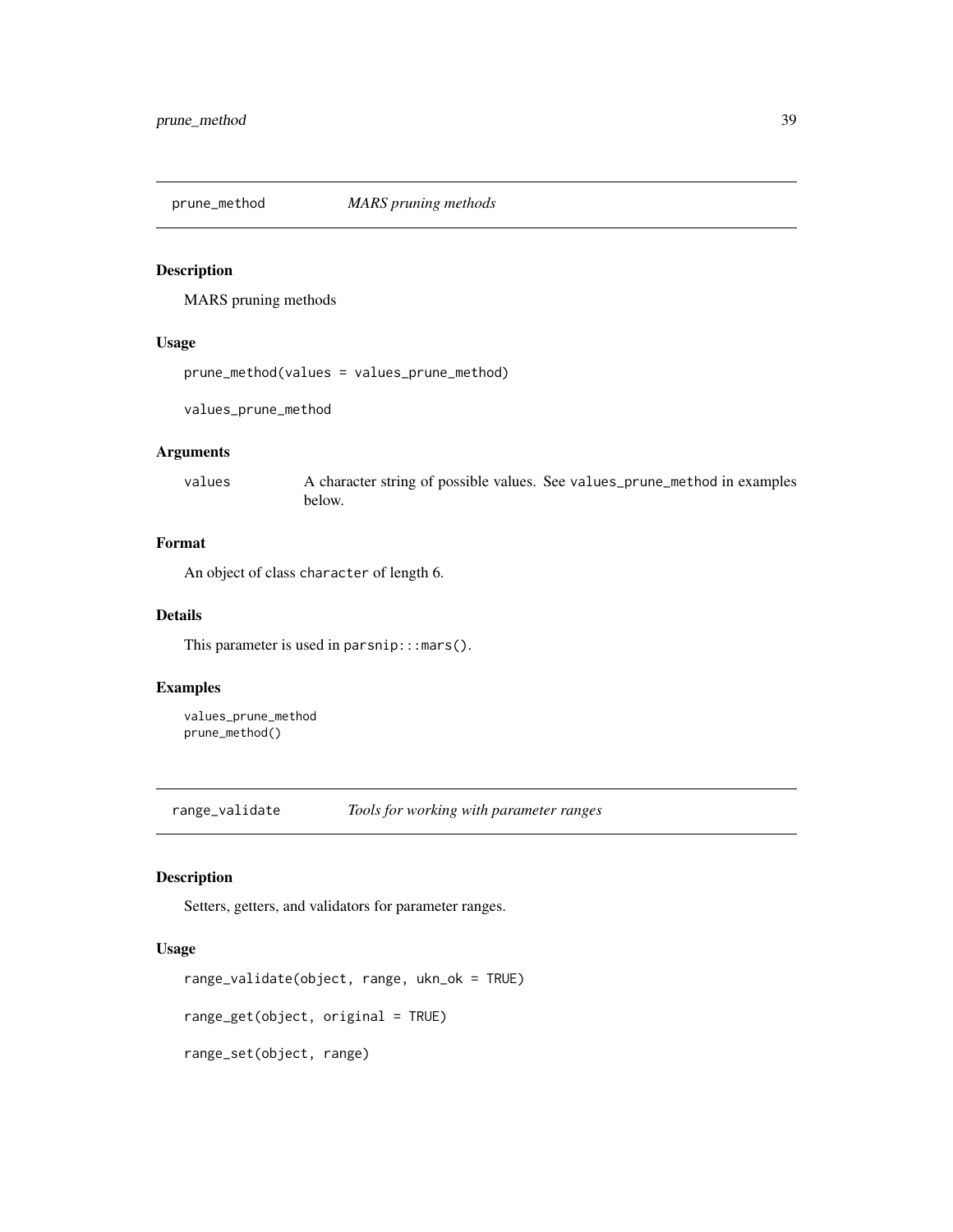<span id="page-39-0"></span>

| object   | An object with class quant param.                                                                                               |
|----------|---------------------------------------------------------------------------------------------------------------------------------|
| range    | A two-element numeric vector or list (including Inf). Values can include unknown()<br>when $ukn$ <sub>-O</sub> $k$ = TRUE.      |
| ukn_ok   | A single logical for whether unknown() is an acceptable value.                                                                  |
| original | A single logical. Should the range values be in the natural units (TRUE) or in the<br>transformed space (FALSE, if applicable)? |

## Value

range\_validate() returns the new range if it passes the validation process (and throws an error otherwise).

range\_get() returns the current range of the object.

range\_set() returns an updated version of the parameter object with a new range.

#### Examples

library(dplyr)

```
my_lambda <- penalty() %>%
  value_set(-4:-1)
try(
  range_validate(my_lambda, c(-10, NA)),
  silent = TRUE
) %>%
  print()
range_get(my_lambda)
my_lambda %>%
  range_set(c(-10, 2)) %>%
  range_get()
```
rbf\_sigma *Kernel parameters*

#### Description

Parameters related to the radial basis or other kernel functions.

#### Usage

```
rbf_sigma(range = c(-10, 0), trans = log10_trans())scale_factor(range = c(-10, -1), trans = log10_ttrans())
kernel_offset(range = c(0, 2), trans = NULL)
```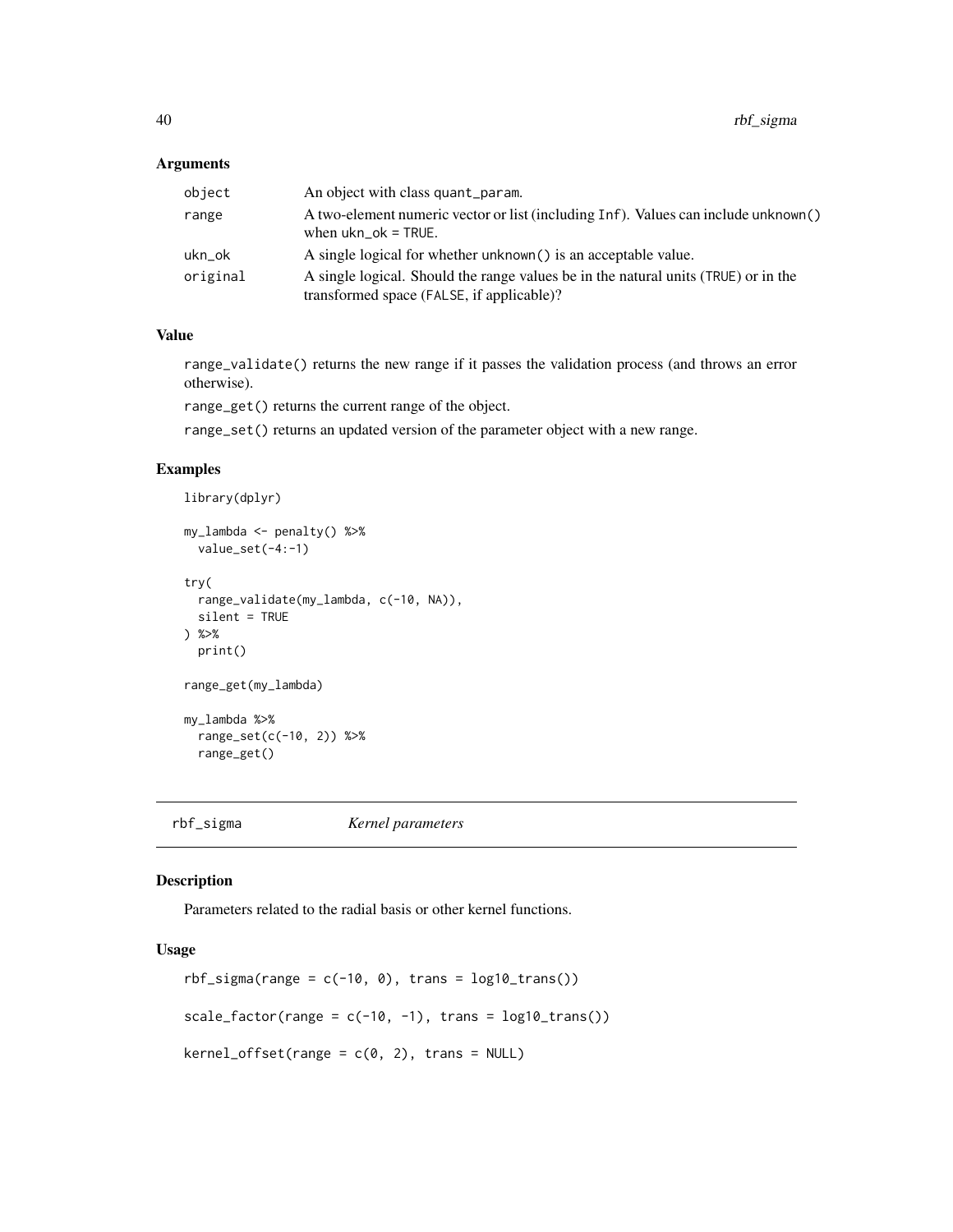<span id="page-40-0"></span>

| range | A two-element vector holding the <i>defaults</i> for the smallest and largest possible<br>values, respectively. If a transformation is specified, these values should be in<br>the <i>transformed units</i> .      |
|-------|--------------------------------------------------------------------------------------------------------------------------------------------------------------------------------------------------------------------|
| trans | A trans object from the scales package, such as scales::log10_trans()<br>or scales::reciprocal_trans(). If not provided, the default is used which<br>matches the units used in range. If no transformation, NULL. |

#### Details

degree() can also be used in kernel functions.

#### Examples

```
rbf_sigma()
scale_factor()
kernel_offset()
```
regularization\_factor *Parameters for possible engine parameters for ranger*

### Description

These parameters are auxiliary to random forest models that use the "ranger" engine. They correspond to tuning parameters that would be specified using set\_engine("ranger", ...).

#### Usage

```
regularization_factor(range = c(0, 1), trans = NULL)
```

```
regularize_depth(values = c(TRUE, FALSE))
```
significance\_threshold(range =  $c(-10, 0)$ , trans =  $log10_t$ trans())

```
lower_quantile(range = c(0, 1), trans = NULL)
```

```
splitting_rule(values = ranger_split_rules)
```
ranger\_class\_rules

ranger\_reg\_rules

ranger\_split\_rules

num\_random\_splits(range = c(1L, 15L), trans = NULL)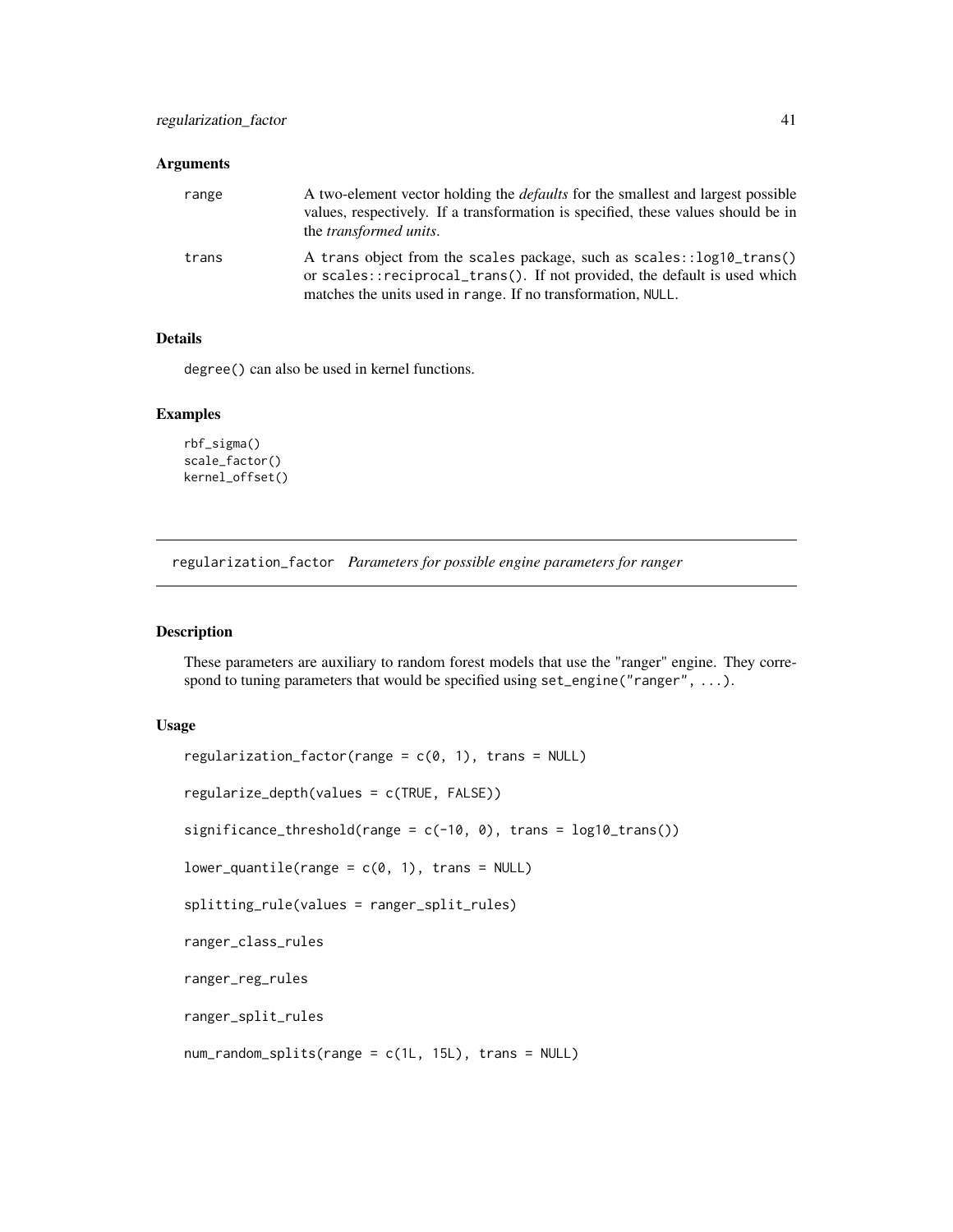<span id="page-41-0"></span>

| range  | A two-element vector holding the <i>defaults</i> for the smallest and largest possible<br>values, respectively. If a transformation is specified, these values should be in<br>the transformed units.              |
|--------|--------------------------------------------------------------------------------------------------------------------------------------------------------------------------------------------------------------------|
| trans  | A trans object from the scales package, such as scales::log10_trans()<br>or scales::reciprocal_trans(). If not provided, the default is used which<br>matches the units used in range. If no transformation, NULL. |
| values | For splitting_rule(), a character string of possible values. See ranger_split_rules,<br>ranger_class_rules, and ranger_reg_rules for appropriate values. For regularize_depth(),<br>either TRUE or FALSE.          |

#### Format

An object of class character of length 4.

An object of class character of length 3.

An object of class character of length 7.

#### Details

To use these, check ?ranger::ranger to see how they are used. Some are conditional on others. For example, significance\_threshold(), num\_random\_splits(), and others are only used when splitting\_rule = "extratrees".

#### Examples

```
regularization_factor()
regularize_depth()
```
regularization\_method *Estimation methods for regularized models*

#### Description

Estimation methods for regularized models

#### Usage

regularization\_method(values = values\_regularization\_method)

```
values_regularization_method
```
#### Arguments

values A character string of possible values. See values\_regularization\_method in examples below.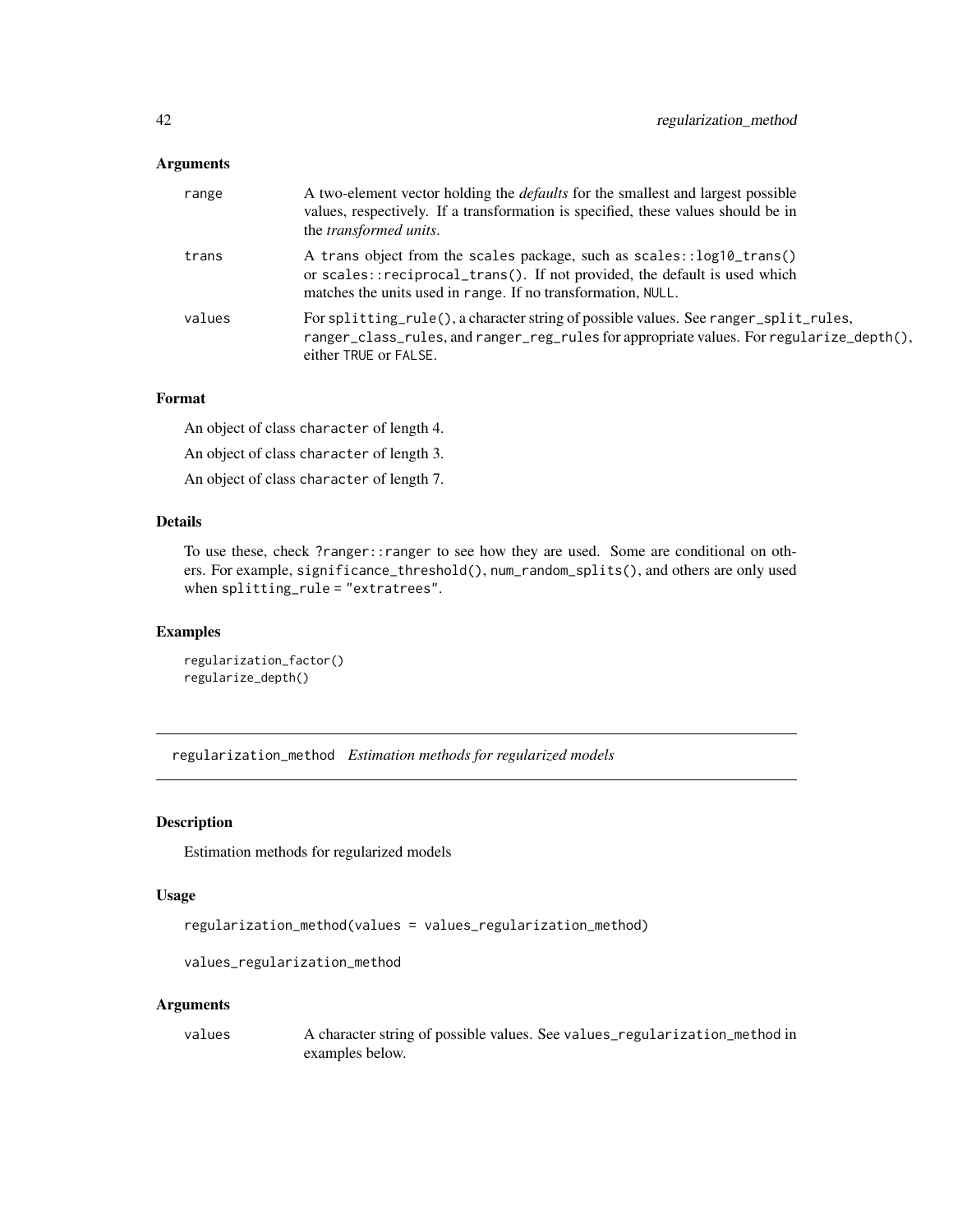<span id="page-42-0"></span>scale\_pos\_weight 43

#### Format

An object of class character of length 4.

#### Details

This parameter is used in parsnip::discrim\_linear().

#### Examples

values\_regularization\_method regularization\_method()

scale\_pos\_weight *Parameters for possible engine parameters for xgboost*

#### Description

These parameters are auxiliary to tree-based models that use the "xgboost" engine. They correspond to tuning parameters that would be specified using set\_engine("xgboost", ...).

#### Usage

```
scale_pos_weight(range = c(0.8, 1.2), trans = NULL)
```
 $penalty_L2(range = c(-10, 1), trans = log10_trans))$ 

 $penalty_l(*range = c(-10, 1)*, *trans = log10_t *trans()*)*$ 

#### Arguments

| range | A two-element vector holding the <i>defaults</i> for the smallest and largest possible<br>values, respectively. If a transformation is specified, these values should be in<br>the <i>transformed units</i> .      |
|-------|--------------------------------------------------------------------------------------------------------------------------------------------------------------------------------------------------------------------|
| trans | A trans object from the scales package, such as scales::log10_trans()<br>or scales::reciprocal_trans(). If not provided, the default is used which<br>matches the units used in range. If no transformation, NULL. |

#### Details

For more information, see the [xgboost webpage.](https://xgboost.readthedocs.io/en/latest/parameter.html)

#### Examples

```
scale_pos_weight()
penalty_L2()
penalty_L1()
```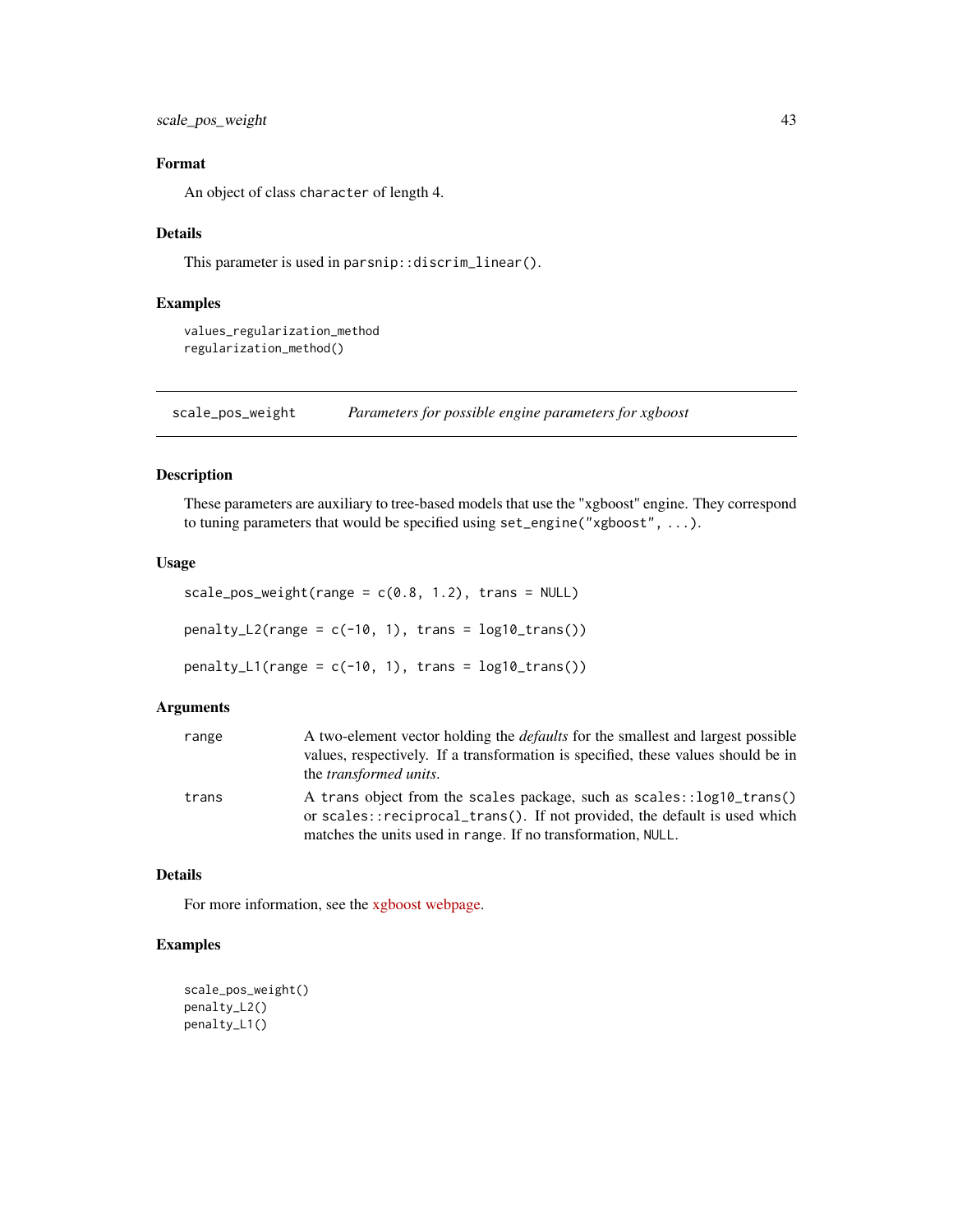<span id="page-43-0"></span>

Used in parsnip::gen\_additive\_mod().

#### Usage

```
select_features(values = c(TRUE, FALSE))
```
### Arguments

values A vector of possible values (TRUE or FALSE).

#### Examples

select\_features()

shrinkage\_correlation *Parameters for possible engine parameters for sda models*

#### Description

These functions can be used to optimize engine-specific parameters of sda::sda() via parsnip::discrim\_linear().

#### Usage

```
shrinkage_correlation(range = c(0, 1), trans = NULL)
```
shrinkage\_variance(range =  $c(\theta, 1)$ , trans = NULL)

shrinkage\_frequencies(range =  $c(0, 1)$ , trans = NULL)

diagonal\_covariance(values = c(TRUE, FALSE))

#### Arguments

| range  | A two-element vector holding the <i>defaults</i> for the smallest and largest possible<br>values, respectively. If a transformation is specified, these values should be in<br>the <i>transformed units</i> .      |
|--------|--------------------------------------------------------------------------------------------------------------------------------------------------------------------------------------------------------------------|
| trans  | A trans object from the scales package, such as scales::log10_trans()<br>or scales::reciprocal_trans(). If not provided, the default is used which<br>matches the units used in range. If no transformation, NULL. |
| values | A vector of possible values (TRUE or FALSE).                                                                                                                                                                       |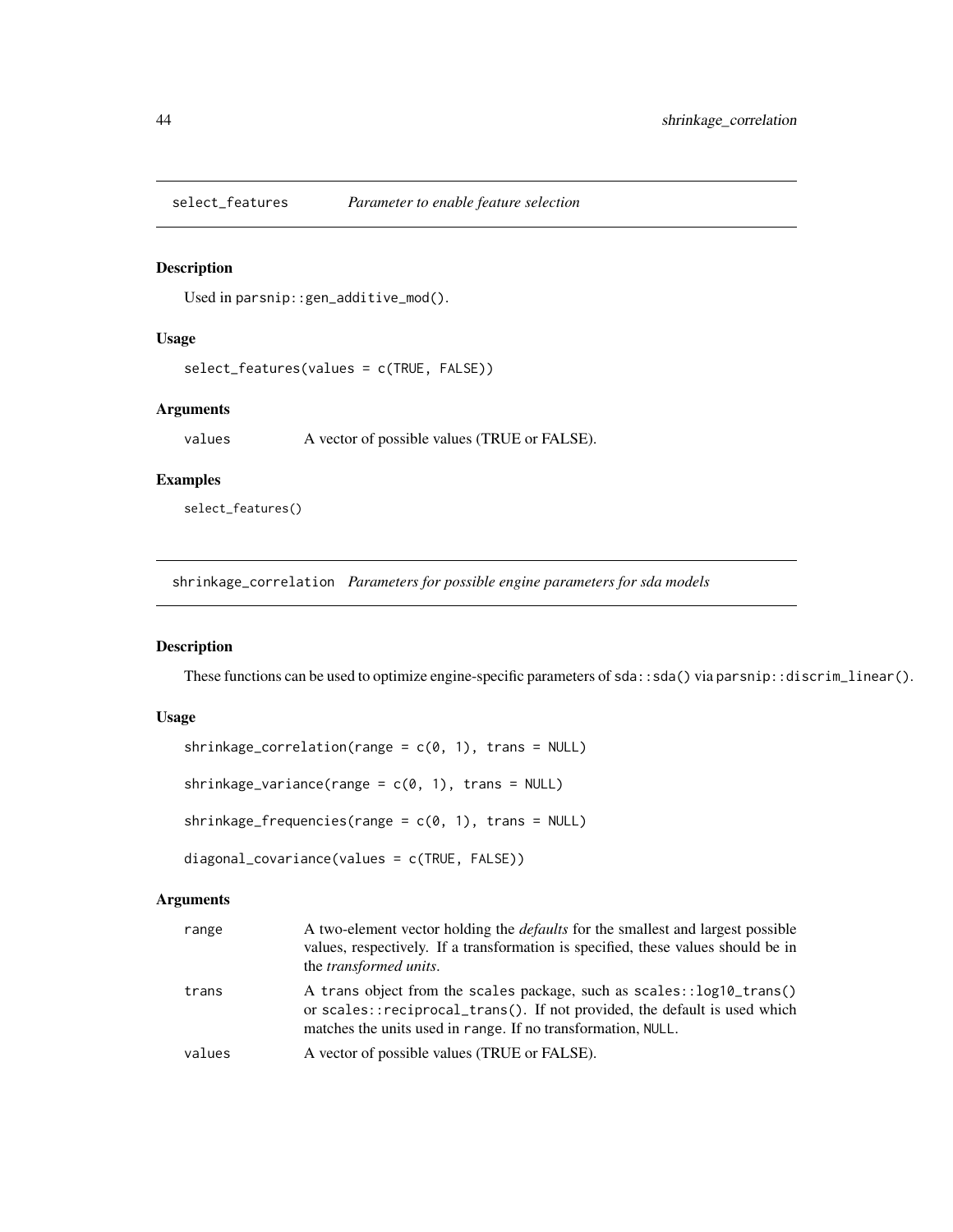#### <span id="page-44-0"></span>smoothness and the state of the state of the state of the state of the state of the state of the state of the state of the state of the state of the state of the state of the state of the state of the state of the state of

## Details

These functions map to sda::sda() arguments via:

- shrinkage\_correlation() to lambda
- shrinkage\_variance() to lambda.var
- shrinkage\_frequencies() to lambda.freqs
- diagonal\_covariance() to diagonal

#### Value

For the functions, they return a function with classes "param" and either "quant\_param" or "qual\_param".

smoothness *Kernel Smoothness*

#### Description

Used in discrim::naive\_Bayes().

## Usage

```
smoothness(range = c(0.5, 1.5), trans = NULL)
```
## Arguments

| range | A two-element vector holding the <i>defaults</i> for the smallest and largest possible<br>values, respectively. If a transformation is specified, these values should be in<br>the <i>transformed units</i> .      |
|-------|--------------------------------------------------------------------------------------------------------------------------------------------------------------------------------------------------------------------|
| trans | A trans object from the scales package, such as scales::log10_trans()<br>or scales::reciprocal_trans(). If not provided, the default is used which<br>matches the units used in range. If no transformation, NULL. |

## Examples

smoothness()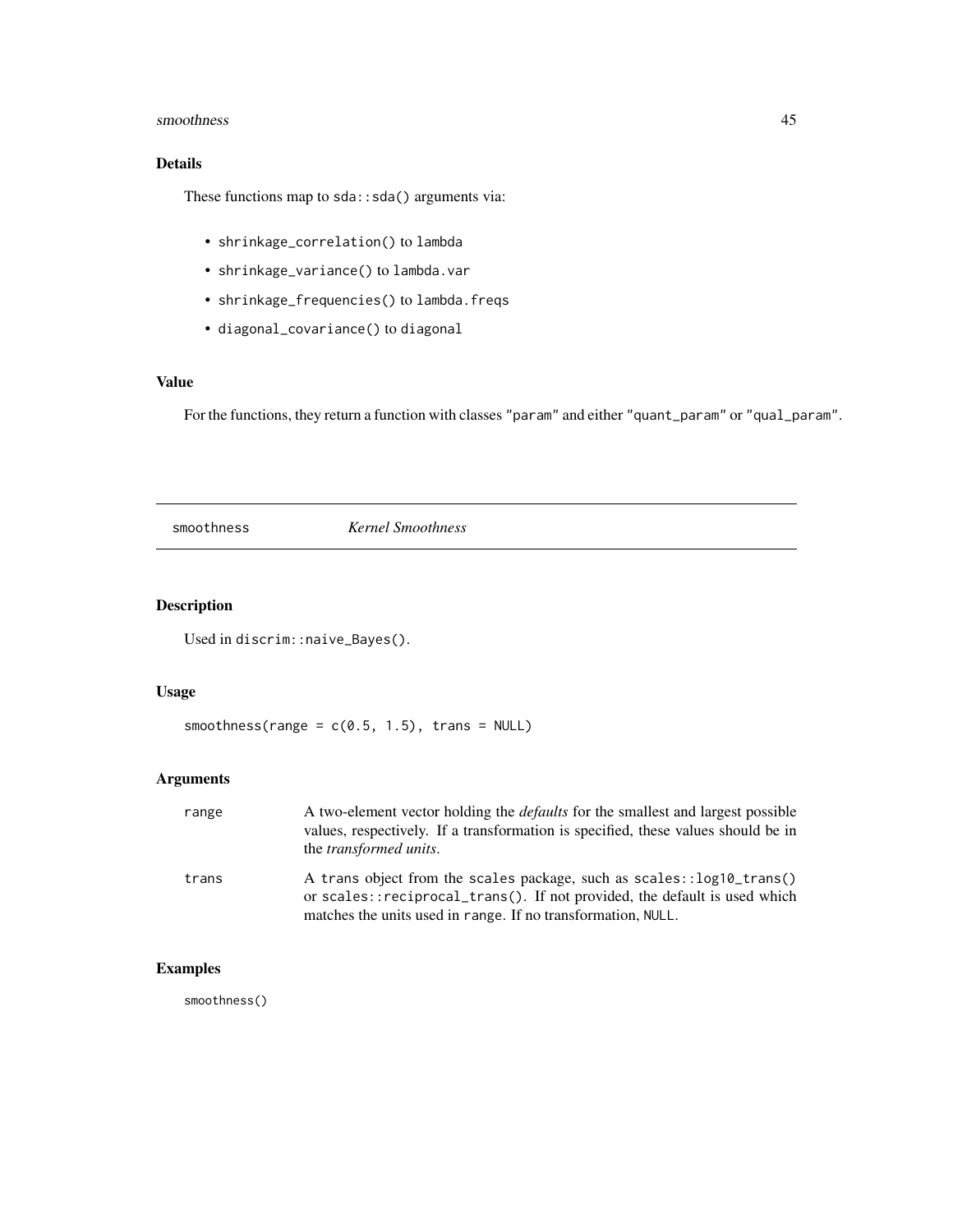<span id="page-45-0"></span>

For some models, the effectiveness of the model can decrease as training iterations continue. stop\_iter() can be used to tune how many iterations without an improvement in the objective function occur before training should be halted.

## Usage

stop\_iter(range = c(3L, 20L), trans = NULL)

#### Arguments

| range | A two-element vector holding the <i>defaults</i> for the smallest and largest possible<br>values, respectively. If a transformation is specified, these values should be in<br>the <i>transformed units</i> .      |
|-------|--------------------------------------------------------------------------------------------------------------------------------------------------------------------------------------------------------------------|
| trans | A trans object from the scales package, such as scales::log10_trans()<br>or scales::reciprocal_trans(). If not provided, the default is used which<br>matches the units used in range. If no transformation, NULL. |

#### Examples

stop\_iter()

summary\_stat *Rolling summary statistic for moving windows*

#### Description

This parameter is used in recipes::step\_window().

#### Usage

```
summary_stat(values = values_summary_stat)
```

```
values_summary_stat
```
#### Arguments

values A character string of possible values. See values\_summary\_stat in examples below.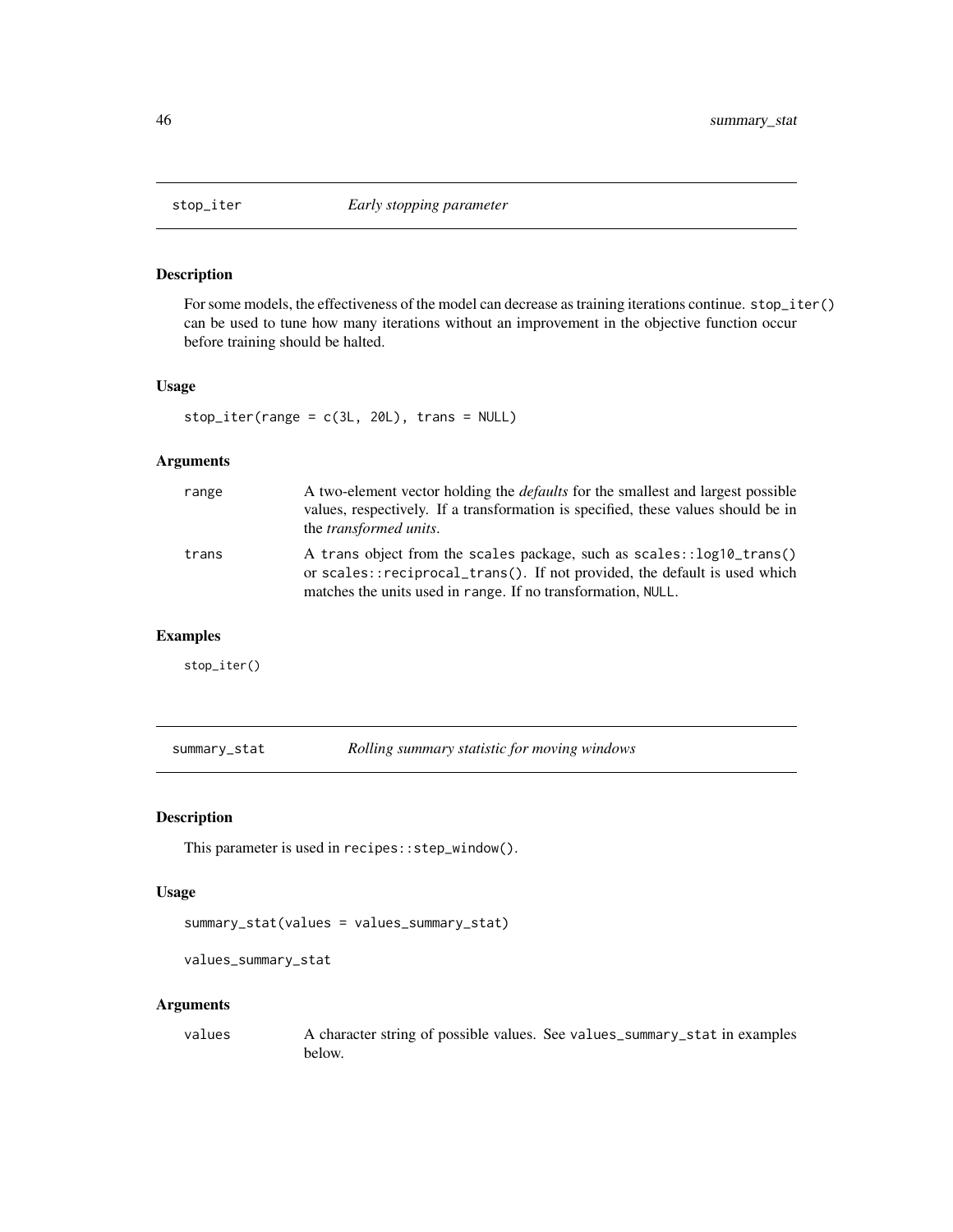#### <span id="page-46-0"></span>survival\_link 47

## Format

An object of class character of length 8.

## Examples

```
values_summary_stat
summary_stat()
```
survival\_link *Survival Model Link Function*

## Description

Survival Model Link Function

#### Usage

```
survival_link(values = values_survival_link)
```
values\_survival\_link

#### Arguments

values A character string of possible values. See values\_survival\_link in examples below.

## Format

An object of class character of length 3.

## Details

This parameter is used in parsnip::set\_engine('flexsurvspline').

#### Examples

```
values_survival_link
survival_link()
```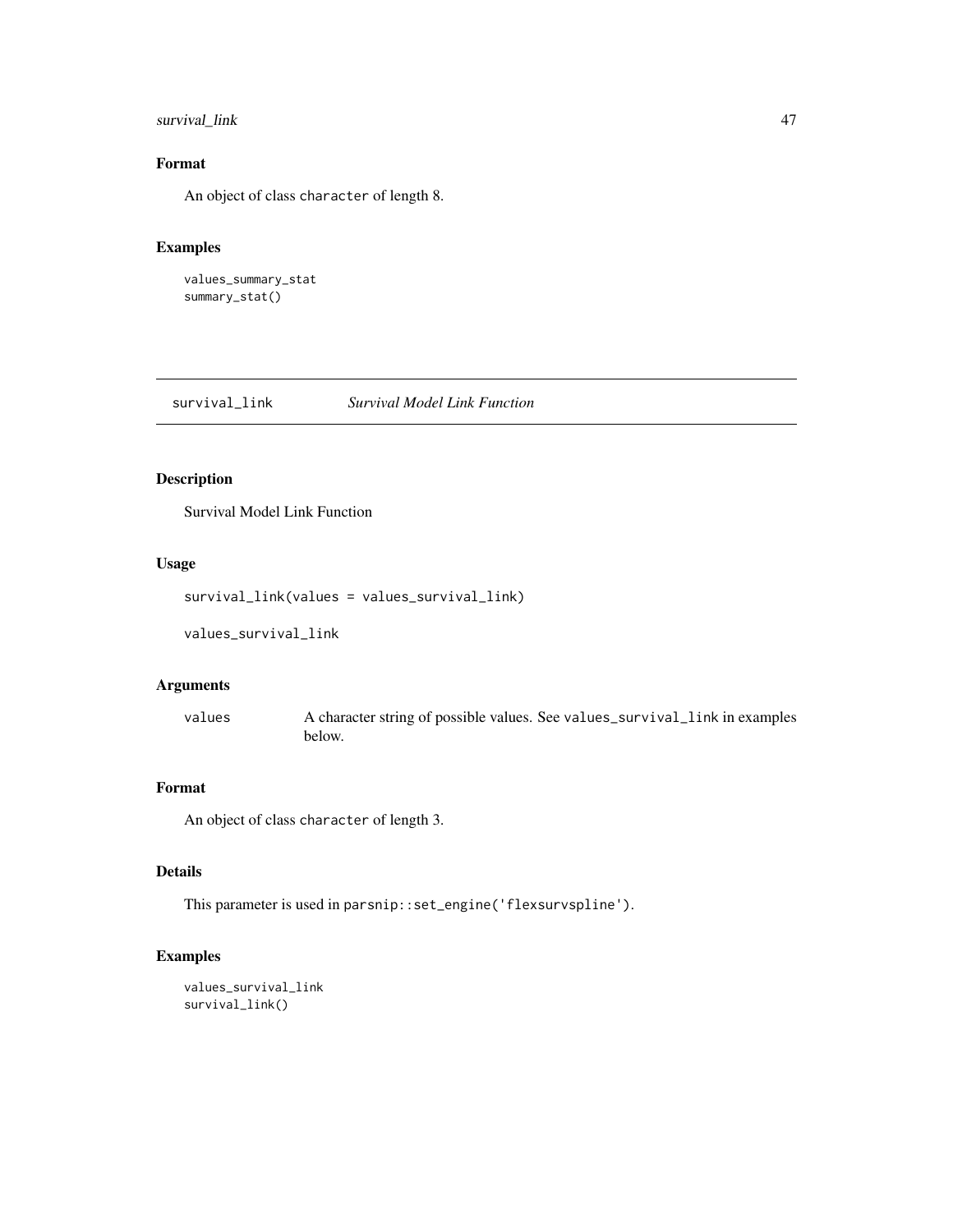<span id="page-47-0"></span>

Parametric distributions for censored data

#### Usage

```
surv_dist(values = values_surv_dist)
```
values\_surv\_dist

#### Arguments

values A character string of possible values. See values\_surv\_dist in examples below.

## Format

An object of class character of length 6.

## Details

This parameter is used in parsnip::survival\_reg().

#### Examples

```
values_surv_dist
surv_dist()
```
threshold *General thresholding parameter*

#### Description

In a number of cases, there are arguments that are threshold values for data falling between zero and one. For example, recipes::step\_other() and so on.

#### Usage

threshold(range =  $c(\emptyset, 1)$ , trans = NULL)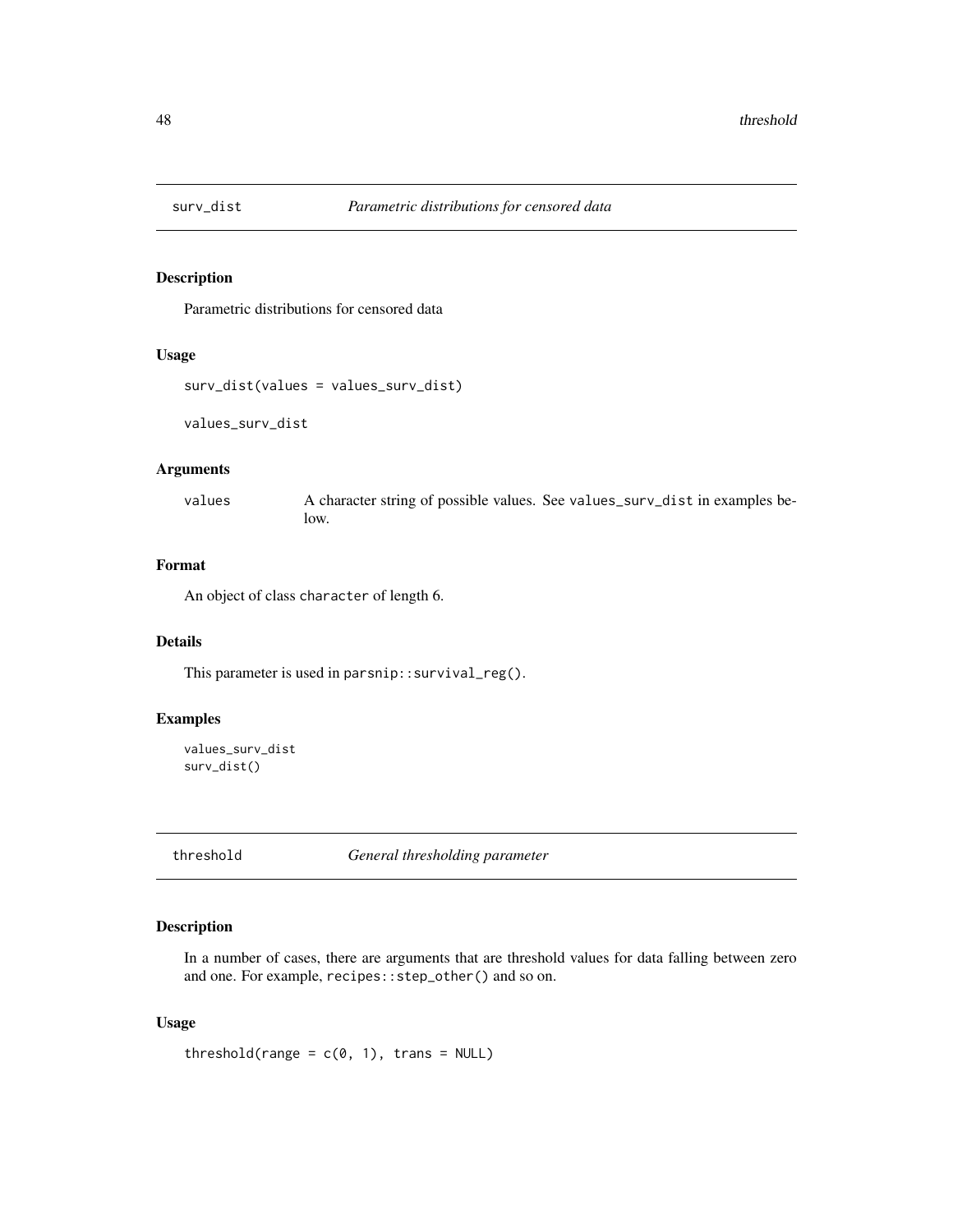#### <span id="page-48-0"></span>token 49

## Arguments

| range | A two-element vector holding the <i>defaults</i> for the smallest and largest possible<br>values, respectively. If a transformation is specified, these values should be in<br>the <i>transformed units</i> .      |
|-------|--------------------------------------------------------------------------------------------------------------------------------------------------------------------------------------------------------------------|
| trans | A trans object from the scales package, such as scales::log10_trans()<br>or scales::reciprocal_trans(). If not provided, the default is used which<br>matches the units used in range. If no transformation, NULL. |

## Examples

threshold()

token *Token types*

## Description

Token types

#### Usage

token(values = values\_token)

values\_token

## Arguments

values A character string of possible values. See values\_token in examples below.

#### Format

An object of class character of length 12.

## Details

This parameter is used in textrecipes::step\_tokenize().

## Examples

values\_token token()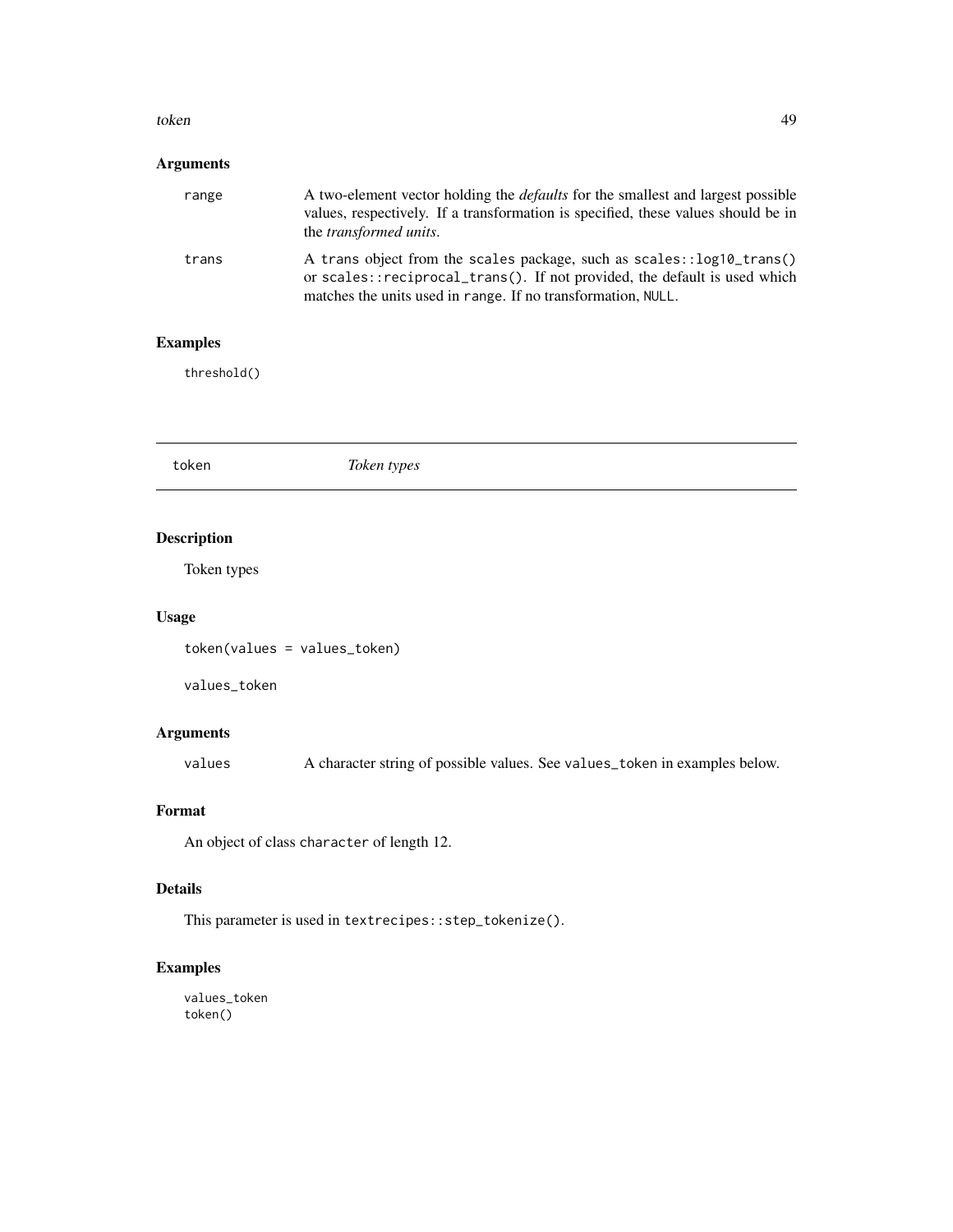<span id="page-49-0"></span>These are parameter generating functions that can be used for modeling, especially in conjunction with the parsnip package.

#### Usage

```
trees(range = c(1L, 2000L), trans = NULL)min_n(range = c(2L, 40L), trans = NULL)sample_size(range = c(unknown(), unknown()), trans = NULL)
sample_prop(range = c(1/10, 1), trans = NULL)
loss_{reduction(range = c(-10, 1.5), trans = log10_{trans}())tree\_depth(range = c(1L, 15L), trans = NULL)prune(values = c(TRUE, FALSE))
```
 $cost\_complexity(range = c(-10, -1), trans = log10_trans())$ 

#### Arguments

| range  | A two-element vector holding the <i>defaults</i> for the smallest and largest possible<br>values, respectively. If a transformation is specified, these values should be in<br>the <i>transformed units</i> .        |
|--------|----------------------------------------------------------------------------------------------------------------------------------------------------------------------------------------------------------------------|
| trans  | A trans object from the scales package, such as scales: : log10_trans()<br>or scales::reciprocal_trans(). If not provided, the default is used which<br>matches the units used in range. If no transformation, NULL. |
| values | A vector of possible values (TRUE or FALSE).                                                                                                                                                                         |

#### Details

These functions generate parameters that are useful when the model is based on trees or rules.

- trees(): The number of trees contained in a random forest or boosted ensemble. In the latter case, this is equal to the number of boosting iterations. (See parsnip::rand\_forest() and parsnip::boost\_tree()).
- min\_n(): The minimum number of data points in a node that is required for the node to be split further. (See parsnip::rand\_forest() and parsnip::boost\_tree()).
- sample\_size(): The size of the data set used for modeling within an iteration of the modeling algorithm, such as stochastic gradient boosting. (See parsnip::boost\_tree()).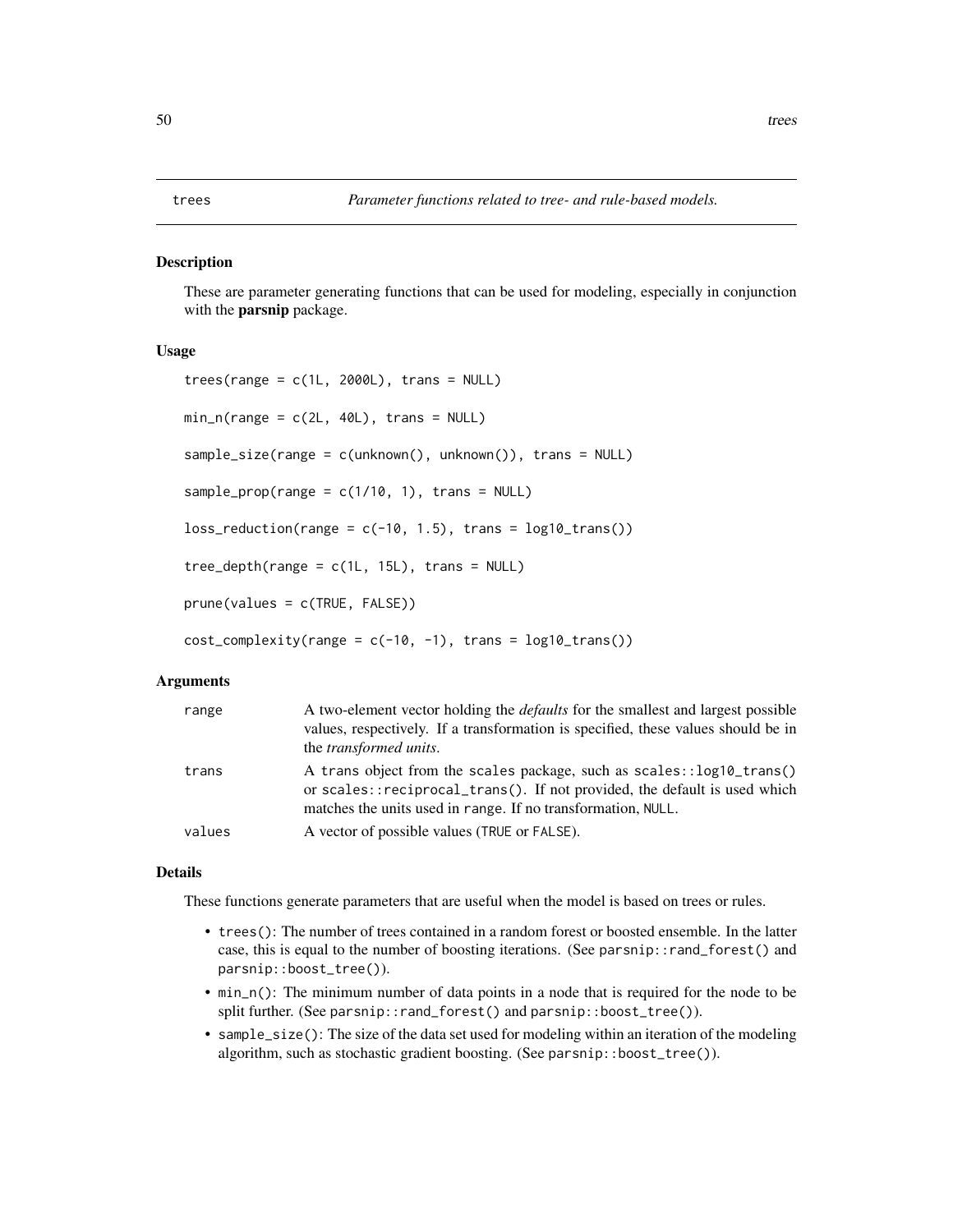#### <span id="page-50-0"></span>unknown 51

- sample\_prop(): The same as sample\_size() but as a proportion of the total sample.
- loss\_reduction(): The reduction in the loss function required to split further. (See parsnip::boost\_tree()). This corresponds to gamma in xgboost.
- tree\_depth(): The maximum depth of the tree (i.e. number of splits). (See parsnip::boost\_tree()).
- prune(): A logical for whether a tree or set of rules should be pruned.
- cost\_complexity(): The cost-complexity parameter in classical CART models.

#### Examples

```
trees()
min_n()
sample_size()
loss_reduction()
tree_depth()
prune()
cost_complexity()
```
unknown *Placeholder for unknown parameter values*

#### Description

unknown() creates an expression used to signify that the value will be specified at a later time.

#### Usage

unknown()

is\_unknown(x)

has\_unknowns(object)

#### **Arguments**

|        | An object or vector or objects to test for unknown-ness. |
|--------|----------------------------------------------------------|
| object | An object of class param.                                |

#### Value

unknown() returns expression value for unknown().

is\_unknown() returns a vector of logicals as long as x that are TRUE is the element of x is unknown, and FALSE otherwise.

has\_unknowns() returns a single logical indicating if the range of a param object has any unknown values.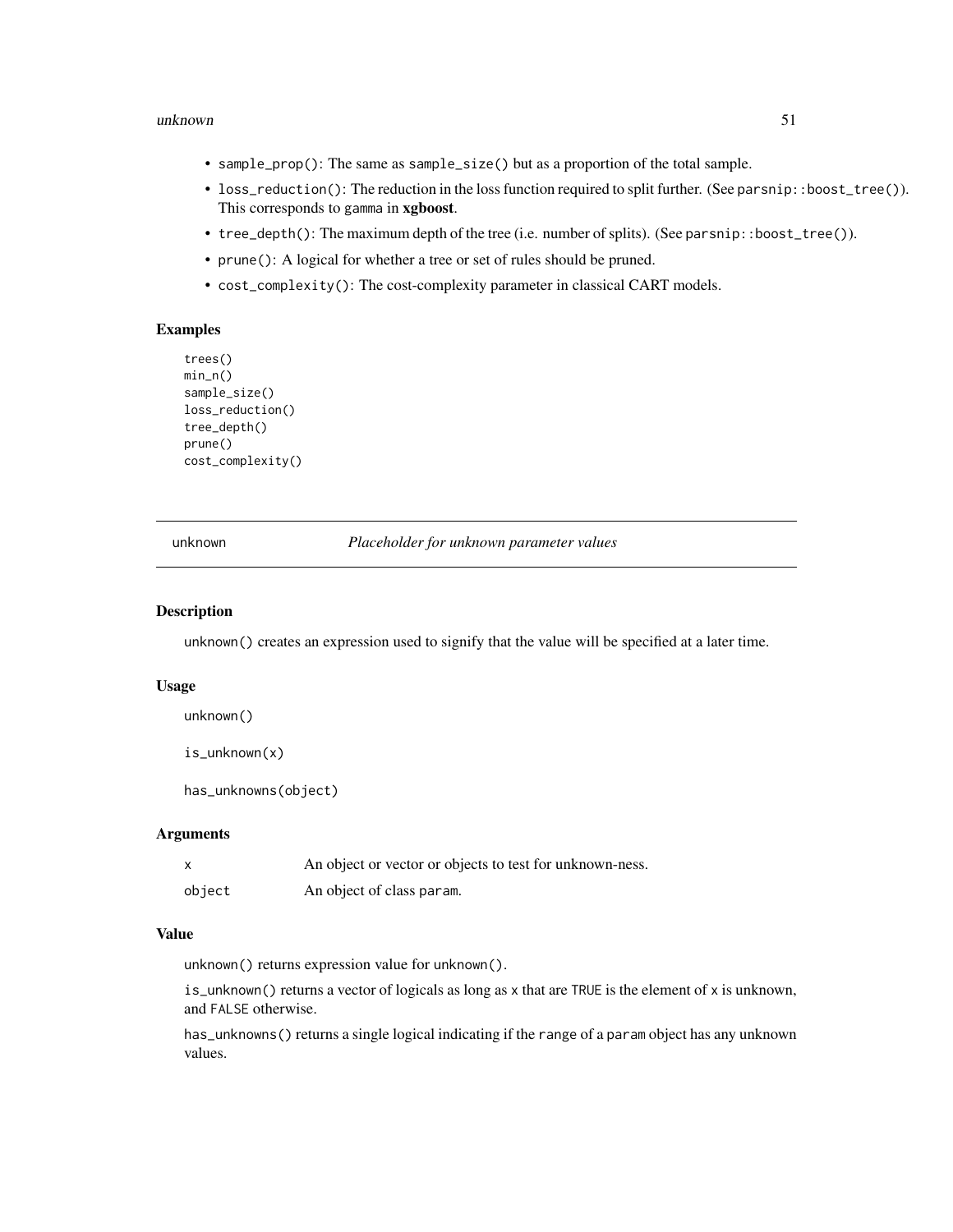#### <span id="page-51-0"></span>Examples

```
# Just returns an expression
unknown()
# Of course, true!
is_unknown(unknown())
# Create a range with a minimum of 1
# and an unknown maximum
range \leq c(1, \text{unknown}())range
# The first value is known, the
# second is not
is_unknown(range)
# mtry()'s maximum value is not known at
# creation time
has_unknowns(mtry())
```
update.parameters *Update a single parameter in a parameter set*

#### Description

Update a single parameter in a parameter set

#### Usage

```
## S3 method for class 'parameters'
update(object, ...)
```
#### Arguments

| object  | A parameter set.                                                                                                                                            |
|---------|-------------------------------------------------------------------------------------------------------------------------------------------------------------|
| $\cdot$ | One or more unquoted named values separated by commas. The names should<br>correspond to the id values in the parameter set. The values should be parameter |
|         | objects or NA values.                                                                                                                                       |

#### Value

The modified parameter set.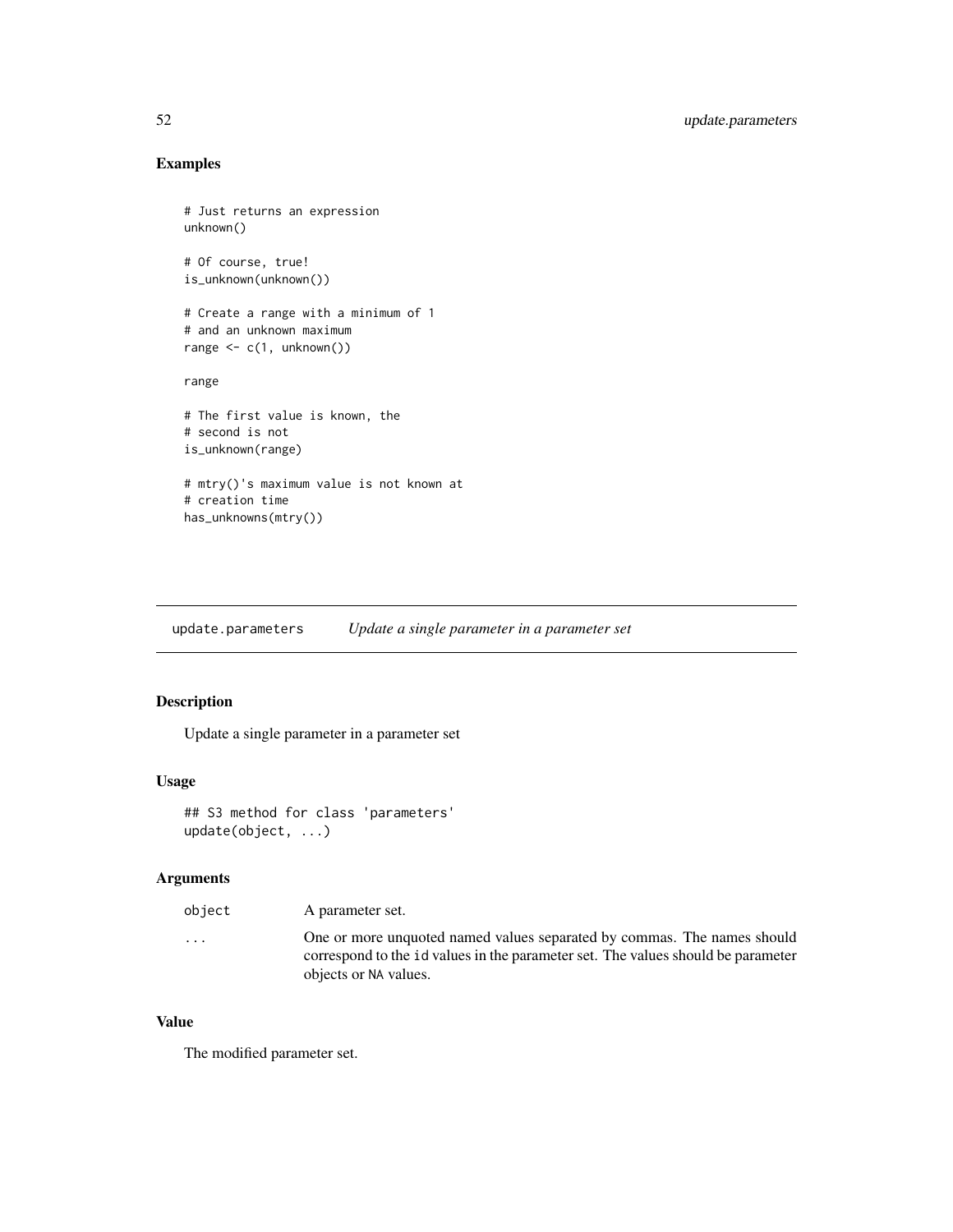#### <span id="page-52-0"></span>value\_validate 53

#### Examples

```
params \leq list(lambda = penalty(), alpha = mixture(), 'rand forest' = mtry())
pset <- parameters(params)
pset
update(pset, `rand forest` = finalize(mtry(), mtcars), alpha = mixture(c(.1, .2)))
```

| value_validate | Tools for working with parameter values |  |
|----------------|-----------------------------------------|--|
|----------------|-----------------------------------------|--|

#### <span id="page-52-1"></span>Description

Setters and validators for parameter values. Additionally, tools for creating sequences of parameter values and for transforming parameter values are provided.

#### Usage

```
value_validate(object, values)
```
value\_seq(object, n, original = TRUE)

value\_sample(object, n, original = TRUE)

value\_transform(object, values)

value\_inverse(object, values)

value\_set(object, values)

#### Arguments

| object   | An object with class quant param.                                                                                                                                                    |
|----------|--------------------------------------------------------------------------------------------------------------------------------------------------------------------------------------|
| values   | A numeric vector or list (including Inf). Values <i>cannot</i> include unknown(). For<br>value_validate(), the units should be consistent with the parameter object's<br>definition. |
| n        | An integer for the (maximum) number of values to return. In some cases where<br>a sequence is requested, the result might have less than n values. See Details.                      |
| original | A single logical. Should the range values be in the natural units (TRUE) or in the<br>transformed space (FALSE, if applicable)?                                                      |

## Details

For sequences of integers, the code uses unique (floor(seq(min, max, length.out = n))) and this may generate an uneven set of values shorter than n. This also means that if n is larger than the range of the integers, a smaller set will be generated. For qualitative parameters, the first n values are returned.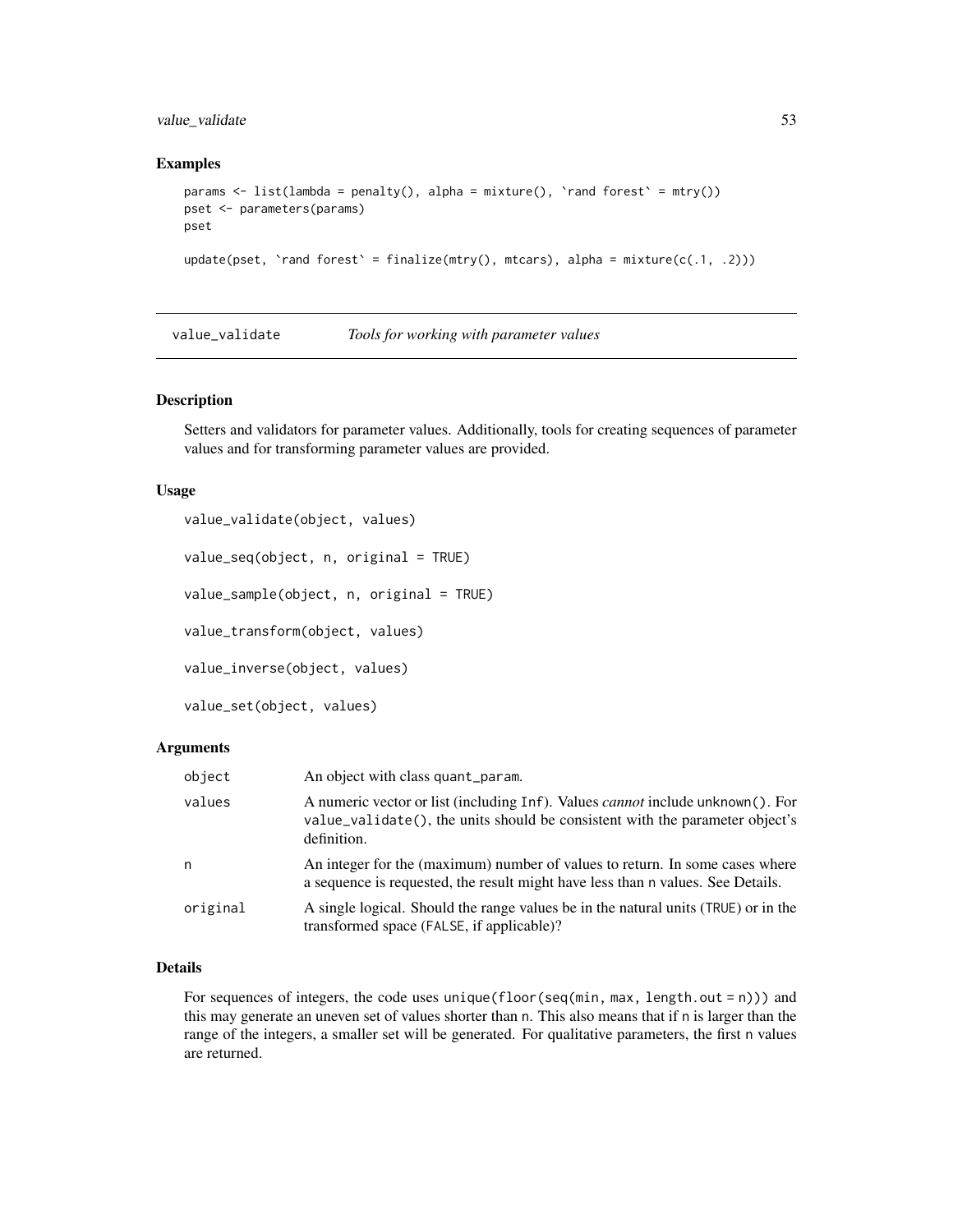<span id="page-53-0"></span>If a single value sequence is requested, the default value is returned (if any). If no default is specified, the regular algorithm is used.

For quantitative parameters, any values contained in the object are sampled with replacement. Otherwise, a sequence of values between the range values is returned. It is possible that less than n values are returned.

For qualitative parameters, sampling of the values is conducted with replacement. For qualitative values, a random uniform distribution is used.

#### Value

value\_validate() throws an error or silently returns values if they are contained in the values of the object.

value\_transform() and value\_inverse() return a *vector* of numeric values.

value\_seq() and value\_sample() return a vector of values consistent with the type field of object.

#### Examples

```
library(dplyr)
penalty() %>% value_set(-4:-1)
# Is a specific value valid?
penalty()
penalty() %>% range_get()
value_validate(penalty(), 17)
# get a sequence of values
cost_complexity()
cost_complexity() %>% value_seq(4)
cost_complexity() %>% value_seq(4, original = FALSE)
on_log_scale <- cost_complexity() %>% value_seq(4, original = FALSE)
nat_units <- value_inverse(cost_complexity(), on_log_scale)
nat_units
value_transform(cost_complexity(), nat_units)
# random values in the range
set.seed(3666)
cost_complexity() %>% value_sample(2)
```
vocabulary\_size *Number of tokens in vocabulary*

#### **Description**

Used in textrecipes::step\_tokenize\_sentencepiece() and textrecipes::step\_tokenize\_bpe().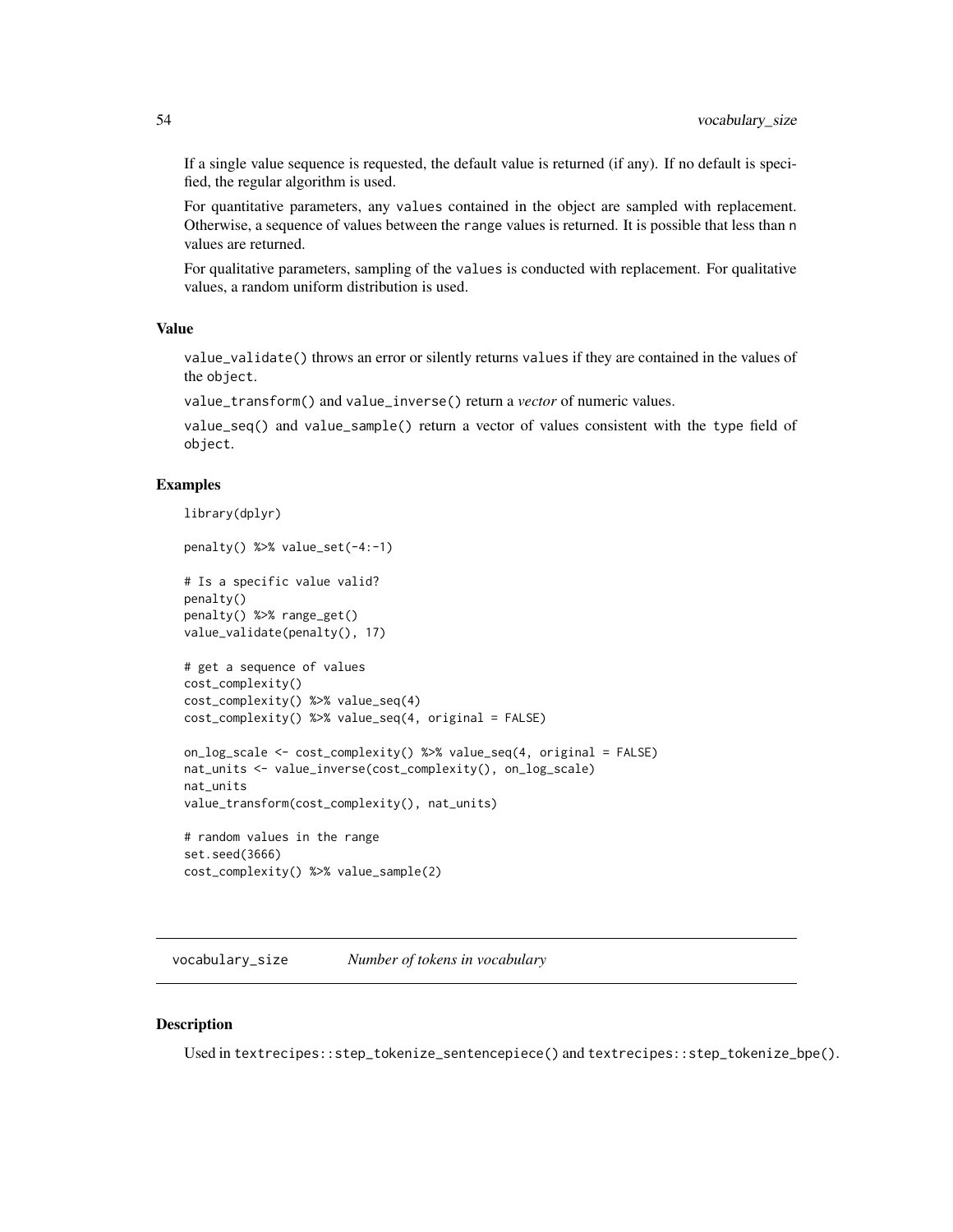#### <span id="page-54-0"></span>weight 55

## Usage

vocabulary\_size(range = c(1000L, 32000L), trans = NULL)

## Arguments

| range | A two-element vector holding the <i>defaults</i> for the smallest and largest possible<br>values, respectively. If a transformation is specified, these values should be in<br>the <i>transformed units</i> .      |
|-------|--------------------------------------------------------------------------------------------------------------------------------------------------------------------------------------------------------------------|
| trans | A trans object from the scales package, such as scales::log10_trans()<br>or scales::reciprocal_trans(). If not provided, the default is used which<br>matches the units used in range. If no transformation, NULL. |

## Examples

vocabulary\_size()

weight *Parameter for* "double normalization" *when creating token counts*

## Description

Used in textrecipes::step\_tf().

#### Usage

 $weight(range = c(-10, 0), trans = log10_trains())$ 

## Arguments

| range | A two-element vector holding the <i>defaults</i> for the smallest and largest possible<br>values, respectively. If a transformation is specified, these values should be in<br>the <i>transformed units</i> .      |
|-------|--------------------------------------------------------------------------------------------------------------------------------------------------------------------------------------------------------------------|
| trans | A trans object from the scales package, such as scales::log10_trans()<br>or scales::reciprocal_trans(). If not provided, the default is used which<br>matches the units used in range. If no transformation, NULL. |

## Examples

weight()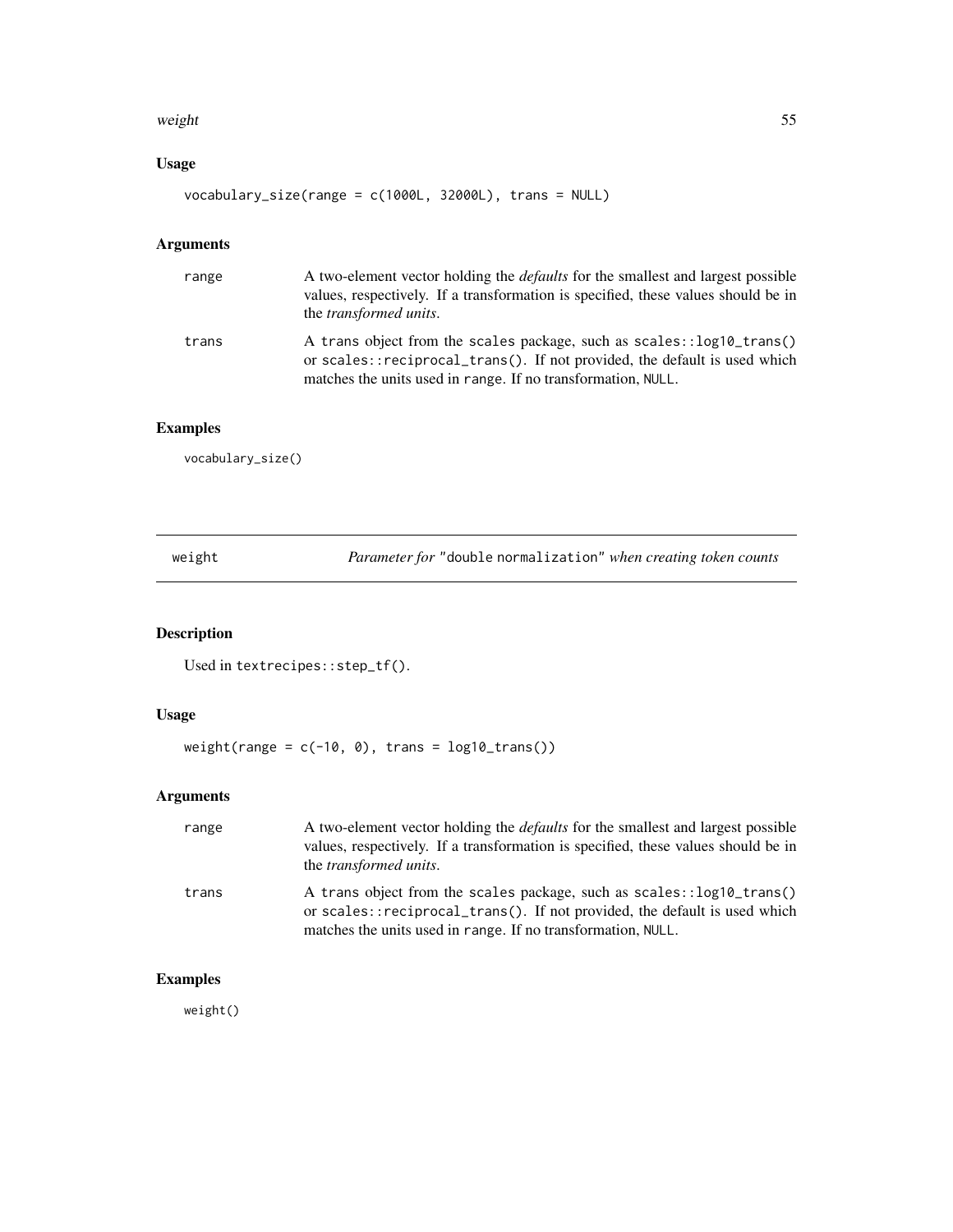<span id="page-55-0"></span>

Kernel functions for distance weighting

#### Usage

```
weight_func(values = values_weight_func)
```
values\_weight\_func

#### Arguments

values A character string of possible values. See values\_weight\_func in examples below.

#### Format

An object of class character of length 10.

#### Details

This parameter is used in parsnip:::nearest\_neighbors().

### Examples

values\_weight\_func weight\_func()

weight\_scheme *Term frequency weighting methods*

## Description

Term frequency weighting methods

#### Usage

weight\_scheme(values = values\_weight\_scheme)

values\_weight\_scheme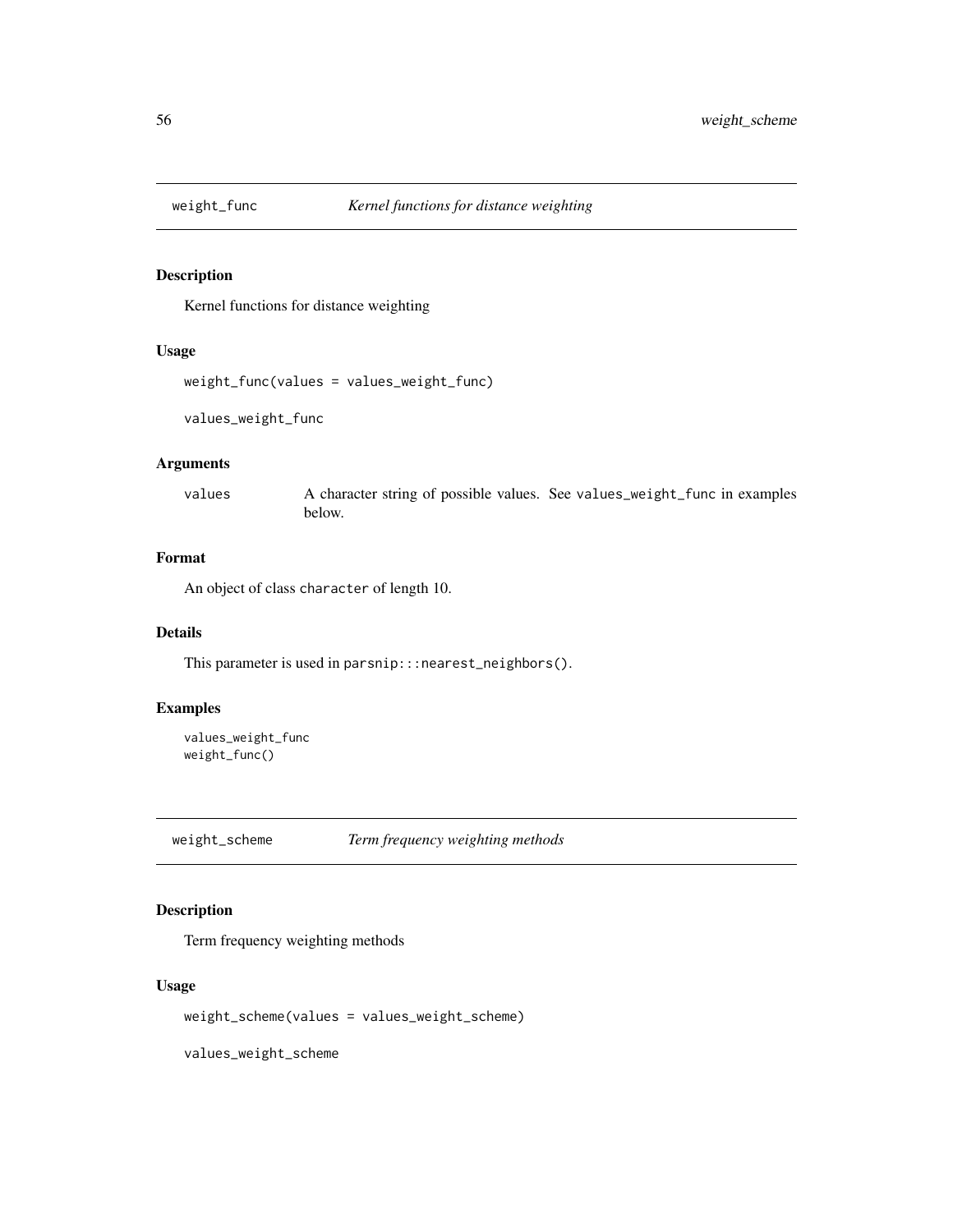#### <span id="page-56-0"></span>window\_size 57

#### Arguments

values A character string of possible values. See values\_weight\_scheme in examples below.

#### Format

An object of class character of length 5.

#### Details

This parameter is used in textrecipes::step\_tf().

#### Examples

values\_weight\_scheme weight\_scheme()

window\_size *Parameter for the moving window size*

#### Description

Used in recipes::step\_window().

#### Usage

window\_size(range = c(3L, 11L), trans = NULL)

#### Arguments

| range | A two-element vector holding the <i>defaults</i> for the smallest and largest possible<br>values, respectively. If a transformation is specified, these values should be in<br>the <i>transformed units</i> .      |
|-------|--------------------------------------------------------------------------------------------------------------------------------------------------------------------------------------------------------------------|
| trans | A trans object from the scales package, such as scales::log10_trans()<br>or scales::reciprocal_trans(). If not provided, the default is used which<br>matches the units used in range. If no transformation, NULL. |

## Examples

window\_size()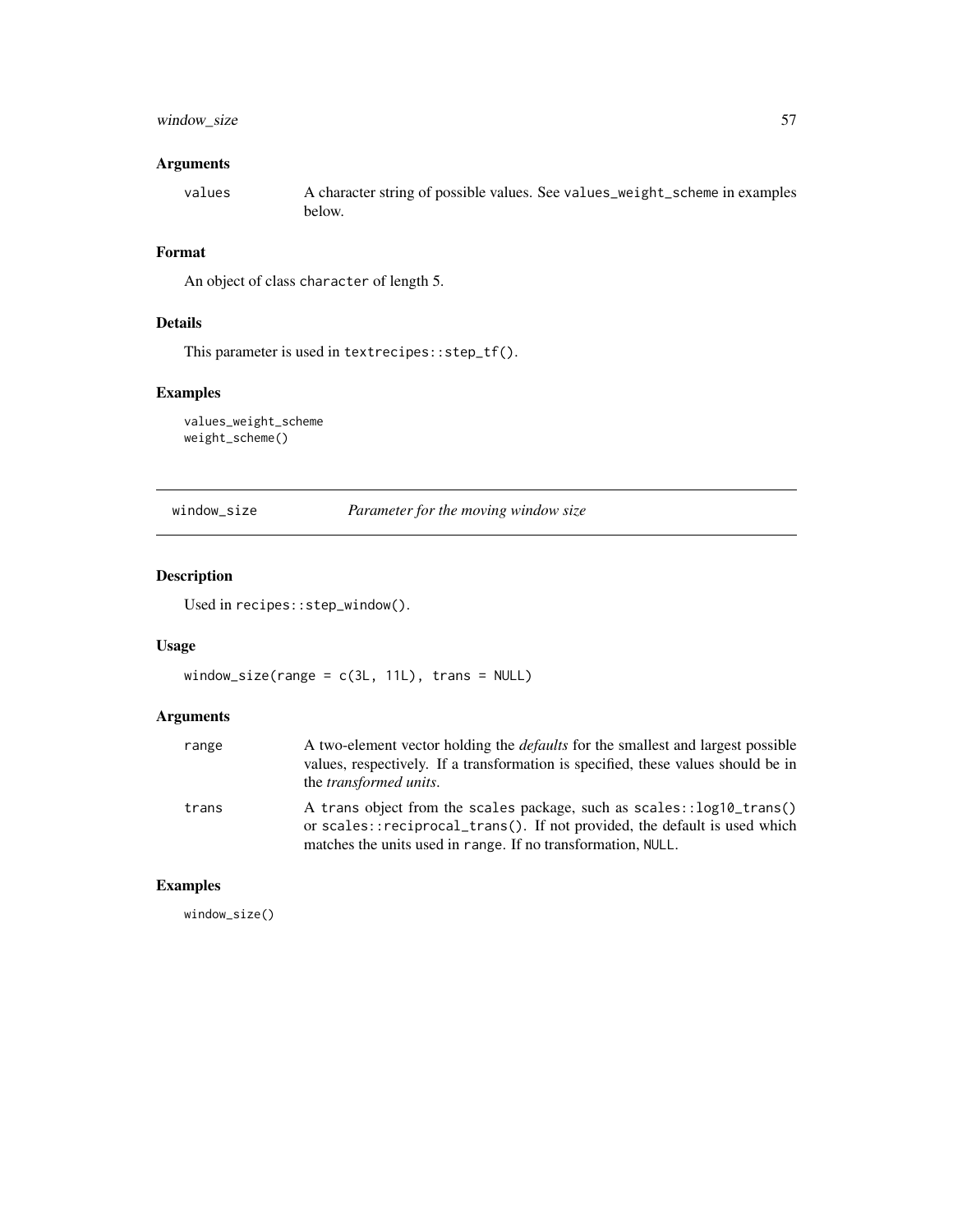# <span id="page-57-0"></span>**Index**

∗ datasets activation, [3](#page-2-0) conditional\_min\_criterion, [6](#page-5-0) prune\_method, [39](#page-38-0) regularization\_factor, [41](#page-40-0) regularization\_method, [42](#page-41-0) summary\_stat, [46](#page-45-0) surv\_dist, [48](#page-47-0) survival\_link, [47](#page-46-0) token, [49](#page-48-0) weight\_func, [56](#page-55-0) weight\_scheme, [56](#page-55-0) activation, [3](#page-2-0) adjust\_deg\_free, [4](#page-3-0) all\_neighbors, [4](#page-3-0) bart-param, [5](#page-4-0) batch\_size *(*dropout*)*, [11](#page-10-0) class\_weights, [6](#page-5-0) conditional\_min\_criterion, [6](#page-5-0) conditional\_test\_statistic *(*conditional\_min\_criterion*)*, [6](#page-5-0) conditional\_test\_type *(*conditional\_min\_criterion*)*, [6](#page-5-0) confidence\_factor, [7](#page-6-0) cost, [8](#page-7-0) cost\_complexity *(*trees*)*, [50](#page-49-0) deg\_free, [10](#page-9-0)

degree, [9](#page-8-0) degree\_int *(*degree*)*, [9](#page-8-0) diagonal\_covariance *(*shrinkage\_correlation*)*, [44](#page-43-0) dist\_power, [10](#page-9-0) dropout, [11](#page-10-0)

epochs *(*dropout*)*, [11](#page-10-0) extrapolation, [12](#page-11-0)

finalize, [12](#page-11-0) freq\_cut, [15](#page-14-0) fuzzy\_thresholding *(*confidence\_factor*)*, [7](#page-6-0) get\_batch\_sizes *(*finalize*)*, [12](#page-11-0) get\_log\_p *(*finalize*)*, [12](#page-11-0) get\_n *(*finalize*)*, [12](#page-11-0) get\_n\_frac *(*finalize*)*, [12](#page-11-0) get\_n\_frac\_range *(*finalize*)*, [12](#page-11-0) get\_p *(*finalize*)*, [12](#page-11-0) get\_rbf\_range *(*finalize*)*, [12](#page-11-0) grid\_latin\_hypercube *(*grid\_max\_entropy*)*, [16](#page-15-0) grid\_max\_entropy, [16](#page-15-0) grid\_random *(*grid\_regular*)*, [19](#page-18-0) grid\_regular, [19](#page-18-0) has\_unknowns *(*unknown*)*, [51](#page-50-0) hidden\_units *(*dropout*)*, [11](#page-10-0) is\_unknown *(*unknown*)*, [51](#page-50-0) kernel\_offset *(*rbf\_sigma*)*, [40](#page-39-0) kernlab::sigest(), *[13,](#page-12-0) [14](#page-13-0)* Laplace, [21](#page-20-0) learn\_rate, [22](#page-21-0) loss\_reduction *(*trees*)*, [50](#page-49-0) lower\_quantile *(*regularization\_factor*)*, [41](#page-40-0) max\_nodes, [23](#page-22-0) max\_num\_terms, [23](#page-22-0) max\_rules *(*extrapolation*)*, [12](#page-11-0) max\_times, [24](#page-23-0) max\_tokens, [24](#page-23-0) min\_dist, [25](#page-24-0) min\_n *(*trees*)*, [50](#page-49-0) min\_times *(*max\_times*)*, [24](#page-23-0) min\_unique, [26](#page-25-0)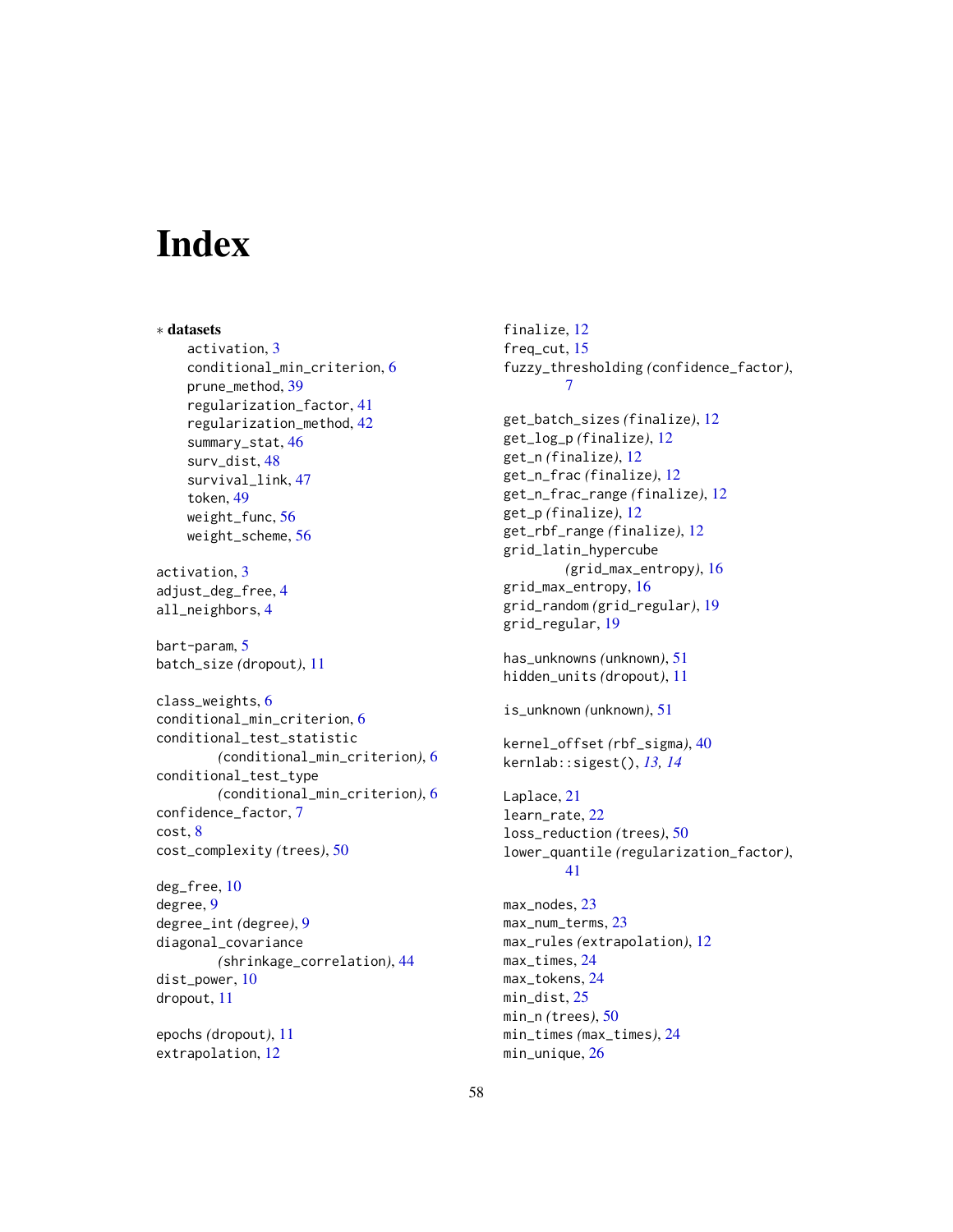#### INDEX 59

mixture, [26](#page-25-0) momentum, [27](#page-26-0) mtry, [27](#page-26-0) mtry(), *[17](#page-16-0)*, *[20](#page-19-0)*, *[28](#page-27-0)[–30](#page-29-0)* mtry\_long *(*mtry*)*, [27](#page-26-0) mtry\_prop, [29](#page-28-0) mtry\_prop(), *[28,](#page-27-0) [29](#page-28-0)* neighbors, [30](#page-29-0) new-param, [30](#page-29-0) new\_qual\_param *(*new-param*)*, [30](#page-29-0) new\_quant\_param *(*new-param*)*, [30](#page-29-0) no\_global\_pruning *(*confidence\_factor*)*, [7](#page-6-0) num\_breaks, [32](#page-31-0) num comp. [33](#page-32-0) num\_hash, [34](#page-33-0) num\_knots, [34](#page-33-0) num\_random\_splits *(*regularization\_factor*)*, [41](#page-40-0) num\_terms *(*num\_comp*)*, [33](#page-32-0) num\_tokens, [35](#page-34-0) over\_ratio, [35](#page-34-0) parameters, [36](#page-35-0) penalty, [37](#page-36-0) penalty(), *[17](#page-16-0)*, *[20](#page-19-0)* penalty\_L1 *(*scale\_pos\_weight*)*, [43](#page-42-0) penalty\_L2 *(*scale\_pos\_weight*)*, [43](#page-42-0) predictor\_prop, [37](#page-36-0) predictor\_winnowing *(*confidence\_factor*)*, [7](#page-6-0) prior\_mixture\_threshold *(*prior\_slab\_dispersion*)*, [38](#page-37-0) prior\_outcome\_range *(*bart-param*)*, [5](#page-4-0) prior\_slab\_dispersion, [38](#page-37-0) prior\_terminal\_node\_coef *(*bart-param*)*, [5](#page-4-0) prior\_terminal\_node\_expo *(*bart-param*)*, [5](#page-4-0) prod\_degree *(*degree*)*, [9](#page-8-0) prune *(*trees*)*, [50](#page-49-0) prune\_method, [39](#page-38-0) range\_get *(*range\_validate*)*, [39](#page-38-0) range\_set *(*range\_validate*)*, [39](#page-38-0) range\_validate, [39](#page-38-0)

ranger\_class\_rules *(*regularization\_factor*)*, [41](#page-40-0) ranger\_reg\_rules *(*regularization\_factor*)*, [41](#page-40-0) ranger\_split\_rules *(*regularization\_factor*)*, [41](#page-40-0) rbf\_sigma, [40](#page-39-0) regularization\_factor, [41](#page-40-0) regularization\_method, [42](#page-41-0) regularize\_depth *(*regularization\_factor*)*, [41](#page-40-0) rule\_bands *(*confidence\_factor*)*, [7](#page-6-0) sample\_prop *(*trees*)*, [50](#page-49-0) sample\_size *(*trees*)*, [50](#page-49-0) scale\_factor *(*rbf\_sigma*)*, [40](#page-39-0) scale\_pos\_weight, [43](#page-42-0) scales::log10\_trans(), *[31](#page-30-0)* scales::reciprocal\_trans(), *[31](#page-30-0)* scales::trans\_new(), *[31](#page-30-0)* select\_features, [44](#page-43-0) shrinkage\_correlation, [44](#page-43-0) shrinkage\_frequencies *(*shrinkage\_correlation*)*, [44](#page-43-0) shrinkage\_variance *(*shrinkage\_correlation*)*, [44](#page-43-0) signed\_hash *(*num\_hash*)*, [34](#page-33-0) significance\_threshold *(*regularization\_factor*)*, [41](#page-40-0) smoothness, [45](#page-44-0) spline\_degree *(*degree*)*, [9](#page-8-0) splitting\_rule *(*regularization\_factor*)*, [41](#page-40-0) stop\_iter, [46](#page-45-0) summary\_stat, [46](#page-45-0) surv\_dist, [48](#page-47-0) survival\_link, [47](#page-46-0) svm\_margin *(*cost*)*, [8](#page-7-0)

threshold, [48](#page-47-0) token, [49](#page-48-0) tree\_depth *(*trees*)*, [50](#page-49-0) trees, [50](#page-49-0)

unbiased\_rules *(*extrapolation*)*, [12](#page-11-0) under\_ratio *(*over\_ratio*)*, [35](#page-34-0) unique\_cut *(*freq\_cut*)*, [15](#page-14-0) unknown, [51](#page-50-0) update.parameters, [52](#page-51-0)

value\_inverse *(*value\_validate*)*, [53](#page-52-0) value\_sample *(*value\_validate*)*, [53](#page-52-0) value\_sample(), *[31](#page-30-0)*